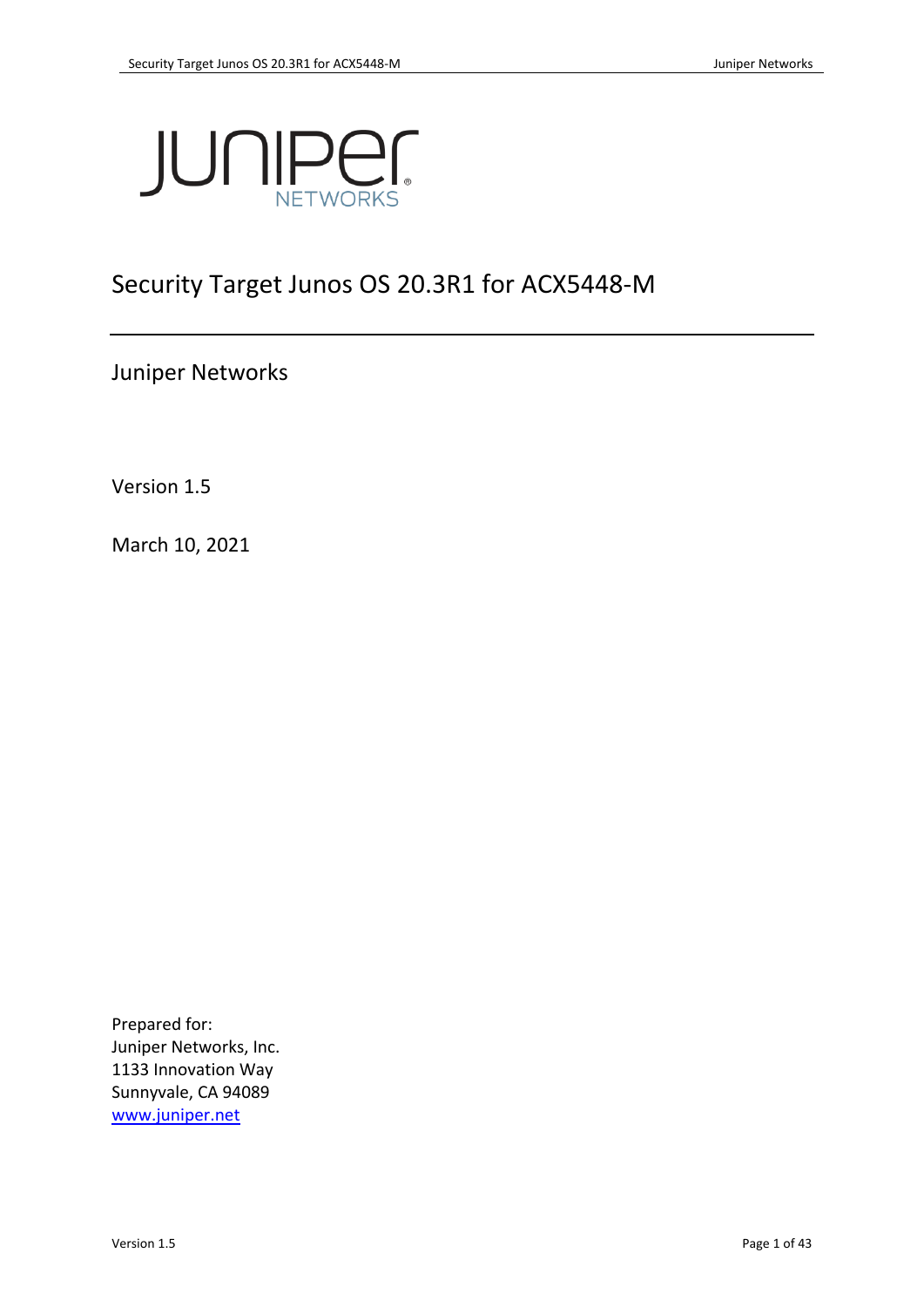# *Abstract*

This document provides the basis for an evaluation of a specific Target of Evaluation (TOE), Junos OS 20.3R1 for ACX5448-M. This Security Target (ST) is conformant to the requirements of Collaborative Protection Profile for Network Devices v2.1 [NDcPP2.1].

This ST does not claim conformance to and neither is this version of the TOE conformant to the NIAP Extended Package for MACsec Ethernet Encryption Version 1.2 (pp\_ndcpp\_macsec\_ep\_v1.2).

# *References*

<span id="page-1-1"></span>

| [CC1]    | Common Criteria for Information Technology Security Evaluation, Part 1: Introduction      |
|----------|-------------------------------------------------------------------------------------------|
|          | and General Model, CCMB-2017-04-001, Version 3.1 Revision 5, April 2017                   |
| [CC2]    | Common Criteria for Information Technology Security Evaluation, Part 2: Security          |
|          | Functional Components, CCMB-2017-04-002, Version 3.1 Revision 5, April 2017.              |
| [CC3]    | Common Criteria for Information Technology Security Evaluation, Part 3: Security          |
|          | Assurance Components, CCMB-2017-04-003, Version 3.1 Revision 5, April 2017                |
| [CEM]    | Common Methodology for Information Technology Security Evaluation, Evaluation             |
|          | Methodology, CCMB-2017-04-004, Version 3.1, Revision 5, April 2017.                       |
| [CC Add] | CC and CEM Addenda, Exact Conformance, Selection-Based SFRs, Optional SFRs, CCDB-         |
|          | 2017-05-xxx, Version 0.5, May 2017.                                                       |
|          | [NDcPP2.1] Collaborative Protection Profile for Network Devices (NDcPP), Version 2.1, 24- |
|          | September-2018                                                                            |
| [SD]     | Supporting Document, Evaluation Activities for Network Device cPP, September-2018,        |
|          | version 2.1                                                                               |

# <span id="page-1-0"></span>*Product Guide References*

[CCG] Junos OS Common Criteria Configuration Guide for ACX5448-M Devices, 12-November-2020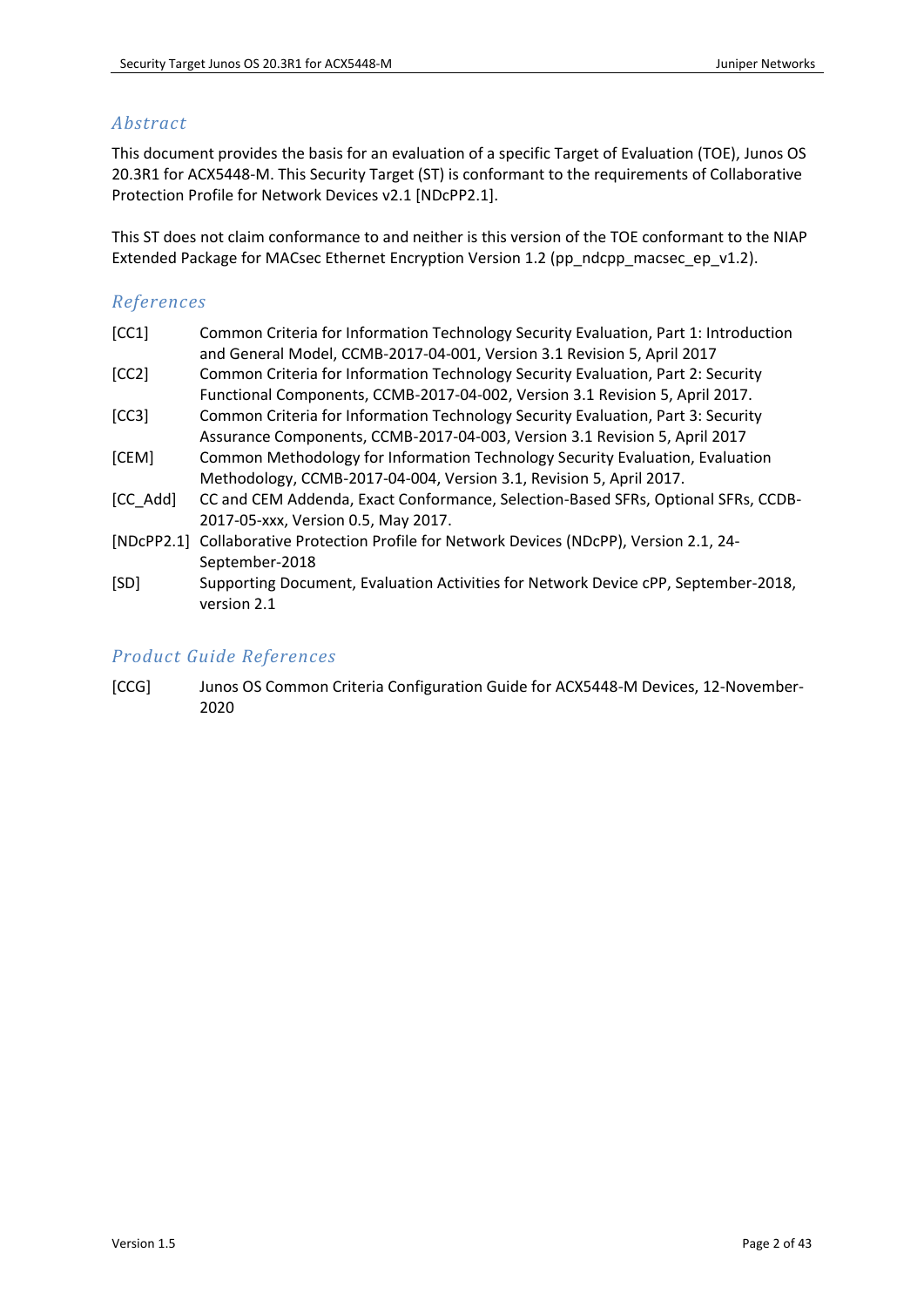# Table of Contents

| $\mathbf{1}$   |       |  |  |  |
|----------------|-------|--|--|--|
|                | 1.1   |  |  |  |
|                | 1.2   |  |  |  |
|                | 1.3   |  |  |  |
|                | 1.4   |  |  |  |
|                | 1.5   |  |  |  |
|                | 1.6   |  |  |  |
|                | 1.6.1 |  |  |  |
|                | 1.6.2 |  |  |  |
|                | 1.6.3 |  |  |  |
|                | 1.6.4 |  |  |  |
|                | 1.6.5 |  |  |  |
| $\overline{2}$ |       |  |  |  |
|                | 2.1   |  |  |  |
|                | 2.2   |  |  |  |
|                | 2.3   |  |  |  |
|                | 2.4   |  |  |  |
| 3              |       |  |  |  |
|                | 3.1   |  |  |  |
|                | 3.2   |  |  |  |
|                | 3.3   |  |  |  |
| 4              |       |  |  |  |
|                | 4.1   |  |  |  |
|                | 4.2   |  |  |  |
|                | 4.3   |  |  |  |
| 5              |       |  |  |  |
|                | 5.1   |  |  |  |
|                | 5.1.1 |  |  |  |
|                | 5.1.2 |  |  |  |
|                | 5.2   |  |  |  |
|                | 5.2.1 |  |  |  |
|                | 5.2.2 |  |  |  |
|                | 5.2.3 |  |  |  |
|                | 5.2.4 |  |  |  |
|                | 5.3   |  |  |  |
|                | 5.3.1 |  |  |  |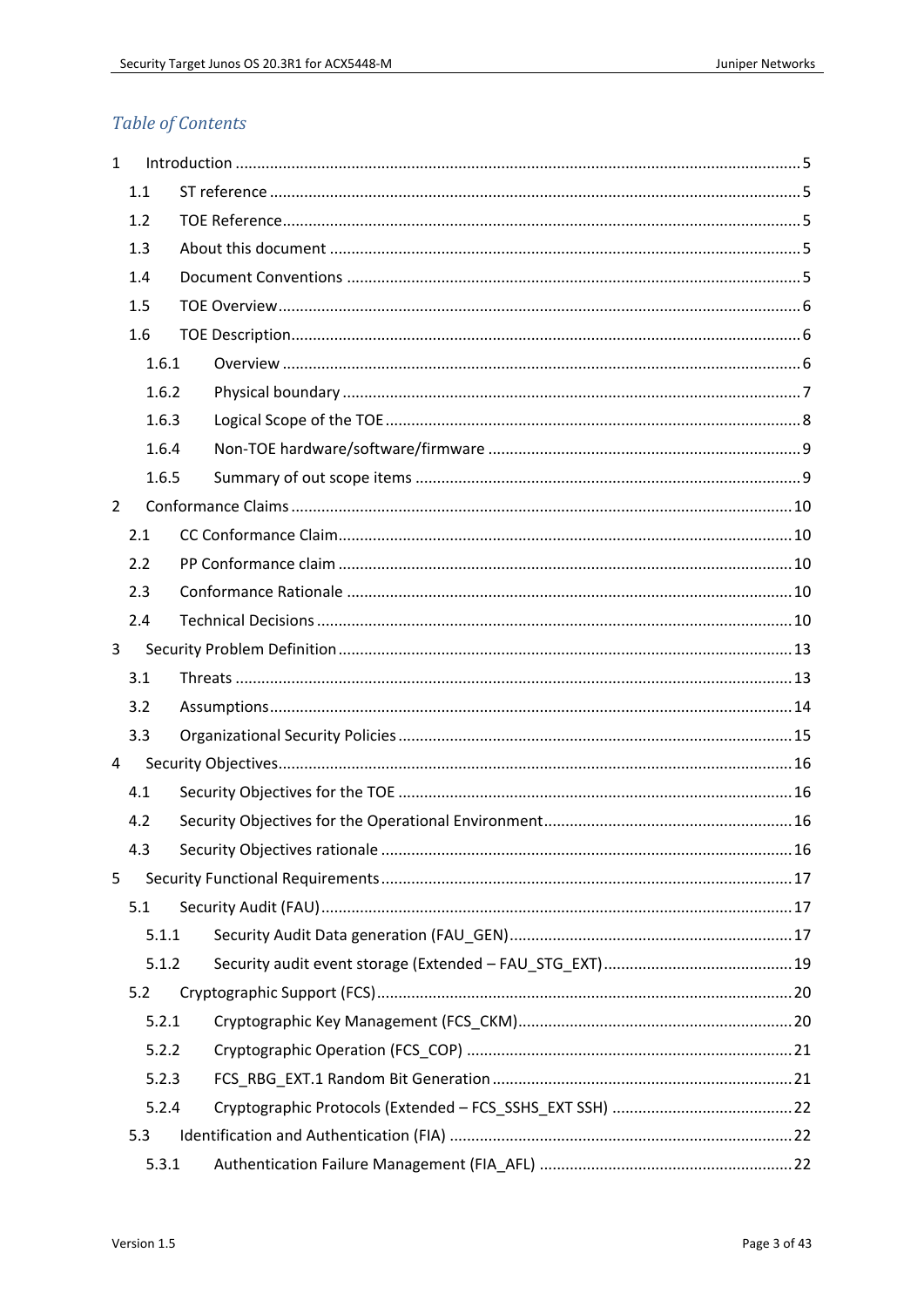|   | 5.3.2 |                                                                     |  |
|---|-------|---------------------------------------------------------------------|--|
|   | 5.3.3 | User Identification and Authentication (Extended - FIA_UIA_EXT)  23 |  |
|   | 5.3.4 |                                                                     |  |
|   | 5.4   |                                                                     |  |
|   | 5.4.1 |                                                                     |  |
|   | 5.4.2 |                                                                     |  |
|   | 5.4.3 |                                                                     |  |
|   | 5.4.4 |                                                                     |  |
|   | 5.5   |                                                                     |  |
|   | 5.5.1 |                                                                     |  |
|   | 5.5.2 | Protection of Administrator Passwords (Extended - FPT_APW_EXT) 25   |  |
|   | 5.5.3 |                                                                     |  |
|   | 5.5.4 |                                                                     |  |
|   | 5.5.5 |                                                                     |  |
|   | 5.6   |                                                                     |  |
|   | 5.6.1 |                                                                     |  |
|   | 5.6.2 |                                                                     |  |
|   | 5.6.3 |                                                                     |  |
|   | 5.7   |                                                                     |  |
|   | 5.7.1 |                                                                     |  |
|   | 5.7.2 |                                                                     |  |
| 6 |       |                                                                     |  |
| 7 |       |                                                                     |  |
|   | 7.1   |                                                                     |  |
|   | 7.2   |                                                                     |  |
|   | 7.2.1 |                                                                     |  |
|   | 7.2.2 |                                                                     |  |
|   | 7.2.3 |                                                                     |  |
|   | 7.3   |                                                                     |  |
|   | 7.4   |                                                                     |  |
|   | 7.5   |                                                                     |  |
|   | 7.6   |                                                                     |  |
|   | 7.7   |                                                                     |  |
| 8 |       |                                                                     |  |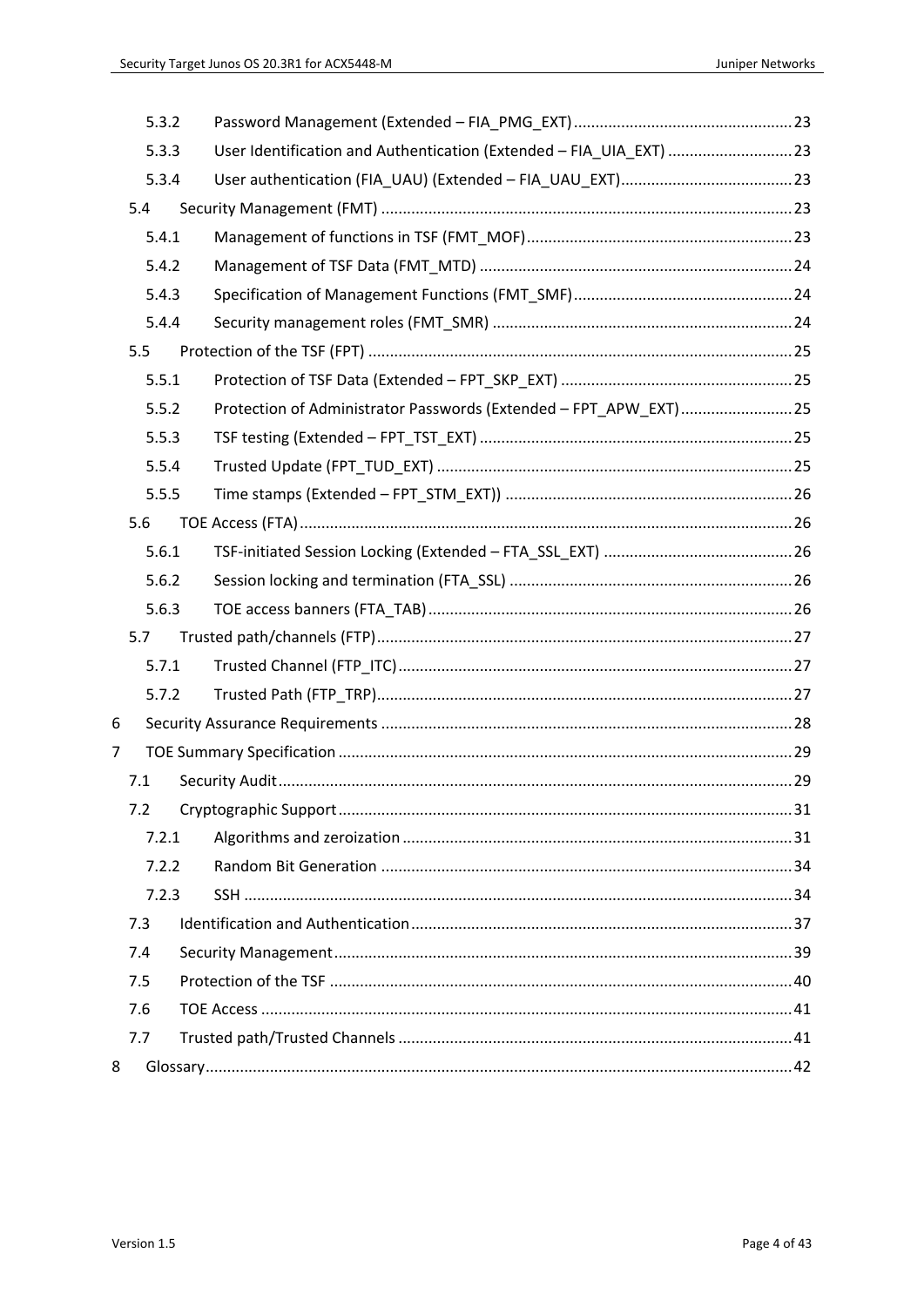# <span id="page-4-0"></span>**1 Introduction**

1. This section identifies the Security Target (ST), Target of Evaluation (TOE), Security Target organization, document conventions, and terminology. It also includes an overview of the evaluated products.

# <span id="page-4-1"></span>**1.1 ST reference**

| ST Title           | Security Target Junos OS 20.3R1 for ACX5448-M |
|--------------------|-----------------------------------------------|
| <b>ST Revision</b> | 1.5                                           |
| <b>ST Date</b>     | March 10, 2021                                |
| Author             | Juniper Networks, Inc.                        |
| cPP/EP Conformance | [NDCPP2.1]                                    |

# <span id="page-4-2"></span>**1.2 TOE Reference**

**TOE Title** Junos OS 20.3R1 for ACX5448-M **TOE Firmware** Junos OS 20.3R1

# <span id="page-4-3"></span>**1.3 About this document**

2. This Security Target follows the following format:

| <b>Section</b> | <b>Title</b>                              | <b>Description</b>                                                                                                                                                 |
|----------------|-------------------------------------------|--------------------------------------------------------------------------------------------------------------------------------------------------------------------|
| 1              | Introduction                              | Provides an overview of the TOE and defines the hardware and<br>firmware that make up the TOE as well as the physical and logical                                  |
|                |                                           | boundaries of the TOE                                                                                                                                              |
| $\mathcal{P}$  | <b>Conformance Claims</b>                 | Lists evaluation conformance to Common Criteria versions,<br>Protection Profiles, or Packages where applicable                                                     |
| 3              | Security Problem Definition               | Specifies the threats, assumptions and organizational security<br>policies that affect the TOE                                                                     |
| 4              | Security Objectives                       | Defines the security objectives for the TOE/operational<br>environment and provides a rationale to demonstrate that the<br>security objectives satisfy the threats |
| 5              | Security Functional<br>Requirements       | Contains the functional requirements for this TOE                                                                                                                  |
| 6              | <b>Security Assurance</b><br>Requirements | Contains the assurance requirements for this TOE                                                                                                                   |
| 7              | <b>TOE Summary Specification</b>          | Identifies the IT security functions provided by the TOE and also<br>identifies the assurance measures targeted to meet the<br>assurance requirements              |
| 8              | Glossary                                  | Identifies the terminology used in the ST.                                                                                                                         |

**Table 1 Document Organization**

# <span id="page-4-4"></span>**1.4 Document Conventions**

- 3. This document follows the same conventions as those applied in [NDcPP2.1] in the completion of operations on Security Functional Requirements, namely:
	- Unaltered SFRs are stated in the form used in [CC2] or their extended component definition (ECD);
	- Refinement made in the ST: the refinement text is indicated with **bold text** and strikethroughs;
	- Selection completed in the ST: the selection values are indicated with underlined text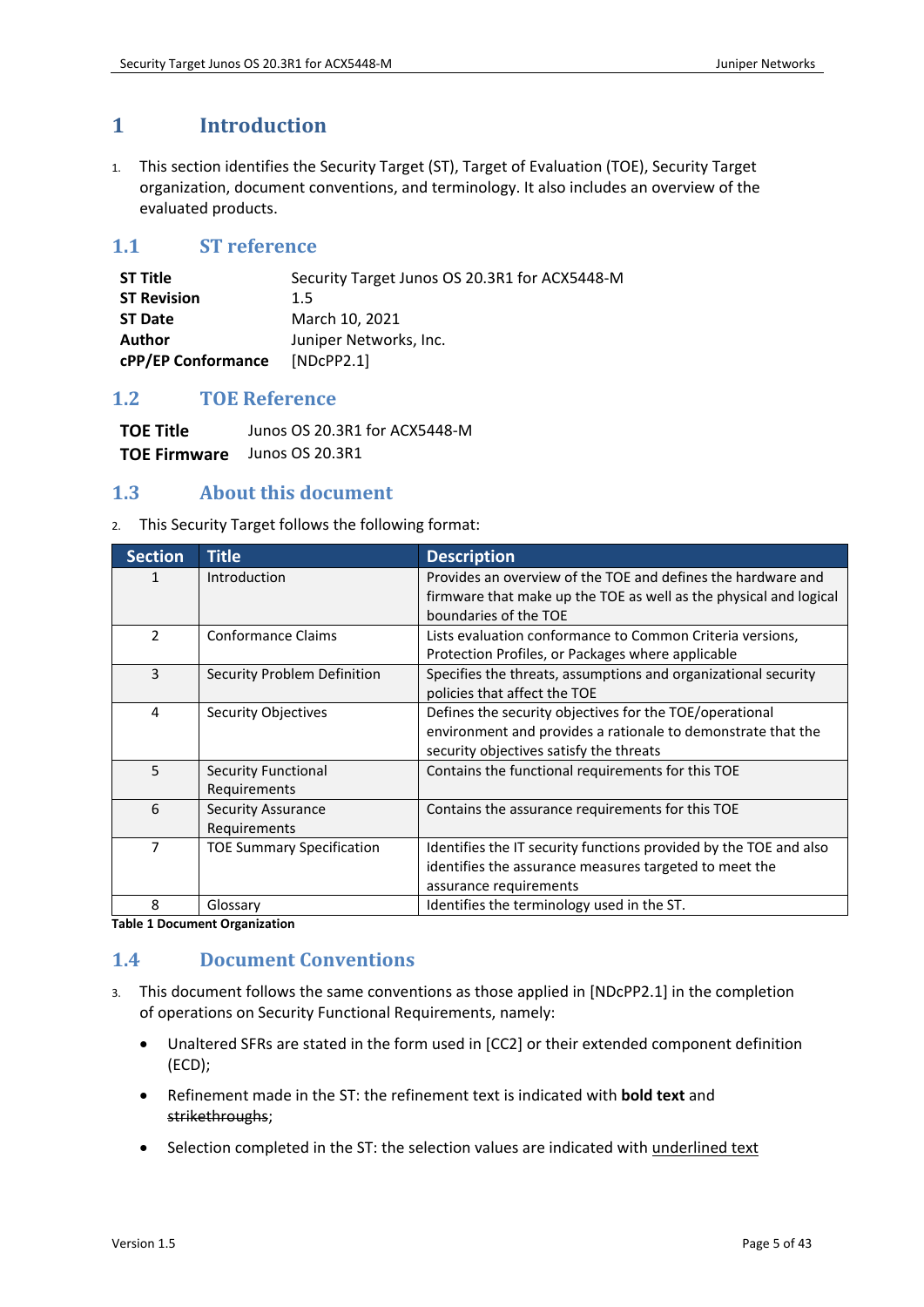e.g. "[*selection: disclosure, modification, loss of use*]" in [CC2] or an ECD might become "disclosure" (completion);

- Assignment completed in the ST: indicated with *italicized text*;
- Assignment completed within a selection in the ST: the completed assignment text is indicated with *italicized and underlined text*

e.g. "[selection: *change\_default, query, modify, delete, [assignment: other operations*]]" in [CC2] or an ECD might become "change\_default, *select\_tag*" (completion of both selection and assignment);

• Iteration: indicated by adding a string starting with "/" (e.g. "FCS\_COP.1/Hash").

# <span id="page-5-0"></span>**1.5 TOE Overview**

- 4. The Target of Evaluation (TOE) is Juniper Networks, Inc. Junos OS 20.3R1 executing on ACX5000 series universal metro router model ACX5448-M. The Routing Engine is in-built without separate component identification.
- 5. ACX5448-M appliance is a secure network device that protects itself largely by offering only a minimal logical interface to the network and attached nodes. It is powered by the Junos OS firmware, Junos OS 20.3R1, which is a special purpose OS that provides no general purpose computing capability. Junos OS provides both management and control functions as well as all IP routing.
- 6. The appliance primarily supports the definition and enforcement of information flow policies among network nodes. All information flow from one network node to another passes through an instance of the TOE. Information flow is controlled on the basis of network node addresses and protocol. In support of the information flow security functions, the TOE ensures that security-relevant activity is audited and provides the tools to manage all of the security functions.

# <span id="page-5-1"></span>**1.6 TOE Description**

## <span id="page-5-2"></span>**1.6.1 Overview**

- 7. The ACX5448-M Universal Metro Router is a complete routing system that supports a variety of high-speed interfaces (only Ethernet is within scope of the evaluation) for metro networks and network applications. It shares with other ACF5000 variants the common Junos firmware, features, and technology for compatibility across platforms.
- 8. The appliance is physically self-contained, housing all firmware and hardware necessary to perform all routing functions. The architecture components of the appliances are:
	- Switch fabric the switch fabric boards/modules provide a highly scalable, non-blocking, centralized switch fabric matrix through which all network data passes.
	- Routing Engine (Control Board) the Routine Engine (RE) runs the Junos firmware and provides Layer 3 routing services and Layer 2 switching services. The RE also provides network management for all operations necessary for the configuration and operation of the TOE and controls the flow of information through the TOE, including support for appliance interface control and control plane functions such as chassis component, system management and user access to the appliance.
	- Layer 2 switching services, Layer 3 switching/routing services and network management for all operations necessary for the configuration and operation of the TOE and to control the flow of information through the TOE.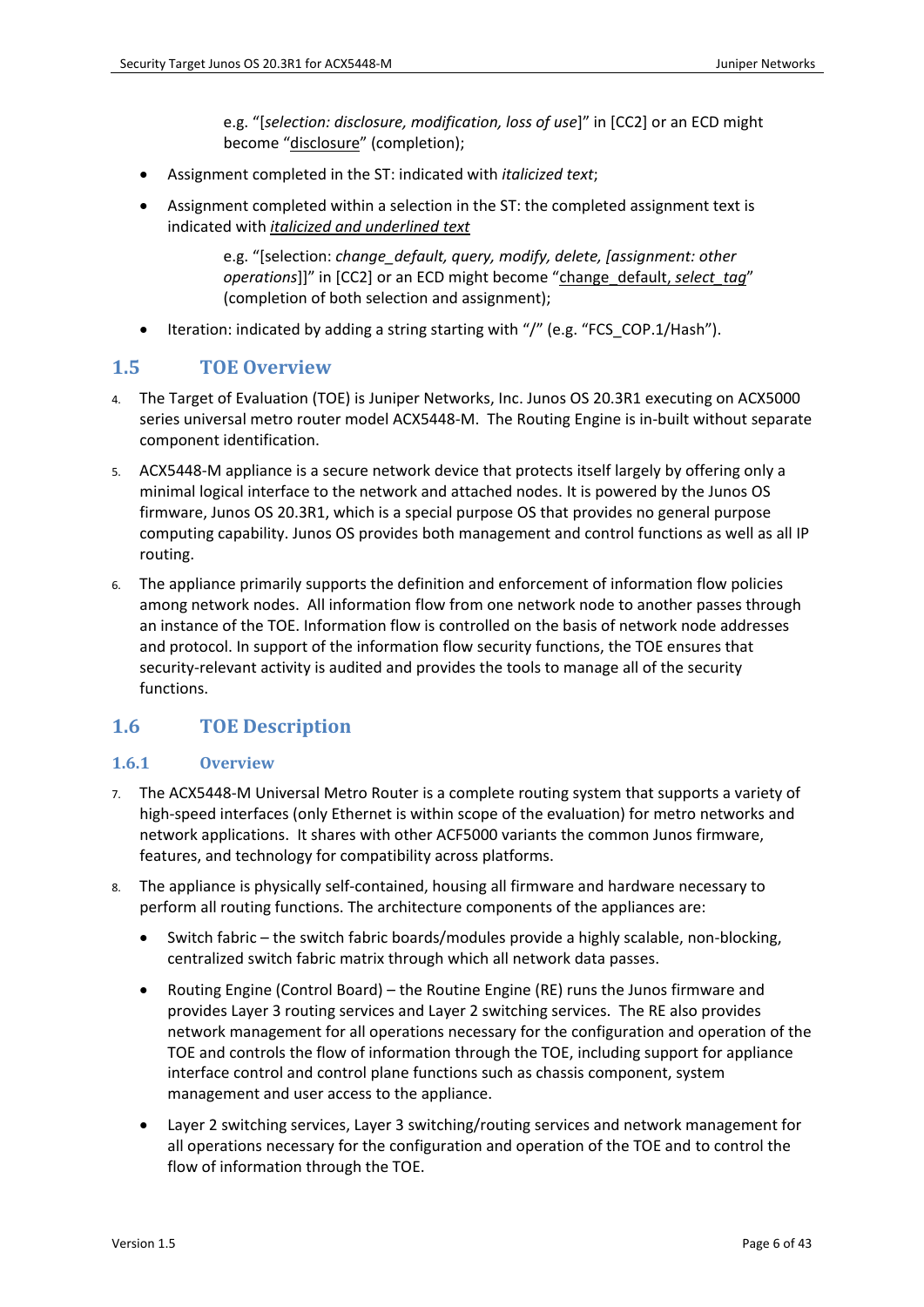- The Packet Forwarding Engine (PFE) provides all operations necessary for transit packet forwarding. This is provided by the Modular Port Concentrators on the appliances and Line Cards. The ACX5448-M line cards support an extensive set of Layer 2 and Layer 3 services that can be deployed in any combination of L2- L3 applications.
- Power power supply bays to provide complete flexibility for provisioning and redundancy. The power supplies connect to the midplane, which distributes the different output voltages produced by the power supplies to the appliance components, depending on their voltage requirements.
- 9. The RE and PFE perform their primary tasks independently, while constantly communicating through a high-speed internal link. This arrangement provides streamlined forwarding and routing control and the capability to run Internet-scale networks at high speeds.
- 10. The appliance supports numerous routing and switching standards for flexibility and scalability.
- 11. The functions of the appliance can all be managed through the Junos firmware, either from a connected terminal console or via a network connection. Network management is secured using the SSH protocol. All management, whether from a user connecting to a terminal or from the network, requires successful authentication. In the evaluated deployment the TOE is managed and configured via Command Line Interface, either via a directly connected console or over the network secured using the SSH protocol.

# <span id="page-6-0"></span>**1.6.2 Physical boundary**

12. The TOE is the Junos OS 20.3R1 firmware running on the appliance chassis. Hence, the TOE is contained within the physical boundary of the specified appliance chassis, as shown in [Figure 1.](#page-6-1) The physical boundary of the TOE is the entire chassis of the appliance ACX5448-M with an inbuilt routing engine and an in-built line card.



#### <span id="page-6-1"></span>**Figure 1 ACX5448-M TOE Boundary**

- 13. The TOE interfaces are comprised of the following:
	- a) Network interfaces which pass traffic
	- b) Management interface through which handle administrative actions.
- 14. The ACX5448-M appliance supports numerous combinations and permutations of line cards in the network ports. The interface options supported are described in the following:
	- https://www.juniper.net/documentation/en\_US/releaseindependent/junos/information-products/pathway-pages/acx-series/acx5448/acx5448 hwguide.pdf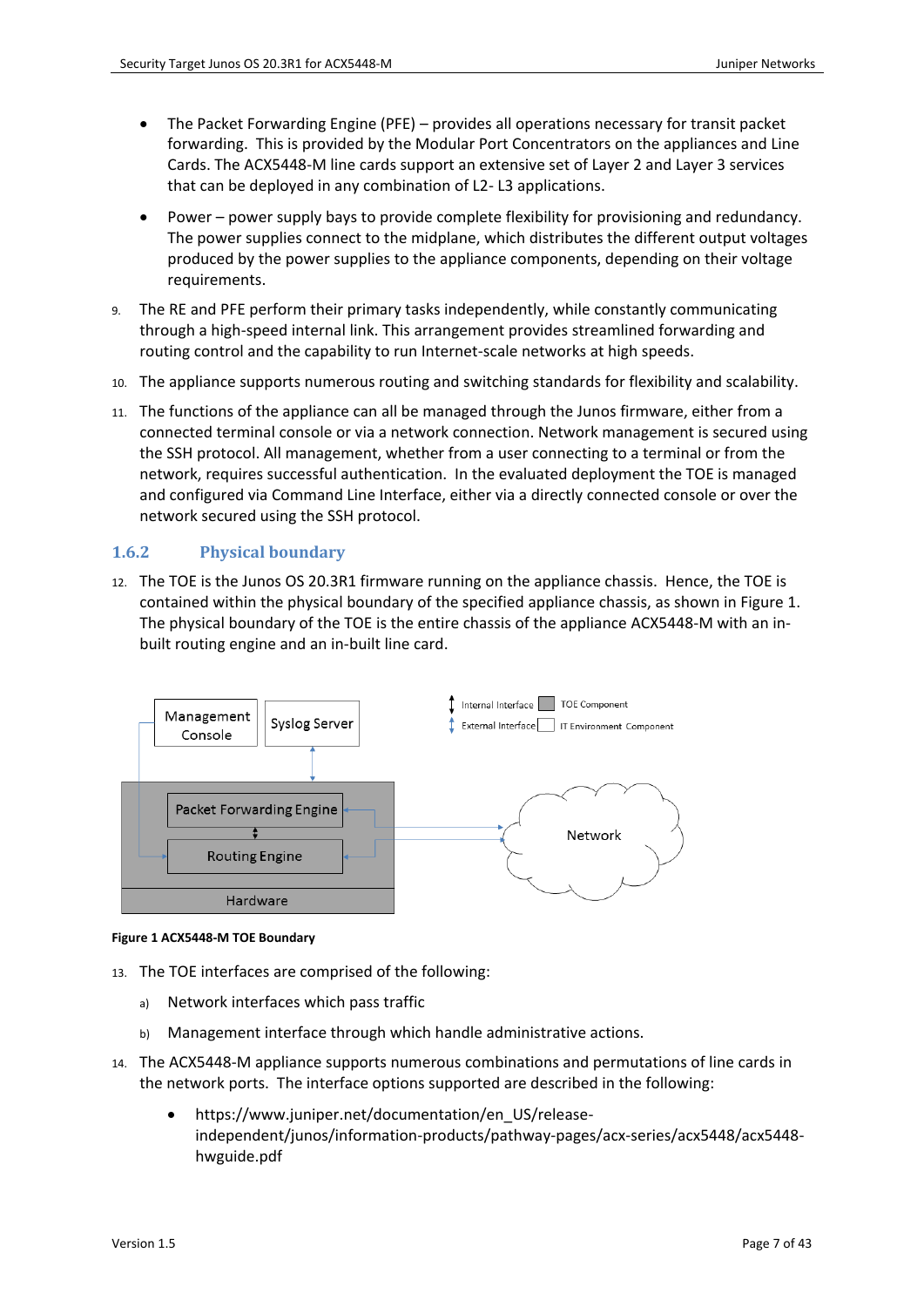- 15. A jinstall image is provided for the ACX5448-M:
	- junos-vmhost-install-x86-64-20.3R1.8.tgz
- 16. The firmware version reflects the detail reported for the components of the Junos OS when the "show version" command is executed on the appliance.
- <span id="page-7-1"></span>17. The guidance documents included as part of the TOE are:
	- [ECG] Junos OS Common Criteria Configuration Guide for ACX5448-M Devices, 12-November-2020

## <span id="page-7-0"></span>**1.6.3 Logical Scope of the TOE**

18. The logical boundary of the TOE includes the following security functionality:

| <b>Security Functionality</b>                      | <b>Description</b>                                                                                                                                                                                                                                                                                                                                                                                                                                                                                                                                                                                                                                                                                                                            |
|----------------------------------------------------|-----------------------------------------------------------------------------------------------------------------------------------------------------------------------------------------------------------------------------------------------------------------------------------------------------------------------------------------------------------------------------------------------------------------------------------------------------------------------------------------------------------------------------------------------------------------------------------------------------------------------------------------------------------------------------------------------------------------------------------------------|
| <b>Security Audit</b>                              | Auditable events are stored in the syslog files on the<br>appliance and can be sent to an external log server (via<br>Netconf over SSH). Auditable events include start-up and<br>shutdown of the audit functions, authentication events,<br>and all events listed in Table 8. Audit records include the<br>date and time, event category, event type, username, and<br>the outcome of the event (success or failure). Local syslog<br>storage limits are configurable and are monitored. If the<br>storage limit is reached the oldest logs will be overwritten.                                                                                                                                                                             |
| <b>Cryptographic Support</b>                       | The TOE provides an SSH server to support protected<br>communications for administrators to establish secure<br>sessions and to connect to external syslog servers.<br>The TOE requires that applications exchanging information<br>with it are successfully authenticated prior to any exchange<br>(i.e. applications connecting over SSH).<br>The TOE includes cryptographic modules that provide the<br>underlying cryptographic services, including key<br>management and protection of stored keys, algorithms,<br>random bit generation and crypto-administration. The<br>cryptographic modules provide confidentiality and integrity<br>services for authentication and for protecting<br>communications with connecting applications. |
| <b>Identification and</b><br><b>Authentication</b> | The TOE supports Role Based Access Control. All users<br>must be authenticated to the TOE prior to being granted<br>access to any management actions. The TOE supports<br>password based authentication and public key based<br>authentication. Based on the assigned role, a user is<br>granted a set of privileges to access the system.<br>Administrative users must provide unique identification<br>and authentication data before any administrative access<br>to the system is granted. Authentication data entered and<br>stored on the TOE is protected.                                                                                                                                                                             |
| <b>Security Management</b>                         | The TOE provides a Security Administrator role that is<br>responsible for:                                                                                                                                                                                                                                                                                                                                                                                                                                                                                                                                                                                                                                                                    |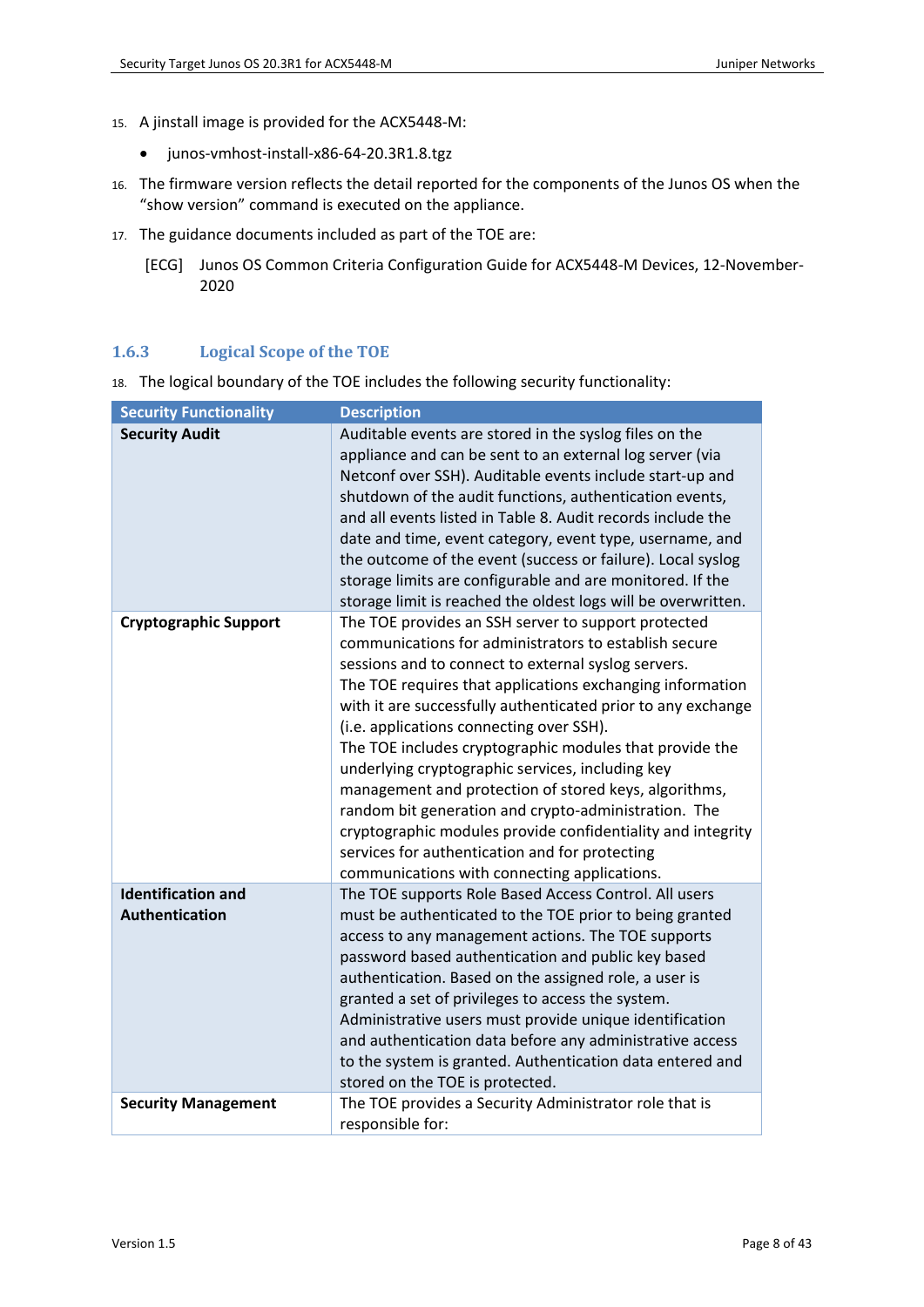|                              | • the configuration and maintenance of cryptographic<br>elements related to the establishment of secure |
|------------------------------|---------------------------------------------------------------------------------------------------------|
|                              | connections to and from the evaluated product                                                           |
|                              | • the regular review of all audit data;                                                                 |
|                              | • initiation of trusted update function;                                                                |
|                              | • all administrative tasks (e.g., creating the security policy).                                        |
|                              | The devices are managed through a Command Line                                                          |
|                              | Interface (CLI). The CLI is accessible through local (serial)                                           |
|                              | console connection or remote administrative (SSH) session.                                              |
| <b>Protection of the TSF</b> | The TOE protects all passwords, pre-shared keys,                                                        |
|                              | symmetric keys and private keys from unauthorized                                                       |
|                              | disclosure. Passwords are stored in encrypted format.                                                   |
|                              | Passwords are stored using sha256 or sha512. The TOE                                                    |
|                              | executes self-tests during initial start-up to ensure correct                                           |
|                              | operation and enforcement of its security functions. An                                                 |
|                              | administrator can install software updates to the TOE. The                                              |
|                              | TOE internally maintains the date and time.                                                             |
| <b>TOE Access</b>            | Prior to establishing an administration session with the                                                |
|                              | TOE, a banner is displayed to the user. The banner                                                      |
|                              | messaging is customizable. The TOE will terminate an                                                    |
|                              | interactive session after a period of inactivity. A user can                                            |
|                              | terminate their local CLI session and remote CLI session by                                             |
|                              | entering exit at the prompt.                                                                            |
| <b>Trusted Path/Trusted</b>  | The TOE supports SSH v2 for secure communication to                                                     |
| <b>Channel</b>               | Syslog server. The TOE supports SSH v2 (remote CLI) for                                                 |
|                              | secure remote administration.                                                                           |

**Table 2 Logical Scope of TOE**

## **1.6.4 Non-TOE hardware/software/firmware**

19. The TOE relies on the provision of the following items in the network environment:

- <span id="page-8-0"></span>• Syslog server supporting SSHv2 connections to send audit logs;
- SSHv2 client for remote administration;
- Serial connection client for local administration.

## <span id="page-8-1"></span>**1.6.5 Summary of out scope items**

- Use of telnet, since it violates the Trusted Path requirement set (see Section [5.7.2\)](#page-26-2)
- Use of FTP, since it violates the Trusted Path requirement set (see Section [5.7.2\)](#page-26-2)
- Use of SNMP, since it violates the Trusted Path requirement set (see Section [5.7.2\)](#page-26-2)
- Use of SSL, including management via J-Web, JUNOScript and JUNOScope, since it violates the Trusted Path requirement set (see Section [5.7.2\)](#page-26-2)
- Use of CLI account super-user and linux root account.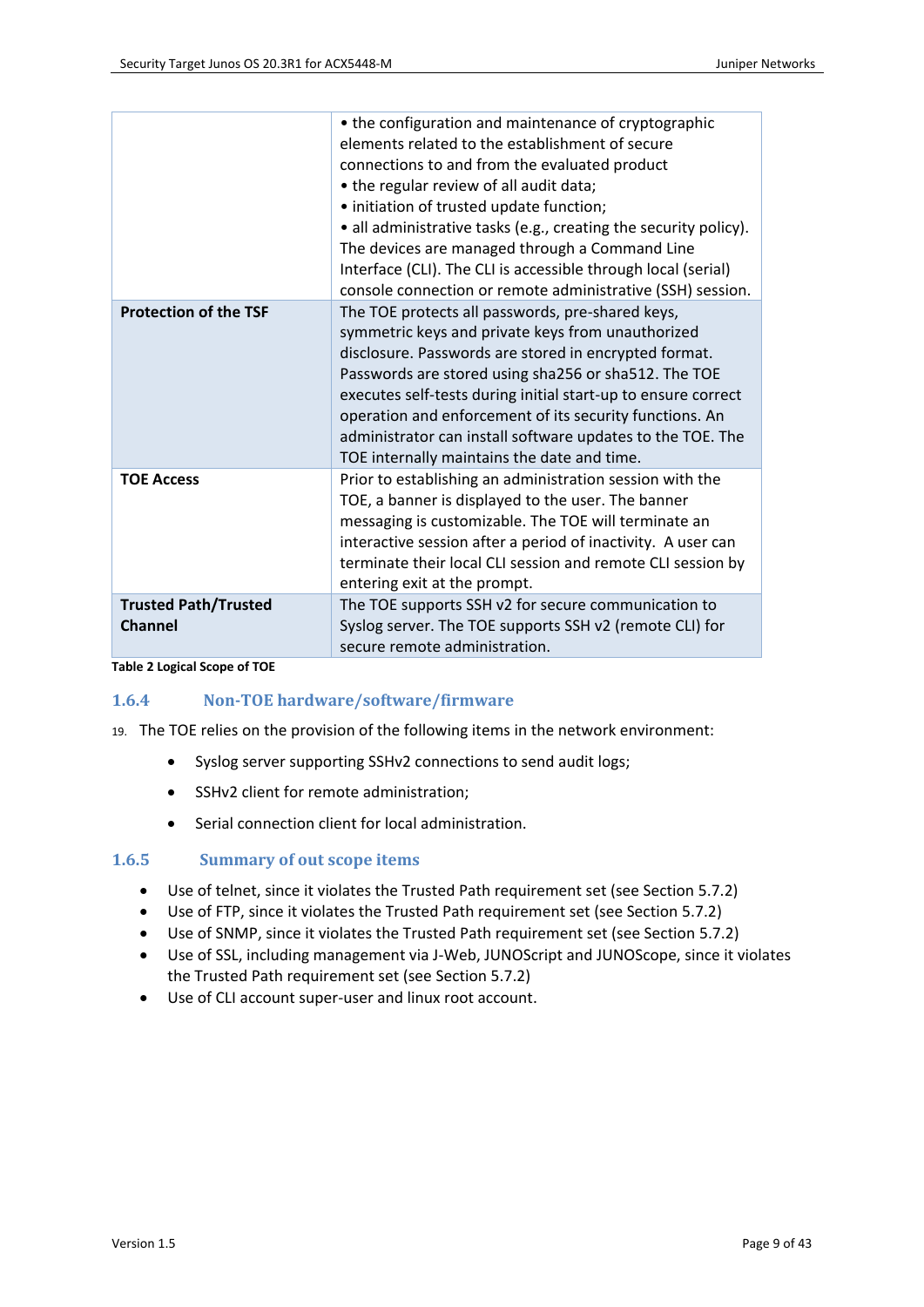# <span id="page-9-0"></span>**2 Conformance Claims**

# <span id="page-9-1"></span>**2.1 CC Conformance Claim**

- 20. The TOE and ST are compliant with the Common Criteria (CC) Version 3.1, Revision 5, dated: April 2017.
- 21. This TOE is conformant to:
	- Common Criteria for Information Technology Security Evaluations Part 1, Version 3.1, Revision 5, April 2017
	- Common Criteria for Information Technology Security Evaluations Part 2, Version 3.1, Revision 5, April 2017: Part 2 extended
	- Common Criteria for Information Technology Security Evaluations Part 3, Version 3.1, Revision 5, April 2017: Part 3 conformant

# <span id="page-9-2"></span>**2.2 PP Conformance claim**

- 22. This TOE claims exact conformance to [NDcPP2.1] identified below. Exact conformace is defined in Sect. 2 of [NDcPP2.1] and in [CC\_Add].
	- [NDcPP2.1] Collaborative Protection Profile for Network Devices (NDcPP), Version 2.1, 24- September-2018
- 23. This ST does not claim conformance to and neither is this version of the TOE conformant to the NIAP Extended Package for MACsec Ethernet Encryption Version 1.2 (pp\_ndcpp\_macsec\_ep\_v1.2).

# <span id="page-9-3"></span>**2.3 Conformance Rationale**

24. This Security Target provides exact conformance to Version 2.1 of the Collaborative Protection Profile for Network Devices. The security problem definition, security objectives and security requirements in this Security Target are all taken from the Protection Profile performing only operations defined there.

# <span id="page-9-4"></span>**2.4 Technical Decisions**

25. This section identifies all NIAP Technical Decisions that are applicable to this TOE:

| Technical Decisions applicable to NDcPP v2.1                                                         |                   |                                               |
|------------------------------------------------------------------------------------------------------|-------------------|-----------------------------------------------|
| <b>Technical Decisions</b>                                                                           | <b>Applicable</b> | <b>Exclusion Rationale (if</b><br>applicable) |
| TD0547: NIT Technical Decision for Clarification on<br>developer disclosure of AVA VAN               | <b>Yes</b>        |                                               |
| TD0538: NIT Technical Decision for Outdated link to<br>allowed-with list                             | <b>Yes</b>        |                                               |
| TD0536: NIT Technical Decision for Update<br>Verification Inconsistency                              | Yes.              |                                               |
| TD0535: NIT Technical Decision for Clarification<br>about digital signature algorithms for FTP TUD.1 | <b>Yes</b>        |                                               |
| TD0533: NIT Technical Decision for FTP ITC.1 with<br>signed downloads                                | <b>Yes</b>        |                                               |
| TD0532: NIT Technical Decision for Use of seeds<br>with higher entropy                               | <b>Yes</b>        |                                               |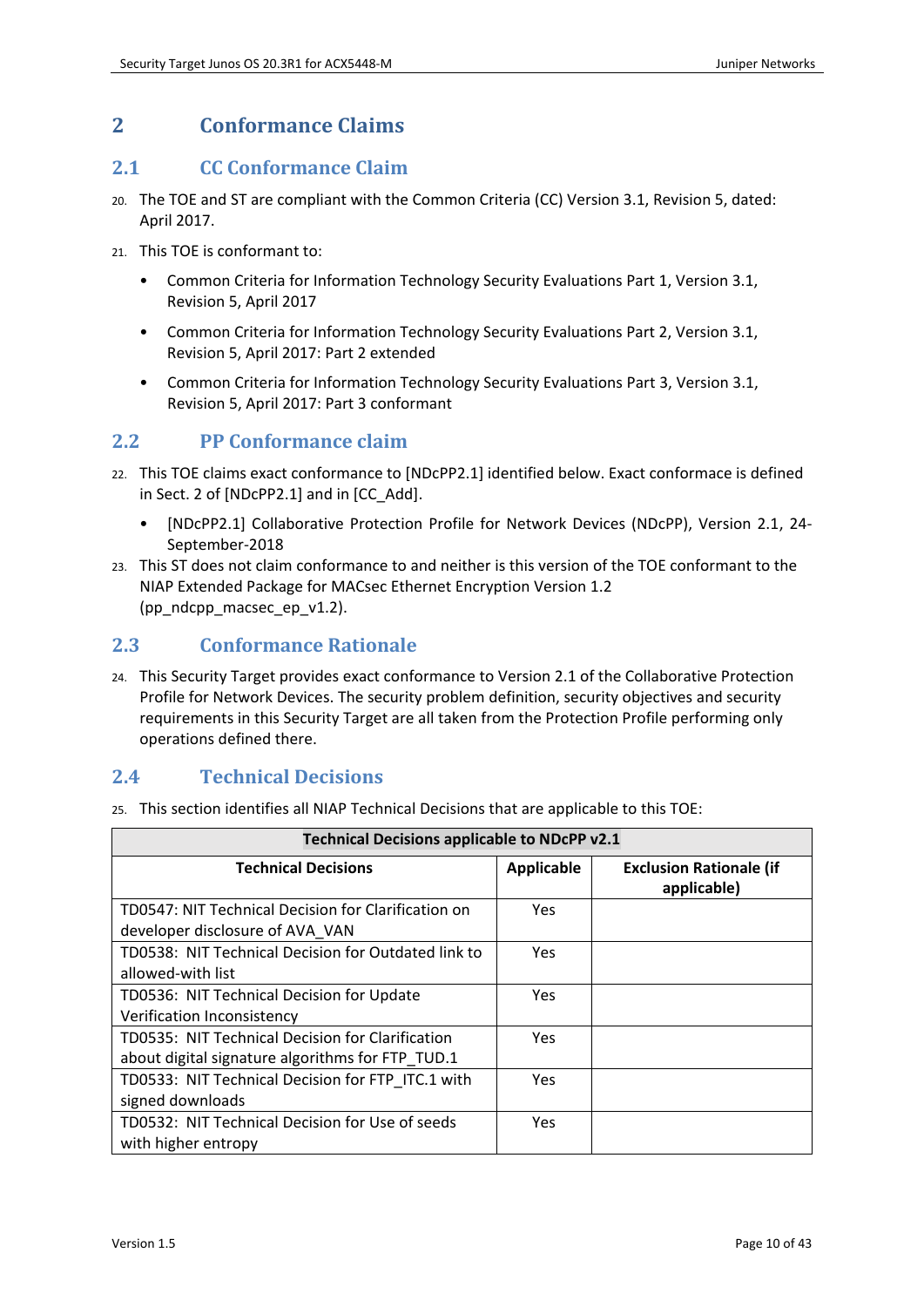| TD0531: NIT Technical Decision for Challenge-        | Yes |                              |
|------------------------------------------------------|-----|------------------------------|
| Response for Authentication                          |     |                              |
| TD0530: NIT Technical Decision for                   | No  | No FCS_TLSC_EXT claimed      |
| FCS TLSC EXT.1.1 5e test clarification               |     |                              |
| TD0529: NIT Technical Decision for OCSP and          | No  | No FIA_X509_EXT claimed      |
| <b>Authority Information Access extension</b>        |     |                              |
| TD0528: NIT Technical Decision for Missing EAs for   | No  | No FCS_NTP_EXT is claimed    |
| FCS NTP EXT.1.4                                      |     |                              |
| TD0484: NIT Technical Decision for Interactive       | Yes |                              |
| sessions in FTA_SSL_EXT.1 & FTA_SSL.3                |     |                              |
| TD0483: NIT Technical Decision for Applicability of  | Yes |                              |
| FPT APW EXT.1                                        |     |                              |
| TD0482: NIT Technical Decision for Identification of | Yes |                              |
| usage of cryptographic schemes                       |     |                              |
| TD0481: NIT Technical Decision for                   | No  | No FCS_(D)TLSC_EXT claimed   |
| FCS_(D)TLSC_EXT.X.2 IP addresses in reference        |     |                              |
| identifiers                                          |     |                              |
| TD0480: NIT Technical Decision for Granularity of    | Yes |                              |
| audit events                                         |     |                              |
| TD0478: NIT Technical Decision for Application       | No  | No FIA_X509_EXT claimed      |
| Notes for FIA_X509_EXT.1 iterations                  |     |                              |
| TD0477: NIT Technical Decision for Clarifying        | Yes |                              |
| FPT_TUD_EXT.1 Trusted Update                         |     |                              |
| TD0475: NIT Technical Decision for Separate traffic  | Yes |                              |
| consideration for SSH rekey                          |     |                              |
| TD0453: NIT Technical Decision for Clarify           | No  | No FCS_SSHC_EXT.1 claimed    |
| authentication methods SSH clients can use to        |     |                              |
| authenticate SSH se <sup>1</sup>                     |     |                              |
| TD0452: NIT Technical Decision for                   | No  | This TD has been archived    |
| FCS_(D)TLSC_EXT.X.2 IP addresses in reference        |     | and is no longer applicable. |
| identifiers                                          |     |                              |
| TD0451: NIT Technical Decision for ITT Comm UUID     | No  | No FCS_TLSS_EXT claimed.     |
| Reference Identifier                                 |     |                              |
| TD0450: NIT Technical Decision for RSA-based         | No  | No FCS_TLSS_EXT or           |
| ciphers and the Server Key Exchange message          |     | FCS_DTLSS_EXT claimed.       |
| TD0449: NIT Technical Decision for Identification of | No  | This TD has been archived    |
| usage of cryptographic schemes                       |     | and is no longer applicable. |
| TD0448: NIT Technical Decision for Documenting       | No  | This TD has been archived    |
| Diffie-Hellman 14 groups                             |     | and is no longer applicable. |
| TD0447: NIT Technical Decision for Using 'diffie-    | Yes |                              |
| hellman-group-exchange-sha256' in                    |     |                              |
| FCS_SSHC/S_EXT.1.7                                   |     |                              |
| TD0425: NIT Technical Decision for Cut-and-paste     | Yes |                              |
| <b>Error for Guidance AA</b>                         |     |                              |
| TD0424: NIT Technical Decision for NDcPP v2.1        | Yes |                              |
| Clarification - FCS_SSHC/S_EXT.1.5                   |     |                              |
| TD0423: NIT Technical Decision for clarification     | No  | TLS protocol and X.509       |
| about application of Rfi#201726rev2                  |     | certificate support is not   |
|                                                      |     | being claimed                |

<sup>1</sup> Presumed to be "... to authenticate SSH servers" but the wording is precisely as taken from the NIAP web site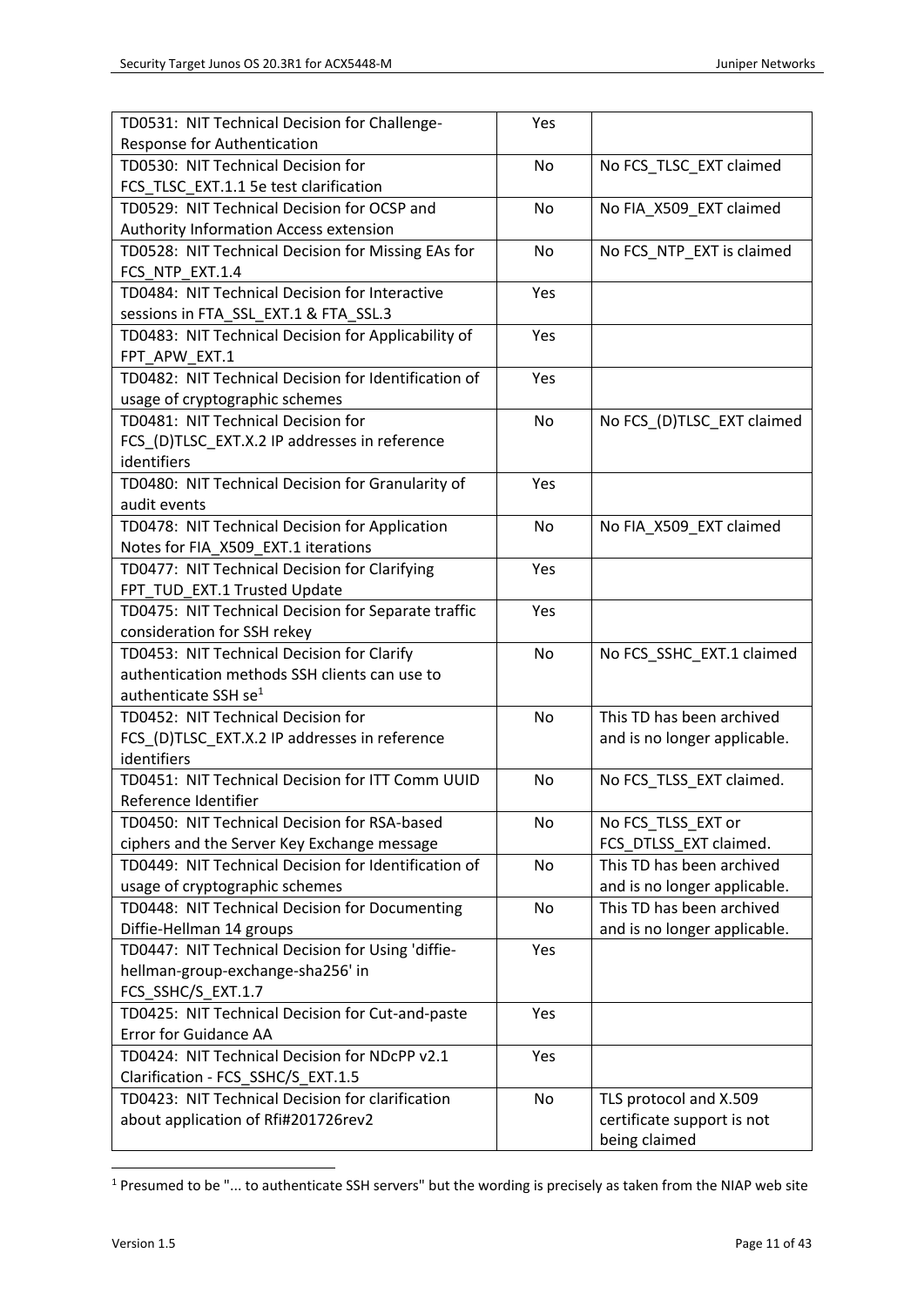| TD0412: NIT Technical Decision for                  | Yes       |                                 |
|-----------------------------------------------------|-----------|---------------------------------|
| FCS_SSHS_EXT.1.5 SFR and AA discrepancy             |           |                                 |
| TD0411: NIT Technical Decision for                  | <b>No</b> | FCS_SSHC_EXT.1 is not being     |
| FCS_SSHC_EXT.1.5, Test 1 - Server and client side   |           | claimed                         |
| seem to be confused                                 |           |                                 |
| TD0410: NIT technical decision for Redundant        | Yes       |                                 |
| assurance activities associated with FAU GEN.1      |           |                                 |
| TD0409: NIT decision for Applicability of FIA_AFL.1 | Yes       |                                 |
| to key-based SSH authentication                     |           |                                 |
| TD0408: NIT Technical Decision for local vs. remote | Yes       |                                 |
| administrator accounts                              |           |                                 |
| TD0407: NIT Technical Decision for handling         | No        | Not a cloud deployment          |
| <b>Certification of Cloud Deployments</b>           |           |                                 |
| TD0402: NIT Technical Decision for RSA-based        | Yes       |                                 |
| FCS_CKM.2 Selection                                 |           |                                 |
| TD0401: NIT Technical Decision for Reliance on      | No        | TOE does not depend on the      |
| external servers to meet SFRs                       |           | <b>Authentication Server to</b> |
|                                                     |           | satisfy FIA requirements        |
| TD0400: NIT Technical Decision for FCS_CKM.2 and    | Yes       |                                 |
| elliptic curve-based key establishment              |           |                                 |
|                                                     |           |                                 |
| TD0399: NIT Technical Decision for Manual           | <b>No</b> | TOE does not claim              |
| installation of CRL (FIA_X509_EXT.2)                |           | certificate authentication of   |
|                                                     |           | firmware updates                |
| TD0398: NIT Technical Decision for                  | Yes       |                                 |
| FCS SSH*EXT.1.1 RFCs for AES-CTR                    |           |                                 |
| TD0397: NIT Technical Decision for Fixing AES-CTR   | Yes       |                                 |
| Mode Tests                                          |           |                                 |
| TD0396: NIT Technical Decision for                  | No        | FCS_TLSC_EXT.1 is not being     |
| FCS_TLSC_EXT.1.1, Test 2                            |           | claimed                         |
| TD0395: NIT Technical Decision for Different        | <b>No</b> | TLS protocol is not being       |
| Handling of TLS1.1 and TLS1.2                       |           | claimed.                        |

**Table 3 Technical Decisions**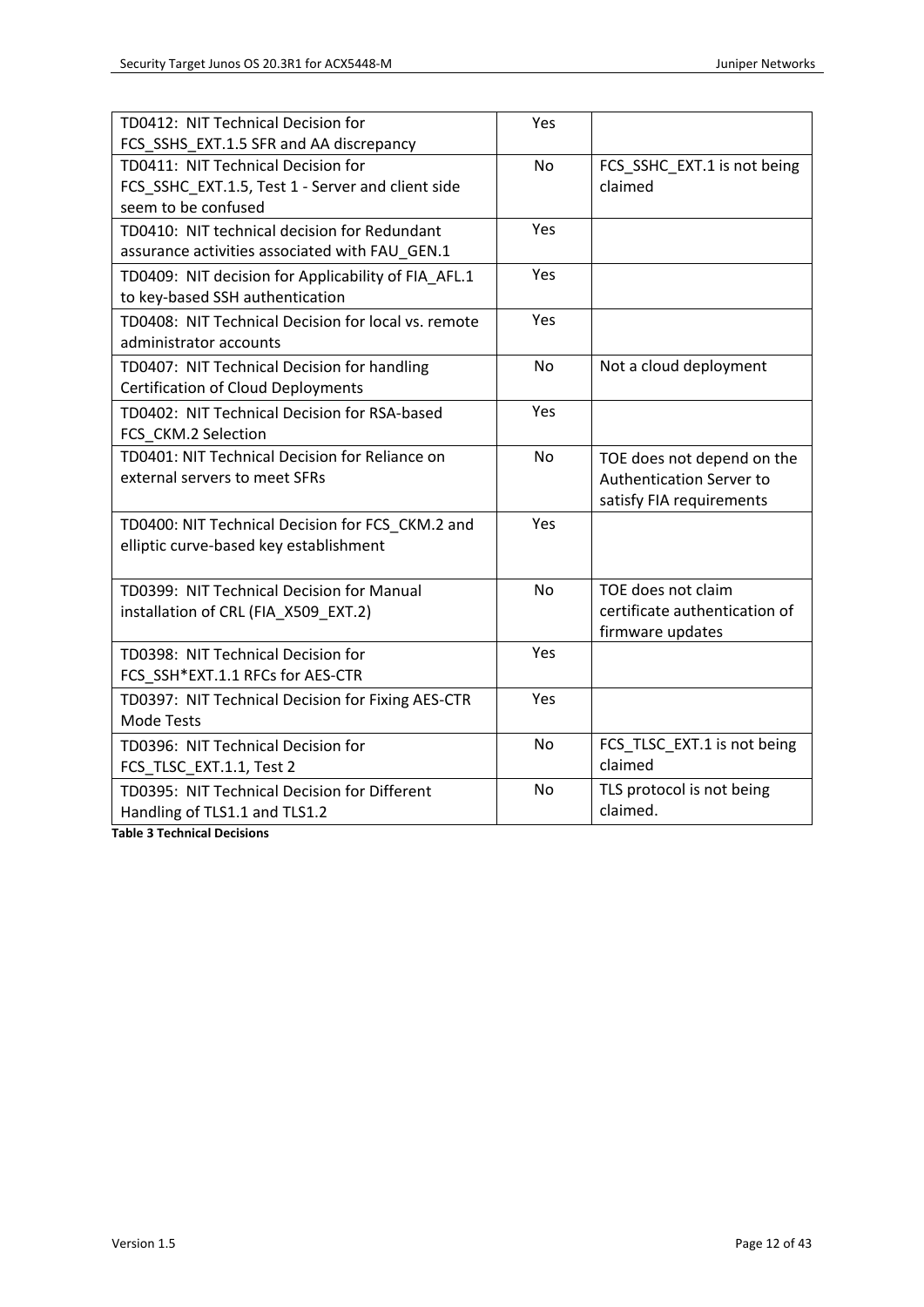# <span id="page-12-0"></span>**3 Security Problem Definition**

26. The security problem definition taken from [NDcPP v2.1] is reproduced here.

# <span id="page-12-1"></span>**3.1 Threats**

| <b>Threat</b>                                 | <b>Threat Definition</b>                                                                                                                                                                                                                                                                                                                                                                                                                                                                                                                                                                                                                     |
|-----------------------------------------------|----------------------------------------------------------------------------------------------------------------------------------------------------------------------------------------------------------------------------------------------------------------------------------------------------------------------------------------------------------------------------------------------------------------------------------------------------------------------------------------------------------------------------------------------------------------------------------------------------------------------------------------------|
| T.UNAUTHORIZED_ADMINISTRATOR<br><b>ACCESS</b> | Threat agents may attempt to gain Administrator access to<br>the network device by nefarious means such as<br>masquerading as an Administrator to the device,<br>masquerading as the device to an Administrator, replaying<br>an administrative session (in its entirety, or selected<br>portions), or performing man-in-the-middle attacks, which<br>would provide access to the administrative session, or<br>sessions between network devices. Successfully gaining<br>Administrator access allows malicious actions that<br>compromise the security functionality of the device and<br>the network on which it resides.                  |
| T.WEAK_CRYPTOGRAPHY                           | Threat agents may exploit weak cryptographic algorithms<br>or perform a cryptographic exhaust against the key space.<br>Poorly chosen encryption algorithms, modes, and key sizes<br>will allow attackers to compromise the algorithms, or brute<br>force exhaust the key space and give them unauthorized<br>access allowing them to read, manipulate and/or control<br>the traffic with minimal effort.                                                                                                                                                                                                                                    |
| T.UNTRUSTED_COMMUNICATION<br><b>CHANNELS</b>  | Threat agents may attempt to target network devices that<br>do not use standardized secure tunnelling protocols to<br>protect the critical network traffic. Attackers may take<br>advantage of poorly designed protocols or poor key<br>management to successfully perform man-in-the-middle<br>attacks, replay attacks, etc. Successful attacks will result in<br>loss of confidentiality and integrity of the critical network<br>traffic, and potentially could lead to a compromise of the<br>network device itself.                                                                                                                     |
| T.WEAK_AUTHENTICATION<br><b>ENDPOINTS</b>     | Threat agents may take advantage of secure protocols that<br>use weak methods to authenticate the endpoints - e.g. a<br>shared password that is guessable or transported as<br>plaintext. The consequences are the same as a poorly<br>designed protocol, the attacker could masquerade as the<br>Administrator or another device, and the attacker could<br>insert themselves into the network stream and perform a<br>man-in-the-middle attack. The result is the critical network<br>traffic is exposed and there could be a loss of<br>confidentiality and integrity, and potentially the network<br>device itself could be compromised. |
| T.UPDATE_COMPROMISE                           | Threat agents may attempt to provide a compromised<br>update of the software or firmware which undermines the<br>security functionality of the device. Non-validated updates<br>or updates validated using non-secure or weak<br>cryptography leave the update firmware vulnerable to<br>surreptitious alteration.                                                                                                                                                                                                                                                                                                                           |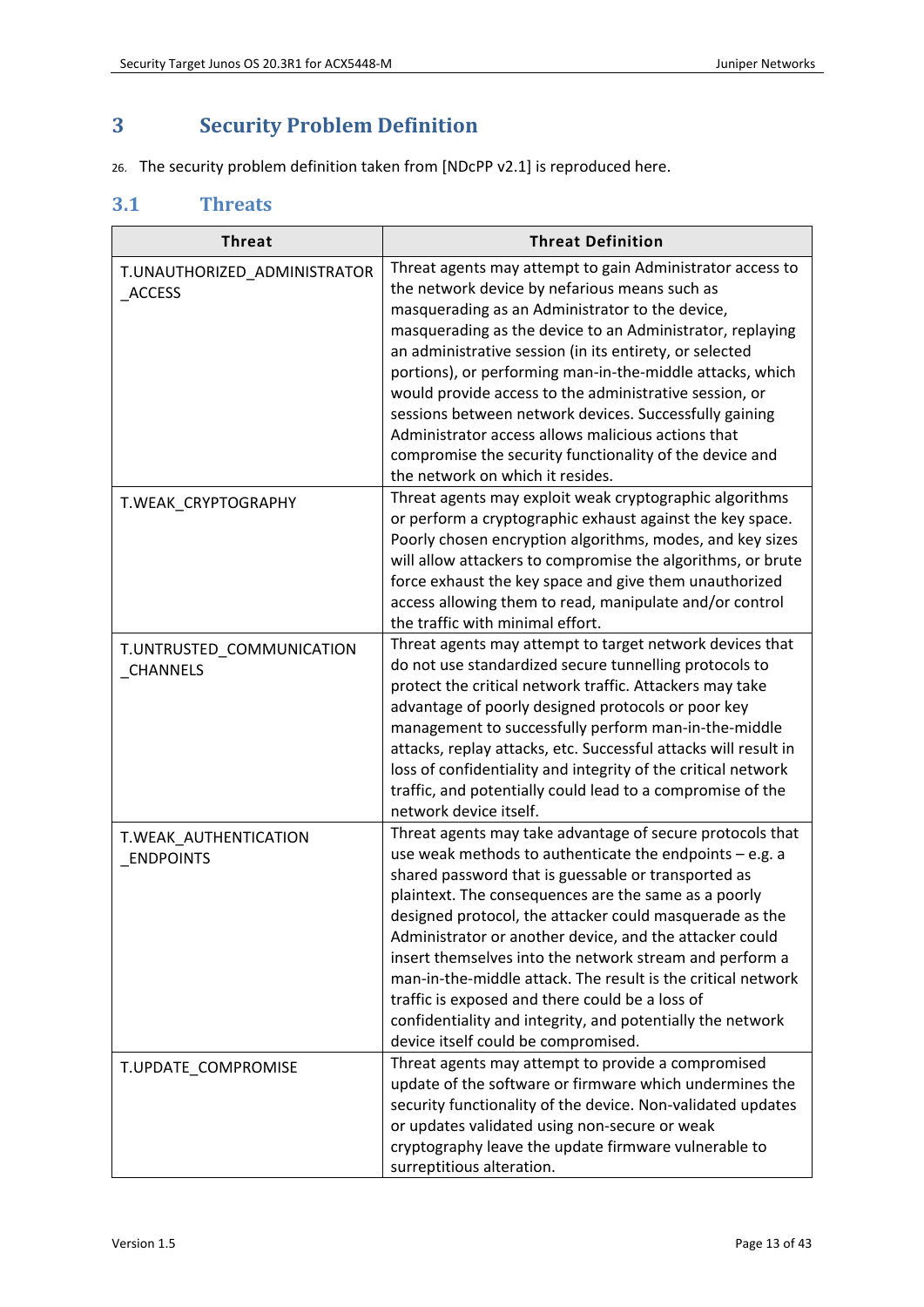| <b>Threat</b>                                 | <b>Threat Definition</b>                                                                                                                                                                                                                                                                                                                                                      |
|-----------------------------------------------|-------------------------------------------------------------------------------------------------------------------------------------------------------------------------------------------------------------------------------------------------------------------------------------------------------------------------------------------------------------------------------|
| T.UNDETECTED ACTIVITY                         | Threat agents may attempt to access, change, and/or<br>modify the security functionality of the network device<br>without Administrator awareness. This could result in the<br>attacker finding an avenue (e.g., misconfiguration, flaw in<br>the product) to compromise the device and the<br>Administrator would have no knowledge that the device<br>has been compromised. |
| T.SECURITY_FUNCTIONALITY<br><b>COMPROMISE</b> | Threat agents may compromise credentials and device<br>data enabling continued access to the network device and<br>its critical data. The compromise of credentials includes<br>replacing existing credentials with an attacker's<br>credentials, modifying existing credentials, or obtaining the<br>Administrator or device credentials for use by the attacker.            |
| T.PASSWORD CRACKING                           | Threat agents may be able to take advantage of weak<br>administrative passwords to gain privileged access to the<br>device. Having privileged access to the device provides the<br>attacker unfettered access to the network traffic and may<br>allow them to take advantage of any trust relationships<br>with other network devices.                                        |
| T.SECURITY_FUNCTIONALITY<br><b>FAILURE</b>    | An external, unauthorized entity could make use of failed<br>or compromised security functionality and might therefore<br>subsequently use or abuse security functions without prior<br>authentication to access, change or modify device data,<br>critical network traffic or security functionality of the<br>device.                                                       |

**Table 4 Threats**

# <span id="page-13-0"></span>**3.2 Assumptions**

27. This section describes the assumptions made in identification of the threats and security requirements for network devices. The network device is not expected to provide assurance in any of these areas, and as a result, requirements are not included to mitigate the threats associated.

| <b>Assumption</b>       | <b>Assumption Definition</b>                                    |  |  |
|-------------------------|-----------------------------------------------------------------|--|--|
| A.PHYSICAL PROTECTION   | The network device is assumed to be physically protected in its |  |  |
|                         | operational environment and not subject to physical attacks     |  |  |
|                         | that compromise the security and/or interfere with the          |  |  |
|                         | device's physical interconnections and correct operation. This  |  |  |
|                         | protection is assumed to be sufficient to protect the device    |  |  |
|                         | and the data it contains. As a result, the cPP will not include |  |  |
|                         | any requirements on physical tamper protection or other         |  |  |
|                         | physical attack mitigations. The cPP will not expect the        |  |  |
|                         | product to defend against physical access to the device that    |  |  |
|                         | allows unauthorized entities to extract data, bypass other      |  |  |
|                         | controls, or otherwise manipulate the device.                   |  |  |
| A.LIMITED FUNCTIONALITY | The device is assumed to provide networking functionality as    |  |  |
|                         | its core function and not provide functionality/services that   |  |  |
|                         | could be deemed as general purpose computing. For example       |  |  |
|                         | the device should not provide computing platform for general    |  |  |
|                         | purpose applications (unrelated to networking functionality).   |  |  |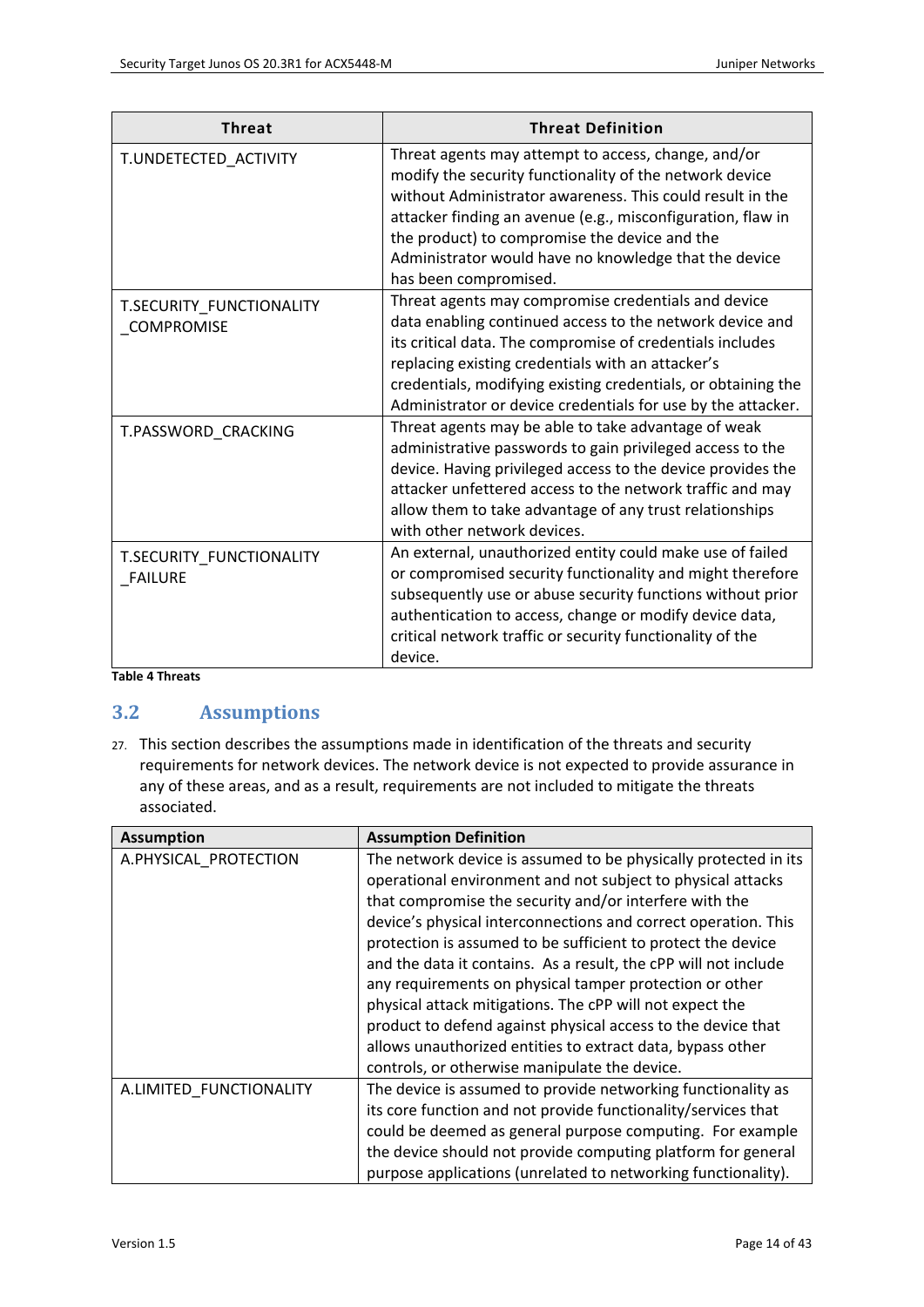| <b>Assumption</b>          | <b>Assumption Definition</b>                                                                                                                                                                                                                                                                                                                                                                                                                                                                                                                                                                                                                                                                                                                                                                                                                                                                                                                                                                                                 |
|----------------------------|------------------------------------------------------------------------------------------------------------------------------------------------------------------------------------------------------------------------------------------------------------------------------------------------------------------------------------------------------------------------------------------------------------------------------------------------------------------------------------------------------------------------------------------------------------------------------------------------------------------------------------------------------------------------------------------------------------------------------------------------------------------------------------------------------------------------------------------------------------------------------------------------------------------------------------------------------------------------------------------------------------------------------|
| A.TRUSTED_ADMINISTRATOR    | The Security Administrator(s) for the network device are<br>assumed to be trusted and to act in the best interest of security<br>for the organization. This includes being appropriately trained,<br>following policy, and adhering to guidance documentation.<br>Administrators are trusted to ensure passwords/credentials<br>have sufficient strength and entropy and to lack malicious<br>intent when administering the device. The network device is<br>not expected to be capable of defending against a malicious<br>Administrator that actively works to bypass or compromise the<br>security of the device. For TOEs supporting X.509v3 certificate-<br>based authentication, the Security Administrator(s) are<br>expected to fully validate (e.g. offline verification) any CA<br>certificate (root CA certificate or intermediate CA certificate)<br>loaded into the TOE's trust store (aka 'root store', ' trusted CA<br>Key Store', or similar) as a trust anchor prior to use (e.g. offline<br>verification). |
| A.REGULAR_UPDATES          | The network device firmware and software is assumed to be<br>updated by an Administrator on a regular basis in response to<br>the release of product updates due to known vulnerabilities.                                                                                                                                                                                                                                                                                                                                                                                                                                                                                                                                                                                                                                                                                                                                                                                                                                   |
| A.ADMIN_CREDENTIALS_SECURE | The administrator's credentials (private key) used to access<br>the network device are protected by the platform on which<br>they reside.                                                                                                                                                                                                                                                                                                                                                                                                                                                                                                                                                                                                                                                                                                                                                                                                                                                                                    |
| A.RESIDUAL INFORMATION     | The Administrator must ensure that there is no unauthorized<br>access possible for sensitive residual information (e.g.<br>cryptographic keys, keying material, PINs, passwords etc.) on<br>networking equipment when the equipment is discarded or<br>removed from its operational environment.                                                                                                                                                                                                                                                                                                                                                                                                                                                                                                                                                                                                                                                                                                                             |

**Table 5 Assumptions**

# <span id="page-14-0"></span>**3.3 Organizational Security Policies**

28. An organizational security policy is a set of rules, practices, and procedures imposed by an organization to address its security needs. For the purposes of this cPP a single policy is described in the section below.

| <b>Policy Name</b> | <b>Policy Definition</b>                                                                                                                                                                            |
|--------------------|-----------------------------------------------------------------------------------------------------------------------------------------------------------------------------------------------------|
|                    | P.ACCESS BANNER   The TOE shall display an initial banner describing restrictions of use, legal<br>agreements, or any other appropriate information to which users consent by<br>accessing the TOE. |

**Table 6 Organizational Security Policies**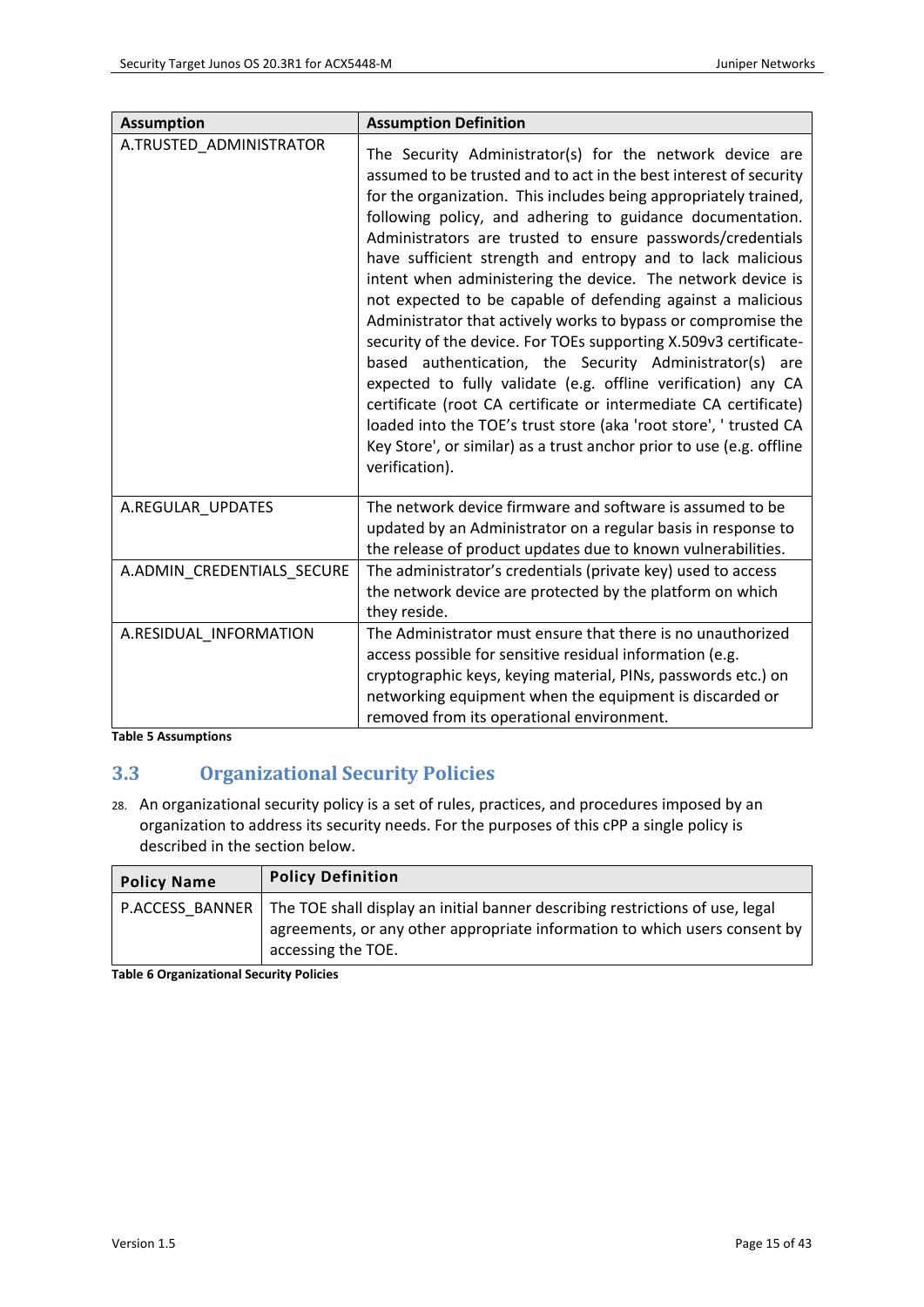# <span id="page-15-0"></span>**4 Security Objectives**

29. The security objectives have been taken from [NDcPP v2.1] and are reproduced here for the convenience of the reader.

# <span id="page-15-1"></span>**4.1 Security Objectives for the TOE**

There are no security objectives for the TOE defined in [NDcPP v2.1].

# <span id="page-15-2"></span>**4.2 Security Objectives for the Operational Environment**

30. The following security objectives are defined for the Operational Environment:

| <b>Environment Security</b><br>Objective | IT Environment Security Objective Definition                                                                                                                                                                                                                                                                  |  |
|------------------------------------------|---------------------------------------------------------------------------------------------------------------------------------------------------------------------------------------------------------------------------------------------------------------------------------------------------------------|--|
| OE.PHYSICAL                              | Physical security, commensurate with the value of the TOE and<br>the data it contains, is provided by the environment.                                                                                                                                                                                        |  |
| OE.NO_GENERAL_PURPOSE                    | There are no general-purpose computing capabilities (e.g.,<br>compilers or user applications) available on the TOE, other than<br>those services necessary for the operation, administration and<br>support of the TOE.                                                                                       |  |
| OE.NO_THRU_TRAFFIC<br>PROTECTION         | The TOE does not provide any protection of traffic that traverses<br>it. It is assumed that protection of this traffic will be covered by<br>other security and assurance measures in the operational<br>environment.                                                                                         |  |
| OE.TRUSTED ADMIN                         | TOE Administrators are trusted to follow and apply all<br>administrator guidance in a trusted manner.                                                                                                                                                                                                         |  |
|                                          | For TOEs supporting X.509v3 certificate-based authentication,<br>the Security Administrator(s) are assumed to monitor the<br>revocation status of all certificates in the TOE's trust store and to<br>remove any certificate from the TOE's trust store in case such<br>certificate can no longer be trusted. |  |
| <b>OE.UPDATES</b>                        | The TOE firmware and software is updated by an Administrator<br>on a regular basis in response to the release of product updates<br>due to known vulnerabilities.                                                                                                                                             |  |
| OE.ADMIN_CREDENTIALS<br>_SECURE          | The Administrator's credentials (private key) used to access the<br>TOE must be protected on any other platform on which they<br>reside.                                                                                                                                                                      |  |
| OE.RESIDUAL INFORMATION                  | The Security Administrator ensures that there is no unauthorized<br>access possible for sensitive residual information (e.g.<br>cryptographic keys, keying material, PINs, passwords etc.) on<br>networking equipment when the equipment is discarded or<br>removed from its operational environment.         |  |

**Table 7 Security Objectives for Operational Environment**

# <span id="page-15-3"></span>**4.3 Security Objectives rationale**

31. As these objectives for the TOE and operational environment are identical to those specified in [\[NDcPP2.1\],](#page-1-0) the rationales provided in Sect. 4 thereof are wholly applicable to this ST.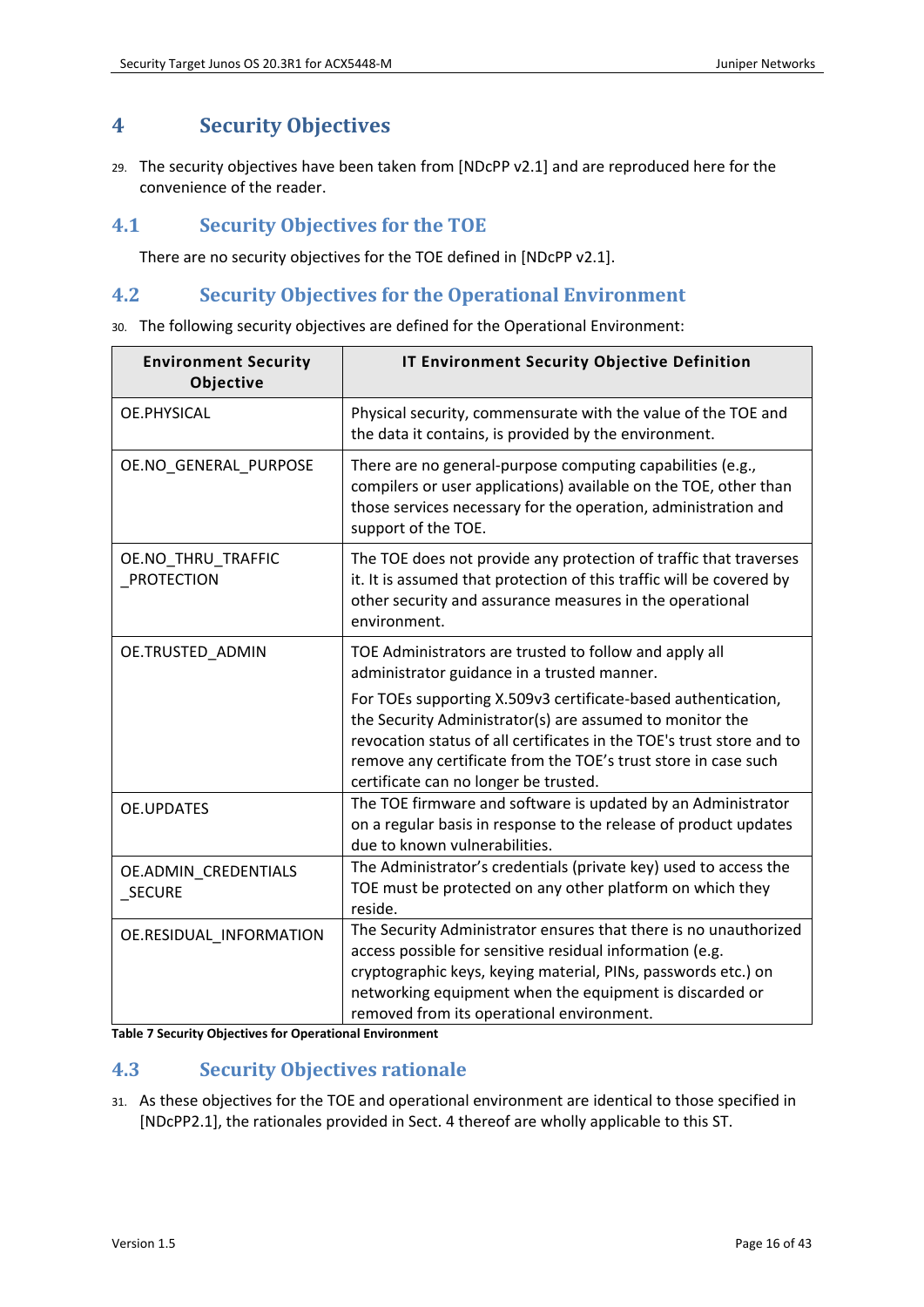# <span id="page-16-0"></span>**5 Security Functional Requirements**

- 32. All security functional requirements are taken from and structured accoding to [\[NDcPP2.1\].](#page-1-0) The SFRs are presented in accordance with the conventions described in [\[NDcPP2.1\]](#page-1-0) Section 6.1, and sectio[n 1.4](#page-4-4) of this document.
- 33. As this TOE is not distributed, none of the security functional requirements relating to distributed TOEs are specified for this TOE.

# <span id="page-16-1"></span>**5.1 Security Audit (FAU)**

<span id="page-16-2"></span>**5.1.1 Security Audit Data generation (FAU\_GEN)**

# *5.1.1.1 FAU\_GEN.1 Audit data generation*

# **FAU\_GEN.1 Audit data generation**

**FAU GEN.1.1** The TSF shall be able to generate an audit record of the following auditable events:

- a) Start-up and shut-down of the audit functions;
- b) All auditable events for the not specified level of audit; and
- *c) All administrative actions comprising:*
	- *Administrative login and logout (name of user account shall be logged if individual user accounts are required for Administrators).*
	- *Changes to TSF data related to configuration changes (in addition to the information that a change occurred it shall be logged what has been changed).*
	- *Generating/import of, changing, or deleting of cryptographic keys (in addition to the action itself a unique key name or key reference shall be logged).*
	- *Resetting passwords (name of related user account shall be logged).*
	- *[no other actions];*
- *d) Specifically defined auditable events listed i[n Table 8.](#page-18-1)*

## *ST Application Note:*

*If the list of "administrative actions" appears to be incomplete, the assignment in the selection should be used to list additional administrative actions which are audited.* 

*The requirement to audit the "Generating/import of, changing, or deleting of cryptographic keys" refers to all types of cryptographic keys which are intended to be used longer than for just one session (i.e. it does not refer to ephemeral keys/session keys). The requirement applies to all named changes independently from how they are invoked. A cryptographic key could e.g. be generated automatically during initial start-up without administrator intervention or through administrator intervention. In all related cases the changes to cryptographic keys need to be audited together with a unique key name, key reference or unique identifier for the corresponding certificate.* 

**FAU\_GEN.1.2** The TSF shall record within each audit record at least the following information:

- a) Date and time of the event, type of event, subject identity, and the outcome (success or failure) of the event; and
- b) For each audit event type, based on the auditable event definitions of the functional components included in the ST*, information specified in column three of [Table 8](#page-18-1)*.

| Requirement   | <b>Additional Audit Record</b><br>Auditable Events |                 |
|---------------|----------------------------------------------------|-----------------|
|               |                                                    | <b>Contents</b> |
| FAU GEN.1     | None                                               | None            |
| FAU GEN.2     | None                                               | None            |
| FAU STG EXT.1 | None                                               | None            |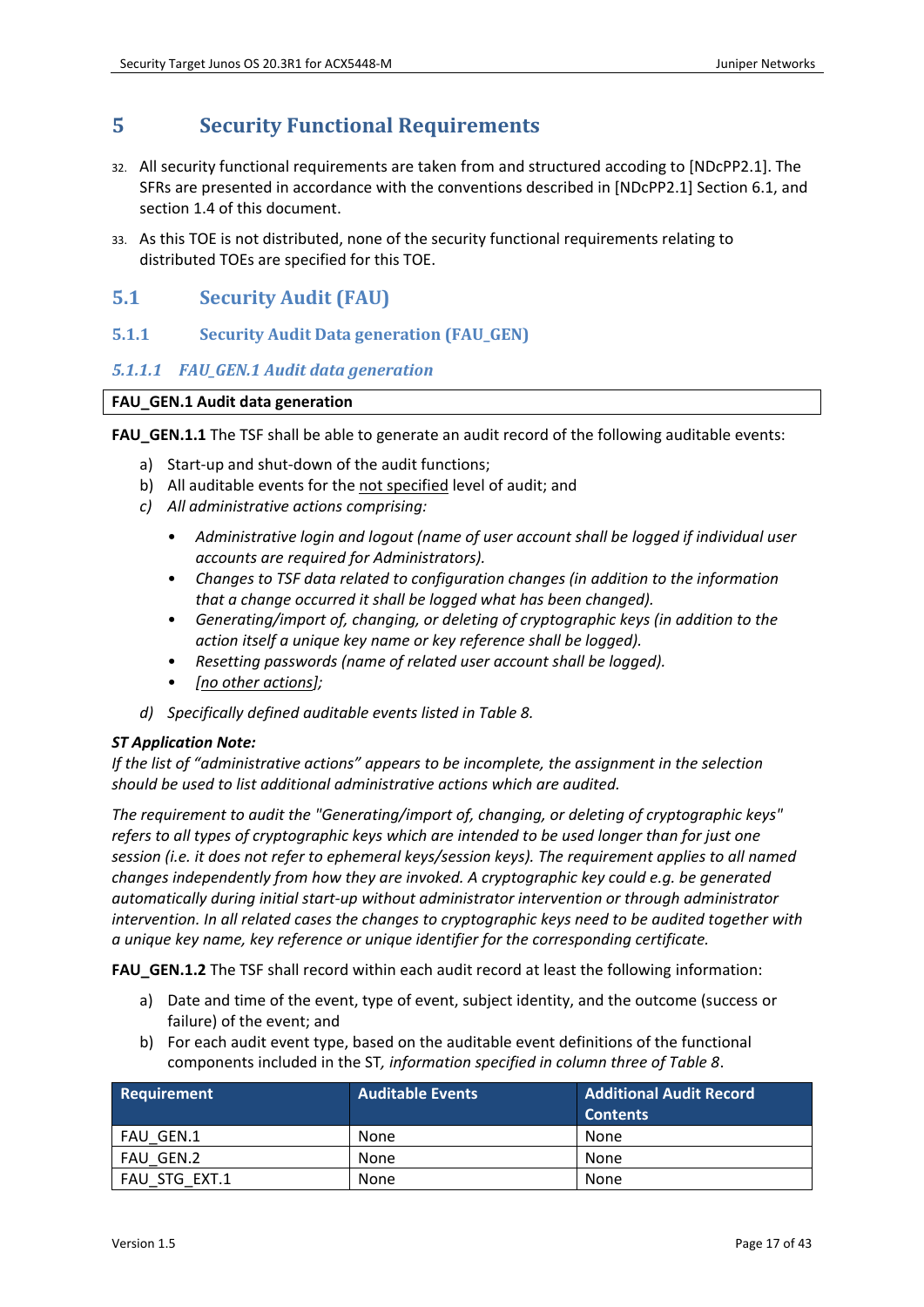| FAU STG.1                    | None                            | None                            |  |
|------------------------------|---------------------------------|---------------------------------|--|
| FCS CKM.1                    | None                            | None                            |  |
| FCS CKM.2                    | None                            | None                            |  |
| FCS CKM.4                    | None                            | None                            |  |
| FCS_COP.1/DataEncryption     | None                            | None                            |  |
| FCS_COP.1/SigGen             | None                            | None                            |  |
| FCS_COP.1/Hash               | None                            | None                            |  |
| FCS_COP.1/KeyedHash          | None                            | None                            |  |
| FCS RBG EXT.1                | None                            | None                            |  |
| FIA PMG EXT.1                | None                            | None                            |  |
| FIA_UIA_EXT.1                | All use of identification and   | Origin of the attempt (e.g., IP |  |
|                              | authentication mechanism.       | address)                        |  |
| FIA_UAU_EXT.2                | All use of identification and   | Origin of the attempt (e.g., IP |  |
|                              | authentication mechanism.       | address)                        |  |
| FIA_UAU.7                    | None                            | None                            |  |
| FIA AFL.1                    | Unsuccessful login attempts     | Origin of the attempt (e.g., IP |  |
|                              | limit is met or exceeded.       | address).                       |  |
| FMT_MOF.1/ManualUpdate       | Any attempt to initiate a       | None                            |  |
|                              | manual update                   |                                 |  |
| FMT_MTD.1/CoreData           | None                            | None                            |  |
| FMT_SMF.1                    | All management activities of    | None                            |  |
|                              | <b>TSF</b> data                 |                                 |  |
| FMT_SMR.2                    | None                            | None                            |  |
| FPT_SKP_EXT.1                | None                            | None                            |  |
| FPT_APW_EXT.1                | None                            | None                            |  |
| FPT TST EXT.1                | None                            | None                            |  |
| FPT_TUD_EXT.1                | Initiation of update; result of | None.                           |  |
|                              | the update attempt (success     |                                 |  |
|                              | or failure)                     |                                 |  |
| FPT STM EXT.1                | Discontinuous changes to        | For discontinuous changes to    |  |
|                              | time - either Administrator     | time: The old and new values    |  |
|                              | actuated or changed via an      | for the time. Origin of the     |  |
|                              | automated process. (Note        | attempt to change time for      |  |
|                              | that no continuous changes      | success and failure (e.g., IP   |  |
|                              | to time need to be logged.      | address).                       |  |
|                              | See also application note on    |                                 |  |
|                              | FPT_STM_EXT.1)                  |                                 |  |
| FTA SSL EXT.1 (if "terminate | The termination of a local      | None.                           |  |
| the session" is selected)    | interactive session by the      |                                 |  |
|                              | session locking mechanism.      |                                 |  |
| FTA_SSL.3                    | The termination of a remote     | None                            |  |
|                              | session by the session locking  |                                 |  |
|                              | mechanism.                      |                                 |  |
| FTA_SSL.4                    | The termination of an           | None                            |  |
|                              | interactive session.            |                                 |  |
| FTA TAB.1                    | None                            | None                            |  |
| FTP_ITC.1                    | Initiation of the trusted       | Identification of the initiator |  |
|                              | channel.                        | and target of failed trusted    |  |
|                              | Termination of the trusted      | channels establishment          |  |
|                              | channel.                        |                                 |  |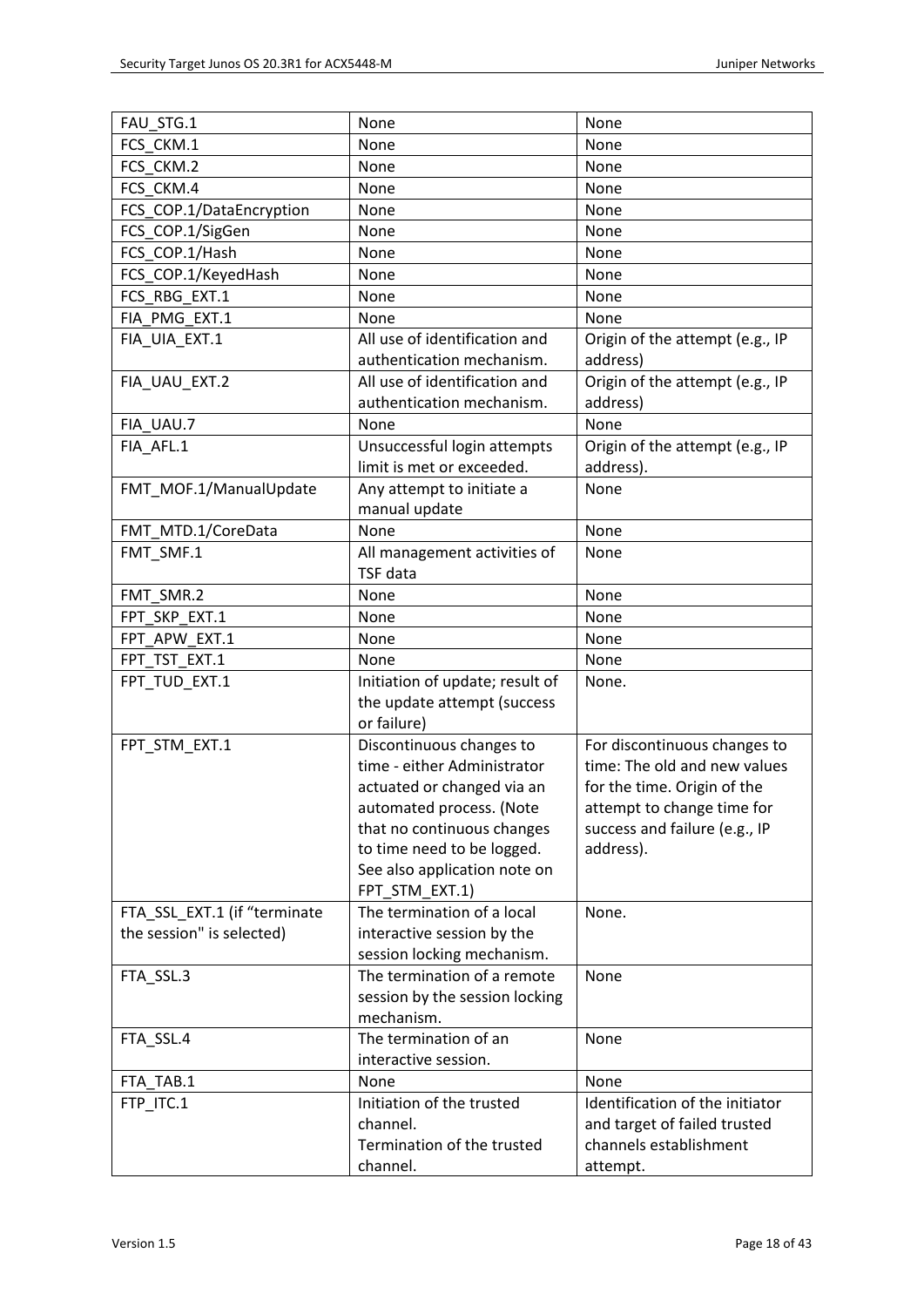|                      | Failure of the trusted channel  |                    |
|----------------------|---------------------------------|--------------------|
|                      | functions.                      |                    |
| FTP TRP.1/Admin      | Initiation of the trusted path. | None.              |
|                      | Termination of the trusted      |                    |
|                      | path.                           |                    |
|                      | Failure of the trusted path     |                    |
|                      | functions.                      |                    |
| FCS SSHS EXT.1       | Failure to establish an SSH     | Reason for failure |
|                      | session                         |                    |
| FMT MOF.1/Functions  | None.                           | None.              |
| FMT MOF.1/Services   | None.                           | None               |
| FMT_MTD.1/CryptoKeys | None.                           | None.              |

<span id="page-18-1"></span>**Table 8 FAU\_GEN.1 Security Functional Requirements and Auditable Events**

## *5.1.1.2 FAU\_GEN.2 User identity association*

#### **FAU\_GEN.2 User identity association**

**FAU\_GEN.2.1** For audit events resulting from actions of identified users, the TSF shall be able to associate each auditable event with the identity of the user that caused the event.

## <span id="page-18-0"></span>**5.1.2 Security audit event storage (Extended – FAU\_STG\_EXT)**

## *5.1.2.1 FAU\_ STG\_EXT.1 Protected Audit Event Storage*

#### **FAU\_STG\_EXT.1 Protected Audit Event Storage**

**FAU\_STG\_EXT.1.1** The TSF shall be able to transmit the generated audit data to an external IT entity using a trusted channel according to FTP\_ITC.1.

#### *ST Application Note*

*Transfer of the audit data to the external server is performed automatically (without further Security Administrator intervention) in the evaluated deployment.*

**FAU\_STG\_EXT.1.2** The TSF shall be able to store generated audit data on the TOE itself.

 $\lceil$ 

• *TOE shall consist of a single standalone component that stores audit data locally].*

**FAU STG EXT.1.3** The TSF shall [overwrite previous audit records according to the following rule: *[oldest log is overwritten]*] when the local storage space for audit data is full.

## *5.1.2.2 FAU\_STG.1 Protected audit trail storage (Optional)*

**FAU\_STG.1 Protected audit trail storage**

**FAU STG.1.1** The TSF shall protect the stored audit records in the audit trail from unauthorised deletion.

**FAU\_STG.1.2** The TSF shall be able to prevent unauthorised modifications to the stored audit records in the audit trail.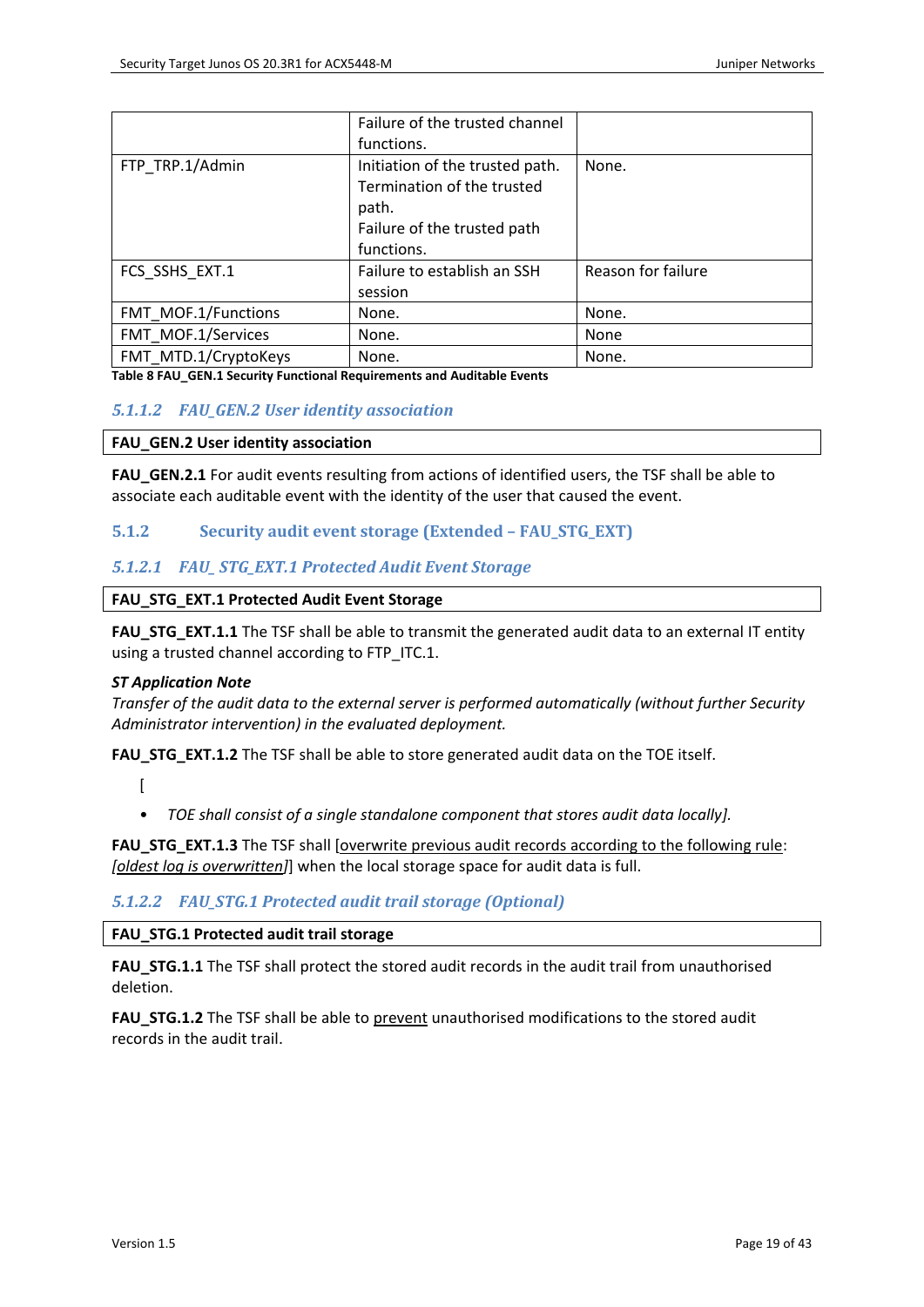# <span id="page-19-0"></span>**5.2 Cryptographic Support (FCS)**

## <span id="page-19-1"></span>**5.2.1 Cryptographic Key Management (FCS\_CKM)**

## *5.2.1.1 FCS\_CKM.1 Cryptographic Key Generation (Refinement)*

#### **FCS\_CKM.1 Cryptographic Key Generation**

**FCS\_CKM.1.1** The TSF shall generate **asymmetric** cryptographic keys in accordance with a specified cryptographic key generation algorithm: *[*

- *RSA schemes using cryptographic key sizes of 2048-bit or greater that meet the following: FIPS PUB 186-4, "Digital Signature Standard (DSS)", Appendix B.3;*
- *ECC schemes using "NIST curves" [P-256, P-384, P-521] that meet the following: FIPS PUB 186-4, "Digital Signature Standard (DSS)", Appendix B.4;*
- *FFC Schemes using Diffie-Hellman group 14 that meet the following: RFC 3526, Section 3*

*]* and specified cryptographic key sizes [assignment: *cryptographic key sizes*] that meet the following: [assignment: *list of standards*].

## *5.2.1.2 FCS\_CKM.2 Cryptographic Key Establishment (Refinement)*

#### **FCS\_CKM.2 Cryptographic Key Establishment**

**FCS\_CKM.2.1<sup>2</sup>** The TSF shall **perform** cryptographic **key establishment** in accordance with a specified cryptographic key **establishment** method: *[*

- *RSA-based key establishment schemes that meet the following: RSAES-PKCS1-v1\_5 as specified in Section 7.2 of RFC 3447, "Public-Key Cryptography Standards (PKCS) #1: RSA Cryptography Specifications Version 2.1*
- *Elliptic curve-based key establishment schemes that meet the following: NIST Special Publication 800-56A Revision 2, "Recommendation for Pair-Wise Key Establishment Schemes Using Discrete Logarithm Cryptography";*
- *Key establishment scheme using Diffie-Hellman group 14 that meets the following: RFC 3526, Section 3;*

*]* that meets the following: [assignment: *list of standards*].

## *5.2.1.3 FCS\_CKM.4 Cryptographic Key Destruction*

#### **FCS\_CKM.4 Cryptographic Key Destruction**

**FCS CKM.4.1** The TSF shall destroy cryptographic keys in accordance with a specified cryptographic key destruction method

- *For plaintext keys in volatile storage, the destruction shall be executed by a [destruction of reference to the key directly followed by a request for garbage collection];*
- *For plaintext keys in non-volatile storage, the destruction shall be executed by the invocation of an interface provided by a part of the TSF that [*
	- o *logically addresses the storage location of the key and performs a [single overwrite consisting of [zeroes]]*

that meets the following: *No Standard*.

<sup>2</sup> Revised as per TD0402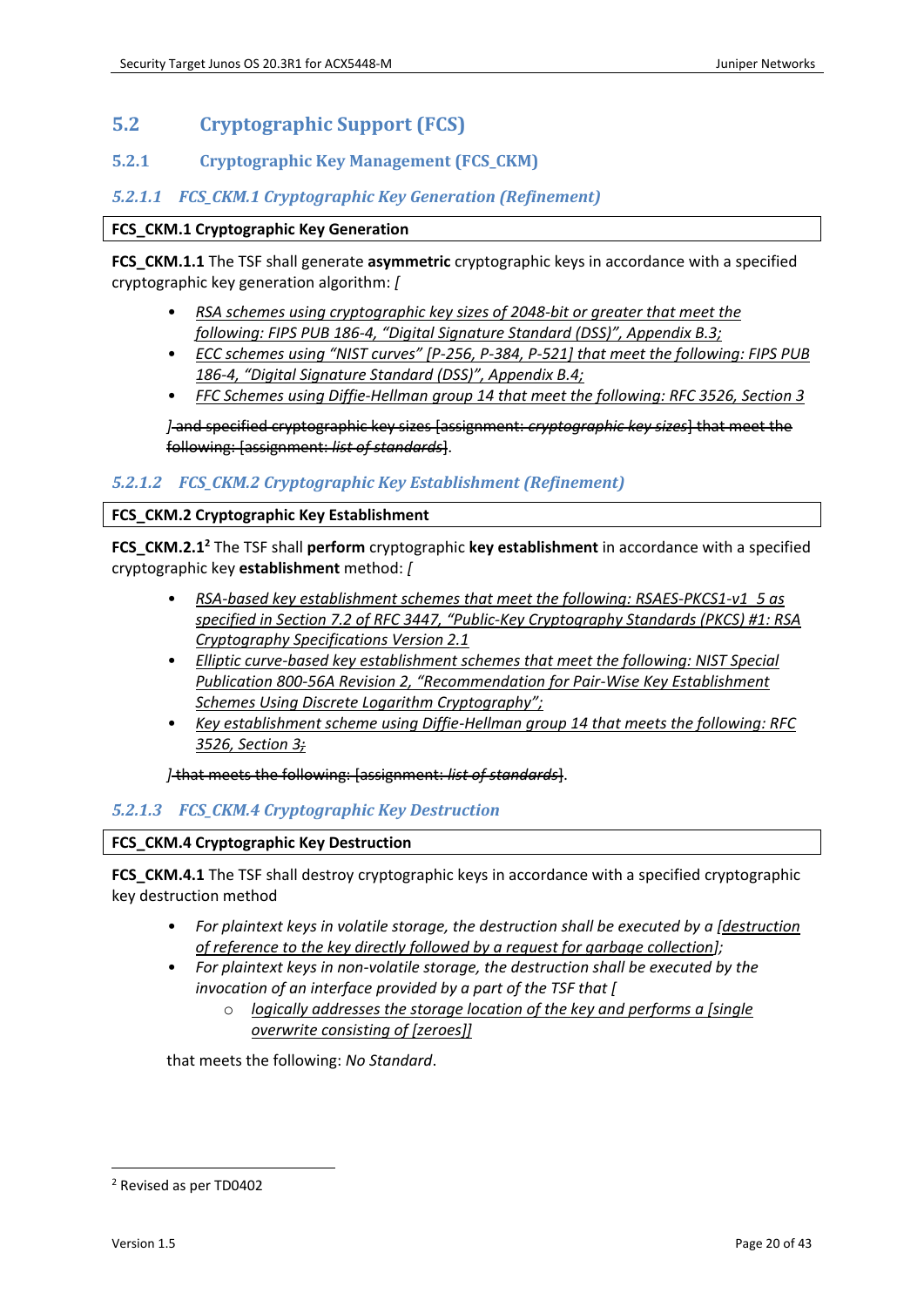# <span id="page-20-0"></span>**5.2.2 Cryptographic Operation (FCS\_COP)**

## *5.2.2.1 FCS\_COP.1 Cryptographic Operation*

#### **FCS\_COP.1/DataEncryption Cryptographic Operation (AES Data Encryption/Decryption)**

**FCS\_COP.1.1/DataEncryption** The TSF shall perform *encryption/decryption* in accordance with a specified cryptographic algorithm *AES used in [CBC, CTR] mode* and cryptographic key sizes *[128 bits, 256 bits]* that meet the following: *AES as specified in ISO 18033-3, [CBC as specified in ISO 10116, CTR as specified in ISO 10116].*

#### **FCS\_COP.1/SigGen Cryptographic Operation (Signature Generation and Verification)**

**FCS\_COP.1.1/SigGen** The TSF shall perform *cryptographic signature services (generation and verification)* in accordance with a specified cryptographic algorithm *[* 

- *RSA Digital Signature Algorithm and cryptographic key sizes (modulus) [2048 bits or greater],*
- *Elliptic Curve Digital Signature Algorithm and cryptographic key sizes [P-256, P-384, P-521 bits]*

*]* and cryptographic key sizes [assignment: *cryptographic key sizes*]

that meet the following: *[*

- *For RSA schemes: FIPS PUB 186-4, "Digital Signature Standard (DSS)", Section 5.5, using PKCS #1 v2.1 Signature Schemes RSASSA-PSS and/or RSASSA-PKCS1v1\_5; ISO/IEC 9796-2, Digital signature scheme 2 or Digital Signature scheme 3,*
- *For ECDSA schemes: FIPS PUB 186-4, "Digital Signature Standard (DSS)", Section 6 and Appendix D, Implementing "NIST curves" [P-256, P-384, P-521]; ISO/IEC 14888-3, Section 6.4*

*]*.

#### **FCS\_COP.1/Hash Cryptographic Operation (Hash Algorithm)**

**FCS\_COP.1.1/Hash** The TSF shall perform *cryptographic hashing services* in accordance with a specified cryptographic algorithm [*SHA-1, SHA-256, SHA-384, SHA-512*] and cryptographic key sizes [*assignment: cryptographic key sizes*] **and message digest sizes [***160, 256, 384, 512***] bits** that meet the following: [*ISO/IEC 10118-3:2004*].

#### **FCS\_COP.1/KeyedHash Cryptographic Operation (Keyed Hash Algorithm)**

**FCS\_COP.1.1/KeyedHash** The TSF shall perform *keyed-hash message authentication* in accordance with a specified cryptographic algorithm [*HMAC-SHA-1, HMAC-SHA-256, HMAC-SHA-512*] and cryptographic key sizes [*160, 256, 384 and 512 bits*] **and message digest sizes [***160, 256, 512***] bits**  that meet the following: *ISO/IEC 9797-2:2011, Section 7 "MAC Algorithm 2"*.

## <span id="page-20-1"></span>**5.2.3 FCS\_RBG\_EXT.1 Random Bit Generation**

#### **FCS\_RBG\_EXT.1 Random Bit Generation**

**FCS\_RBG\_EXT.1.1** The TSF shall perform all deterministic random bit generation services in accordance with ISO/IEC 18031:2011 using [*HMAC\_DRBG (any)].*

**FCS\_RBG\_EXT.1.2** The deterministic RBG shall be seeded by at least one entropy source that accumulates entropy from [*[4 software-based noise source*, *[0]* hardware-based noise source] with a minimum of [*256 bits*] of entropy at least equal to the greatest security strength, according to ISO/IEC 18031:2011 Table C.1 "Security Strength Table for Hash Functions", of the keys and hashes that it will generate.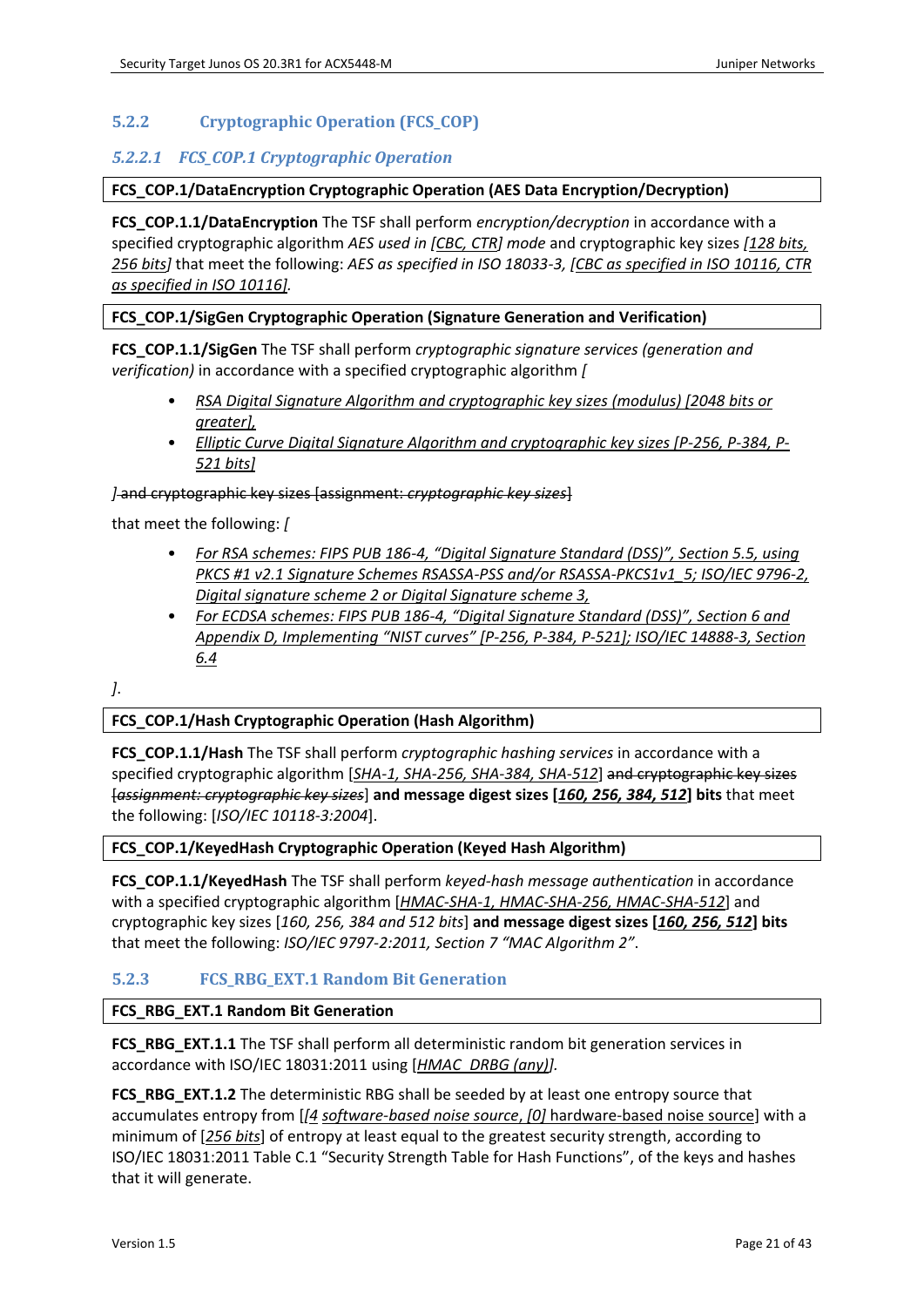# <span id="page-21-0"></span>**5.2.4 Cryptographic Protocols (Extended – FCS\_SSHS\_EXT SSH)**

## *5.2.4.1 FCS\_SSHS\_EXT.1 SSH Server Protocol*

#### **FCS\_SSHS\_EXT.1 SSH Server Protocol**

**FCS\_SSHS\_EXT.1.1** The TSF shall implement the SSH protocol that complies with RFC(s) [*4251, 4252, 4253, 4254, 4344, 5656, 6668*].

**FCS SSHS EXT.1.2** The TSF shall ensure that the SSH protocol implementation supports the following authentication methods as described in RFC 4252: public key-based, [*password-based*].

**FCS\_SSHS\_EXT.1.3** The TSF shall ensure that, as described in RFC 4253, packets greater than [*263K*] bytes in an SSH transport connection are dropped.

**FCS\_SSHS\_EXT.1.4** The TSF shall ensure that the SSH transport implementation uses the following encryption algorithms and rejects all other encryption algorithms: [*aes128-cbc, aes256-cbc, aes128 ctr, aes256-ctr*] 3 .

**FCS\_SSHS\_EXT.1.5** The TSF shall ensure that the SSH public-key based authentication implementation uses [*ssh-rsa, rsa-sha2-256, rsa-sha2-512, ecdsa-sha2-nistp256, ecdsa-sha2 nistp384, ecdsa-sha2-nistp521*] as its public key algorithm(s) and rejects all other public key algorithms.

**FCS\_SSHS\_EXT.1.6** The TSF shall ensure that the SSH transport implementation uses [*hmac-sha1, hmac-sha2-256, hmac-sha2-512*] as its MAC algorithm(s) and rejects all other MAC algorithm(s).

**FCS\_SSHS\_EXT.1.7** The TSF shall ensure that [*diffie-hellman-group14-sha1, ecdh-sha2-nistp256*] and [*ecdh-sha2-nistp384, ecdh-sha2-nistp521*] are the only allowed key exchange methods used for the SSH protocol.

**FCS\_SSHS\_EXT.1.8** The TSF shall ensure that within SSH connections, the same session keys are used for a threshold of no longer than one hour, and each encryption key is used to protect no more than one gigabyte of data. After any of the thresholds are reached, a rekey needs to be performed.<sup>4</sup>

# <span id="page-21-1"></span>**5.3 Identification and Authentication (FIA)**

## <span id="page-21-2"></span>**5.3.1 Authentication Failure Management (FIA\_AFL)**

## *5.3.1.1 FIA\_AFL.1 Authentication Failure Management (Refinement)*

#### **FIA\_AFL.1 Authentication Failure Management**

**FIA\_AFL.1.1** The TSF shall detect when an Administrator configurable positive integer within [*1 to 10*] unsuccessful authentication attempts occur related to *Administrators attempting to authenticate remotely using a password.*

**FIA\_AFL.1.2** When the defined number of unsuccessful authentication attempts has been met, the TSF shall *[* 

*prevent the offending remote Administrator from successfully establishing remote session using any authentication method that involves a password until an Administrator defined time period has elapsed].*

<sup>&</sup>lt;sup>3</sup> Incorporates NIAP TD0189, which makes aes-cbc algorithms selectable while also reflecting the more recent operation as specified in [\[NDcPP2.1\]](#page-1-0), which permits assignment of applicable algorithms. Also reflects Network Device Interpretation #201725, dated 28-Oct-2017.

<sup>4</sup> In accordance with TD0475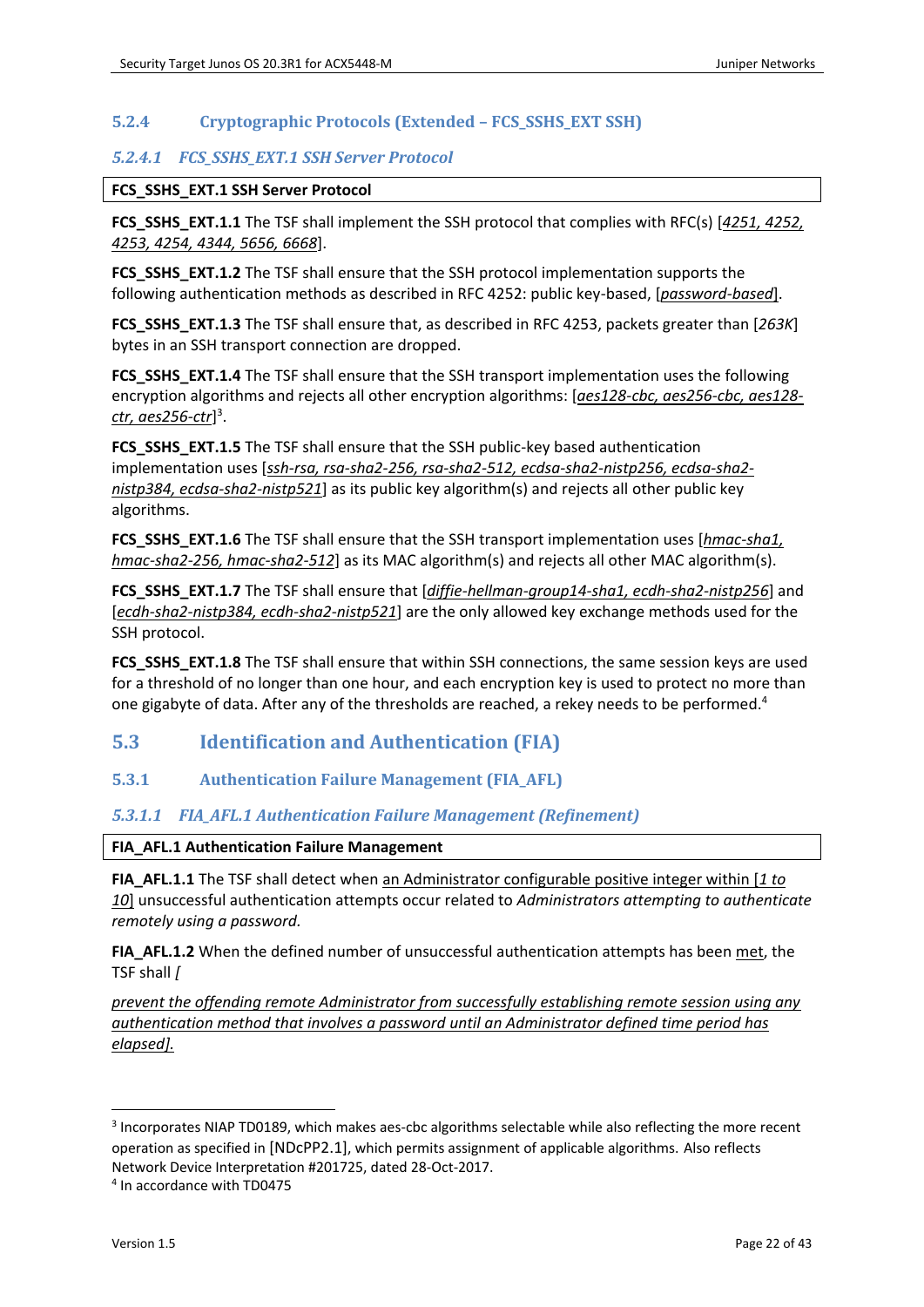## *ST Application Note*

*The Security Administrator can select to unlock the account of another administrator who has failed to authenticate, rather than require the administrator to wait until the delay of an administratorconfigured time period has lapsed before another attempt can be made to authenticate.*

# <span id="page-22-0"></span>**5.3.2 Password Management (Extended – FIA\_PMG\_EXT)**

## *5.3.2.1 FIA\_PMG\_EXT.1 Password Management*

#### **FIA\_PMG\_EXT.1 Password Management**

**FIA\_PMG\_EXT.1.1** The TSF shall provide the following password management capabilities for administrative passwords:

- a) Passwords shall be able to be composed of any combination of upper and lower case letters, numbers, and the following special characters:  $[$ "!", "@", "#", "\$", "%", "^", "&", "\*", "(", ")", [*and all other standard ASCII, extended ASCII and Unicode characters*]];
- b) Minimum password length shall be configurable to between [*10*] and [*20*] characters.

## <span id="page-22-1"></span>**5.3.3 User Identification and Authentication (Extended – FIA\_UIA\_EXT)**

## *5.3.3.1 FIA\_UIA\_EXT.1 User Identification and Authentication*

#### **FIA\_UIA\_EXT.1 User Identification and Authentication**

**FIA\_UIA\_EXT.1.1** The TSF shall allow the following actions prior to requiring the non-TOE entity to initiate the identification and authentication process:

- Display the warning banner in accordance with FTA\_TAB.1;
- [*[ICMP echo]*].

**FIA\_UIA\_EXT.1.2** The TSF shall require each administrative user to be successfully identified and authenticated before allowing any other TSF-mediated actions on behalf of that administrative user.

## <span id="page-22-2"></span>**5.3.4 User authentication (FIA\_UAU) (Extended – FIA\_UAU\_EXT)**

#### *5.3.4.1 FIA\_UAU\_EXT.2 Password-based Authentication Mechanism*

#### **FIA\_UAU\_EXT.2 Password-based Authentication Mechanism**

**FIA\_UAU\_EXT.2.1** The TSF shall provide a local [*password-based*] authentication mechanism to perform local administrative user authentication.

## *5.3.4.2 FIA\_UAU.7 Protected Authentication Feedback*

#### **FIA\_UAU.7 Protected Authentication Feedback**

**FIA\_UAU.7.1** The TSF shall provide only *obscured feedback* to the administrative user while the authentication is in progress **at the local console**.

## <span id="page-22-3"></span>**5.4 Security Management (FMT)**

<span id="page-22-4"></span>**5.4.1 Management of functions in TSF (FMT\_MOF)**

#### *5.4.1.1 FMT\_MOF.1/ManualUpdate Management of security functions behaviour*

#### **FMT\_MOF.1/ManualUpdate Management of security functions behaviour**

**FMT\_MOF.1.1/ManualUpdate** The TSF shall restrict the ability to enable the functions to *perform manual updates to Security Administrators*.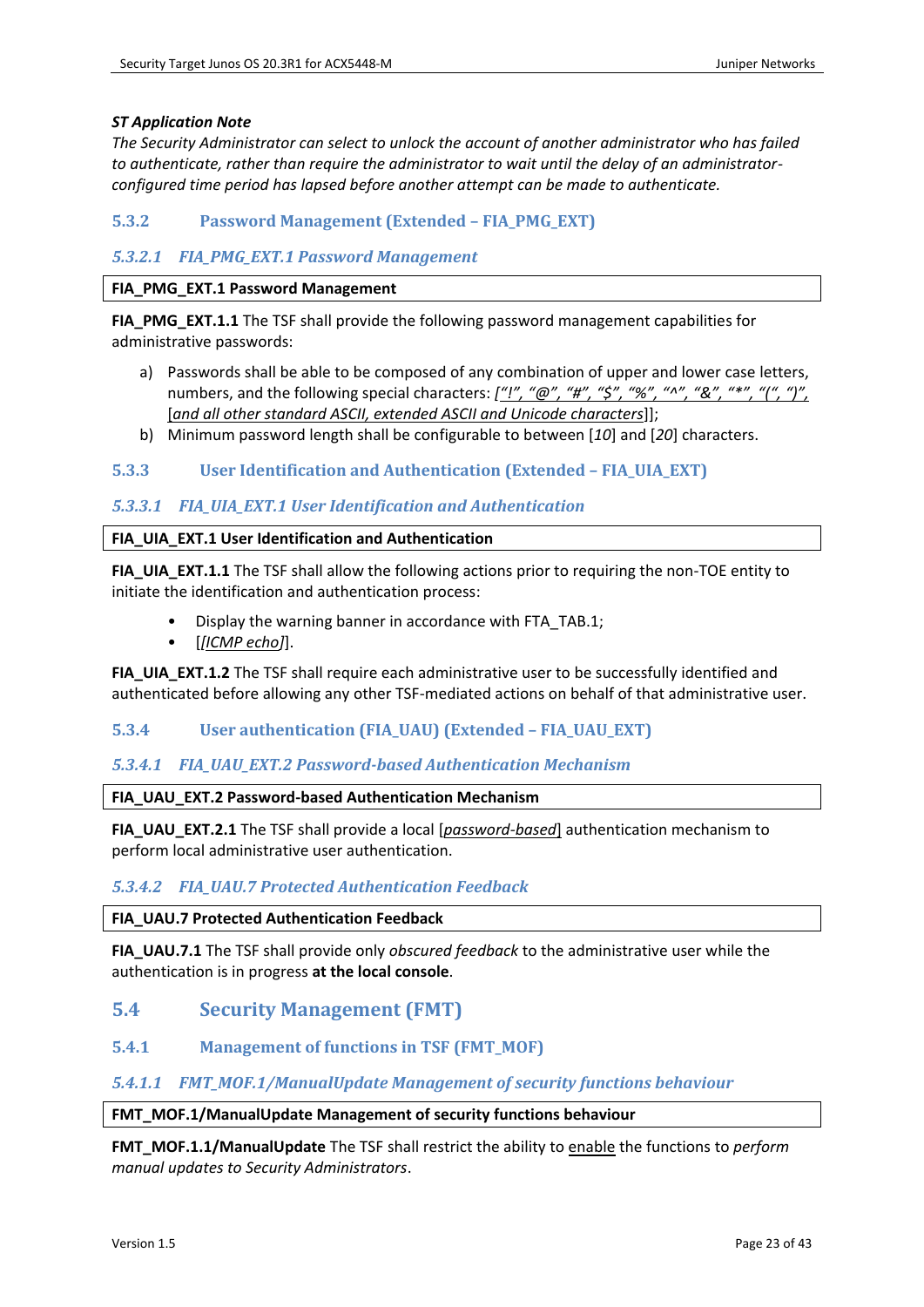## *5.4.1.2 FMT\_MOF.1/Services Management of security functions behaviour*

#### **FMT\_MOF.1/Services Management of security functions behaviour**

**FMT\_MOF.1.1/Services** The TSF shall restrict the ability to enable and disable start and stop the functions **services** to *Security Administrators*.

#### *5.4.1.3 FMT\_MOF.1/Functions Management of security functions behaviour*

#### **FMT\_MOF.1/Functions Management of security functions behaviour**

**FMT\_MOF.1.1/Functions** The TSF shall restrict the ability to [modify the behaviour of] the functions [*transmission of audit data to an external IT entity, handling of audit data*] to *Security Administrators*.

# <span id="page-23-0"></span>**5.4.2 Management of TSF Data (FMT\_MTD)**

#### *5.4.2.1 FMT\_MTD.1/CoreData Management of TSF Data*

#### **FMT\_MTD.1/CoreData Management of TSF Data**

**FMT\_MTD.1.1/CoreData** The TSF shall restrict the ability to *manage* the *TSF data* to *Security Administrators*.

#### *5.4.2.2 FMT\_MTD.1/CryptoKeys Management of TSF data*

#### **FMT\_MTD.1/CryptoKeys Management of TSF data**

**FMT\_MTD.1.1/CryptoKeys** The TSF shall restrict the ability to *manage* the *cryptographic keys* to *Security Administrators*.

#### <span id="page-23-1"></span>**5.4.3 Specification of Management Functions (FMT\_SMF)**

#### *5.4.3.1 FMT\_SMF.1 Specification of Management Functions*

#### **FMT\_SMF.1 Specification of Management Functions**

**FMT\_SMF.1.1** The TSF shall be capable of performing the following management functions:

- *Ability to administer the TOE locally and remotely;*
- *Ability to configure the access banner;*
- *Ability to configure the session inactivity time before session termination or locking;*
- *Ability to update the TOE, and to verify the updates using digital signature and [no other] capability prior to installing those updates;*
- *Ability to configure the authentication failure parameters for FIA\_AFL.1;*

*[*

- o *Ability to configure audit behaviour;*
- o *Ability to configure thresholds for SSH rekeying;*
- o *Ability to re-enable an Administrator account;*
- o *Ability to set the time which is used for time-stamps;*
- o *Ability to configure the reference identifier for the peer].*

]

## <span id="page-23-2"></span>**5.4.4 Security management roles (FMT\_SMR)**

#### *5.4.4.1 FMT\_SMR.2 Restrictions on security roles*

#### **FMT\_SMR.2 Restrictions on Security Roles**

**FMT\_SMR.2.1** The TSF shall maintain the roles: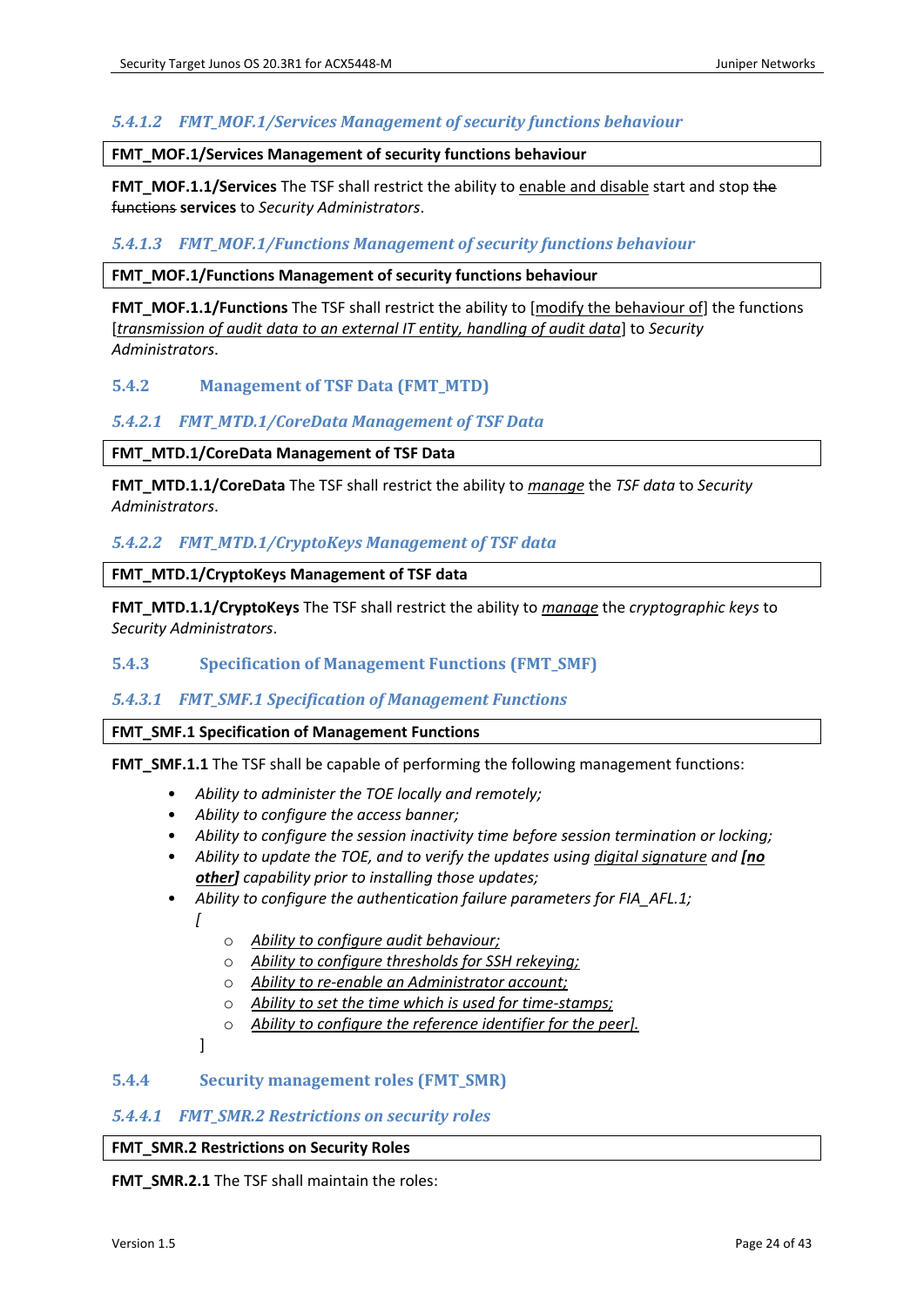• *Security Administrator*.

**FMT\_SMR.2.2** The TSF shall be able to associate users with roles.

**FMT\_SMR.2.3** The TSF shall ensure that the conditions

- *The Security Administrator role shall be able to administer the TOE locally;*
- *The Security Administrator role shall be able to administer the TOE remotely*

are satisfied.

## <span id="page-24-0"></span>**5.5 Protection of the TSF (FPT)**

- <span id="page-24-1"></span>**5.5.1 Protection of TSF Data (Extended – FPT\_SKP\_EXT)**
- *5.5.1.1 FPT\_SKP\_EXT.1 Protection of TSF Data (for reading of all pre-shared, symmetric and private keys)*

#### **FPT\_SKP\_EXT.1 Protection of TSF Data (for reading of all pre-shared, symmetric and private keys)**

FPT SKP EXT.1.1 The TSF shall prevent reading of all pre-shared keys, symmetric keys, and private keys.

<span id="page-24-2"></span>**5.5.2 Protection of Administrator Passwords (Extended – FPT\_APW\_EXT)**

#### *5.5.2.1 FPT\_APW\_EXT.1 Protection of Administrator Passwords*

#### **FPT\_APW\_EXT.1 Protection of Administrator Passwords**

**FPT\_APW\_EXT.1.1** The TSF shall store administrative passwords in non-plaintext form.<sup>5</sup>

**FPT\_APW\_EXT.1.2** The TSF shall prevent the reading of plaintext administrative passwords.<sup>6</sup>

#### <span id="page-24-3"></span>**5.5.3 TSF testing (Extended – FPT\_TST\_EXT)**

## *5.5.3.1 FPT\_TST\_EXT.1 TSF Testing (Extended)*

#### **FPT\_TST\_EXT.1 TSF testing**

**FPT\_TST\_EXT.1.1** The TSF shall run a suite of the following self-tests [*during initial start-up (on power on)*] to demonstrate the correct operation of the TSF: [

- *Power on test,*
- *File integrity test,*
- *Crypto integrity test,*
- *Authentication test,*
- *Algorithm known answer tests<sup>7</sup>* ].

# <span id="page-24-4"></span>**5.5.4 Trusted Update (FPT\_TUD\_EXT)**

#### *5.5.4.1 FPT\_TUD\_EXT.1 Trusted Update*

## **FPT\_TUD\_EXT.1 Trusted update**

**FPT\_TUD\_EXT.1.1** The TSF shall provide *Security Administrators* the ability to query the currently executing version of the TOE firmware/software and [*no other TOE firmware/software version*].

<sup>5</sup> In accordance with TD0483

<sup>6</sup> In accordance with TD0483

<sup>7</sup> The complete list of algorithm tests is provided i[n \[ECG\]](#page-7-1) "Performing Self-Tests on a Device".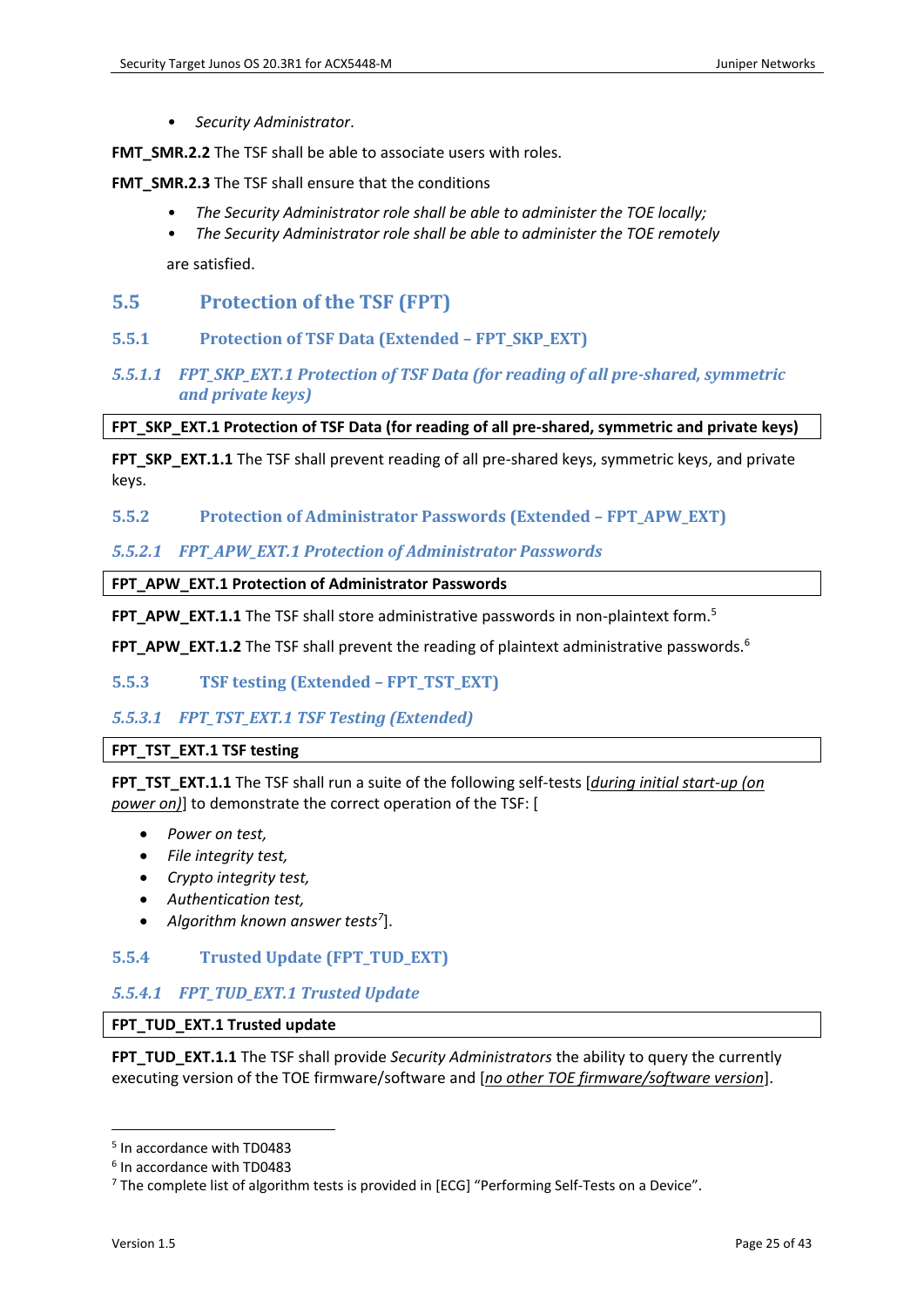**FPT\_TUD\_EXT.1.2** The TSF shall provide *Security Administrators* the ability to manually initiate updates to TOE firmware/software and [*no other update mechanism*].

**FPT\_TUD\_EXT.1.3** The TSF shall provide means to authenticate firmware/software updates to the TOE using a [*digital signature mechanism*] prior to installing those updates.

<span id="page-25-0"></span>**5.5.5 Time stamps (Extended – FPT\_STM\_EXT))**

# *5.5.5.1 FPT\_STM\_EXT.1 Reliable Time Stamps*

**FPT\_STM\_EXT.1 Reliable Time Stamps**

**FPT\_STM\_EXT.1.1** The TSF shall be able to provide reliable time stamps for its own use.

**FPT\_STM\_EXT.1.2** The TSF shall [*allow the Security Administrator to set the time*].

<span id="page-25-1"></span>**5.6 TOE Access (FTA)**

<span id="page-25-2"></span>**5.6.1 TSF-initiated Session Locking (Extended – FTA\_SSL\_EXT)**

*5.6.1.1 FTA\_SSL\_EXT.1 TSF-initiated Session Locking*

#### **FTA\_SSL\_EXT.1 TSF-initiated Session Locking**

**FTA\_SSL\_EXT.1.1** The TSF shall, for local interactive sessions, [

• *terminate the session*]

after a Security Administrator-specified time period of inactivity.

<span id="page-25-3"></span>**5.6.2 Session locking and termination (FTA\_SSL)**

## *5.6.2.1 FTA\_SSL.3 TSF-initiated Termination (Refinement)*

#### **FTA\_SSL.3 TSF-initiated Termination**

**FTA\_SSL.3.1:** The TSF shall terminate **a remote** interactive session after a *Security Administratorconfigurable time interval of session inactivity*.

## *5.6.2.2 FTA\_SSL.4 User-initiated Termination (Refinement)*

#### **FTA\_SSL.4 User-initiated Termination**

**FTA\_SSL.4.1:** The TSF shall allow **Administrator**-initiated termination of the **Administrator's** own interactive session.

## <span id="page-25-4"></span>**5.6.3 TOE access banners (FTA\_TAB)**

## *5.6.3.1 FTA\_TAB.1 Default TOE Access Banners (Refinement)*

#### **FTA\_TAB.1 Default TOE Access Banners**

**FTA\_TAB.1.1:** Before establishing **an administrative user** session the TSF shall display **a Security Administrator-specified** advisory **notice and consent** warning message regarding use of the TOE.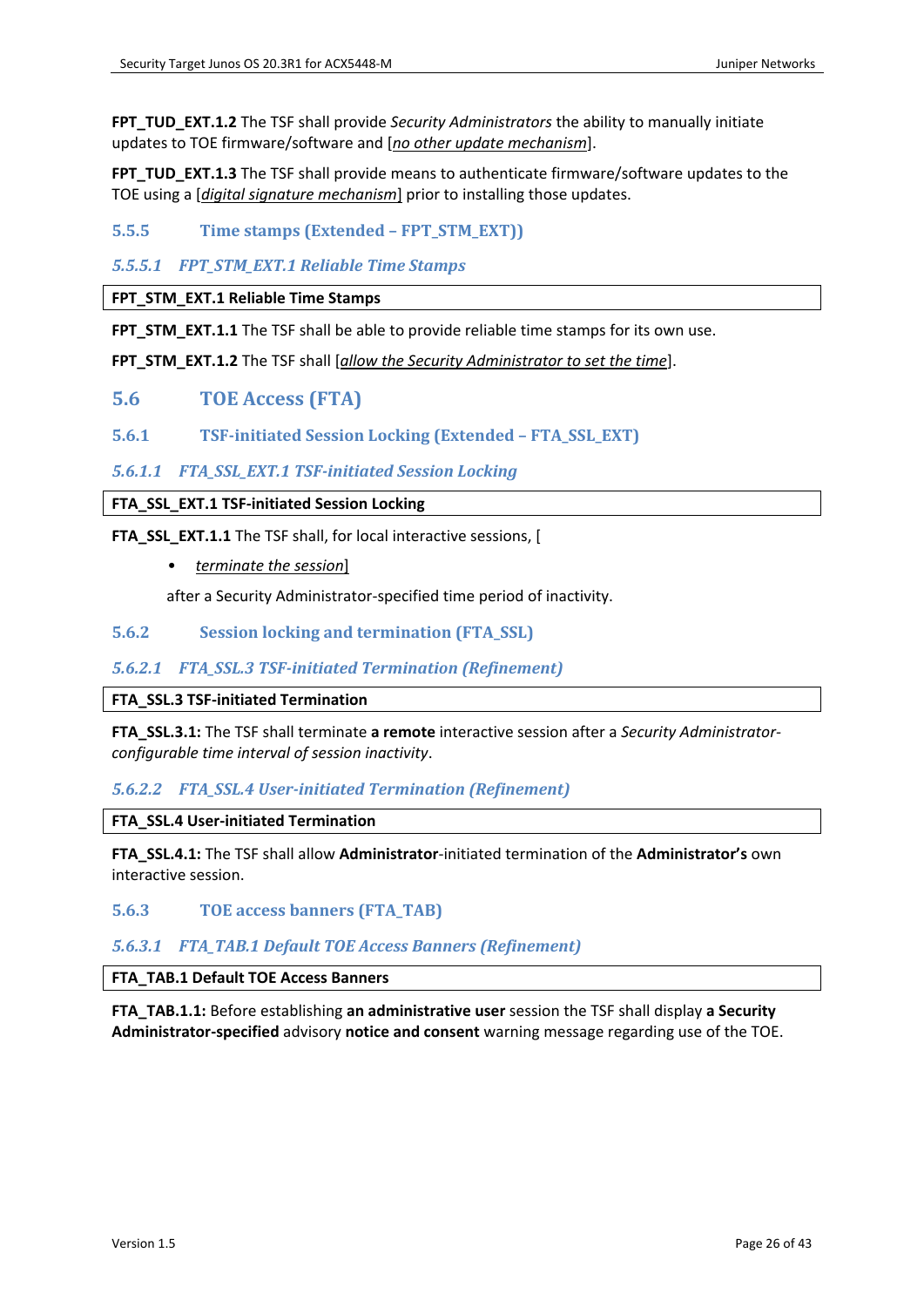# <span id="page-26-0"></span>**5.7 Trusted path/channels (FTP)**

# <span id="page-26-1"></span>**5.7.1 Trusted Channel (FTP\_ITC)**

# *5.7.1.1 FTP\_ITC.1 Inter-TSF trusted channel (Refinement)*

## **FTP\_ITC.1 Inter-TSF trusted channel**

**FTP\_ITC.1.1** The TSF shall **be capable of using [SSH] to** provide a trusted communication channel between itself and **authorized IT entities supporting the following capabilities: audit server, [***no other capabilities***]** that is logically distinct from other communication channels and provides assured identification of its end points and protection of the channel data from **disclosure and detection of modification of the channel data**.

**FTP\_ITC.1.2** The TSF shall permit **the TSF or the authorized IT entities** to initiate communication via the trusted channel.

**FTP\_ITC.1.3** The TSF shall initiate communication via the trusted channel for [*no communication*].

# <span id="page-26-2"></span>**5.7.2 Trusted Path (FTP\_TRP)**

# *5.7.2.1 FTP\_TRP.1/Admin Trusted Path (Refinement)*

## **FTP\_TRP.1/Admin Trusted Path**

**FTP\_TRP.1.1/Admin** The TSF shall **be capable of using [***SSH***] to** provide a communication path between itself and authorized remote administrators that provides confidentiality and integrity, that is, logically distinct from other communication paths and provides assured identification of its end points and protection of the communicated data from **disclosure and provides detection of modification of the channel data**.

**FTP\_TRP.1.2/Admin** The TSF shall permit remote **Administrators** to initiate communication via the trusted path.

**FTP\_TRP.1.3/Admin** The TSF shall require the use of the trusted path for *initial Administrator authentication and all remote administration actions*.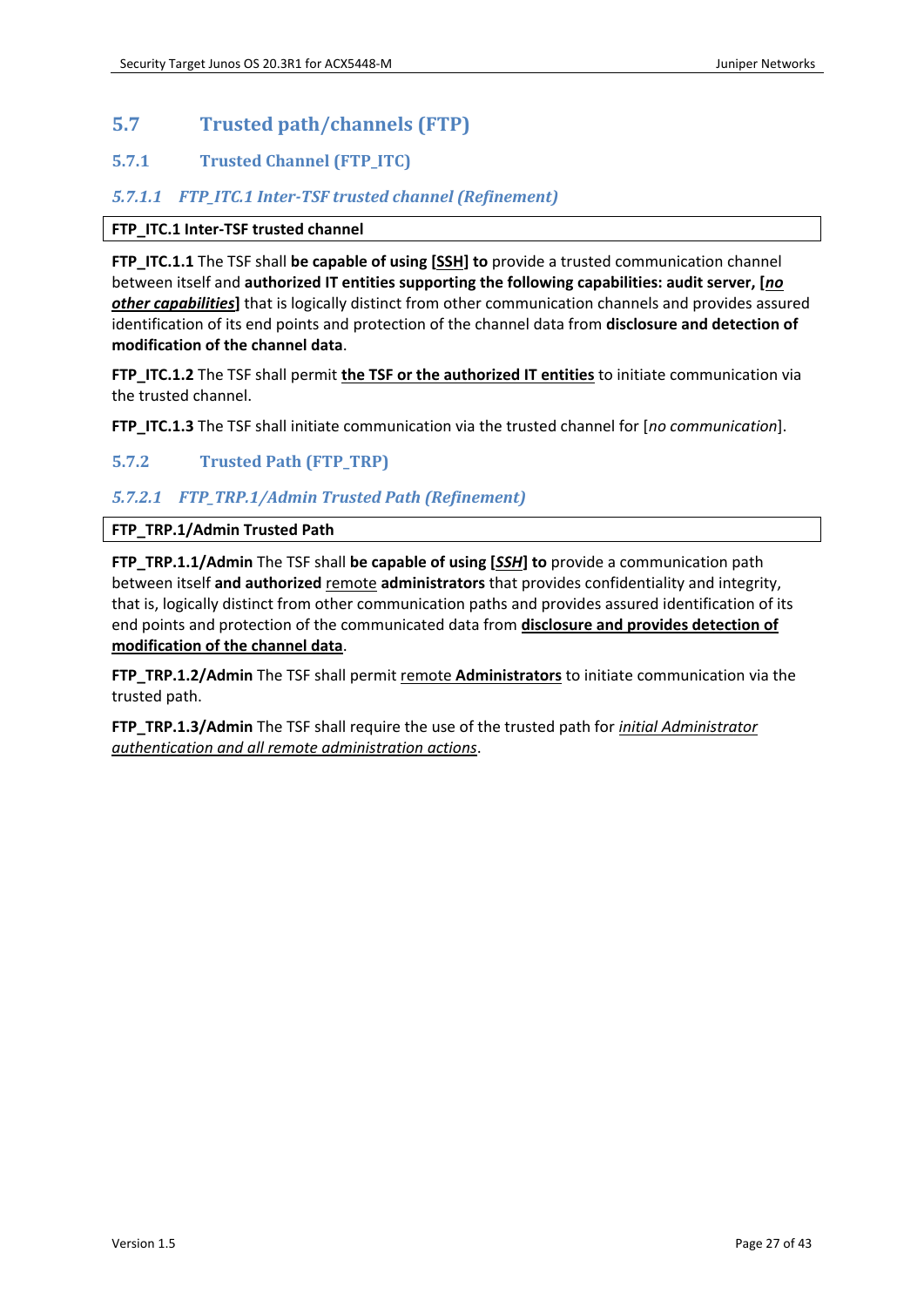# <span id="page-27-0"></span>**6 Security Assurance Requirements**

34. The TOE security assurance requirements are taken from [\[NDcPP2.1\],](#page-1-0) together with the refinements documented in [\[NDcPP2.1\]](#page-1-0) Section 7, as listed in [Table 9](#page-27-1) below.

| <b>Assurance Class</b>         | <b>Assurance Component</b>                                      |
|--------------------------------|-----------------------------------------------------------------|
| Security Target (ASE)          | Conformance claims (ASE CCL.1)                                  |
|                                | Extended components definition (ASE_ECD.1)                      |
|                                | ST introduction (ASE INT.1)                                     |
|                                | Security objectives for the operational environment (ASE OBJ.1) |
|                                | Stated security requirements (ASE REQ.1)                        |
|                                | Security Problem Definition (ASE SPD.1)                         |
|                                | TOE summary specification (ASE_TSS.1)                           |
| Development (ADV)              | Basic functional specification (ADV FSP.1)                      |
| Guidance documents (AGD)       | Operational user guidance (AGD_OPE.1)                           |
|                                | Preparative procedures (AGD PRE.1)                              |
| Life cycle support (ALC)       | Labelling of the TOE (ALC CMC.1)                                |
|                                | TOE CM coverage (ALC CMS.1)                                     |
| Tests (ATE)                    | Independent testing - conformance (ATE_IND.1)                   |
| Vulnerability assessment (AVA) | Vulnerability survey (AVA VAN.1)                                |

<span id="page-27-1"></span>**Table 9 Security Assurance Requirements**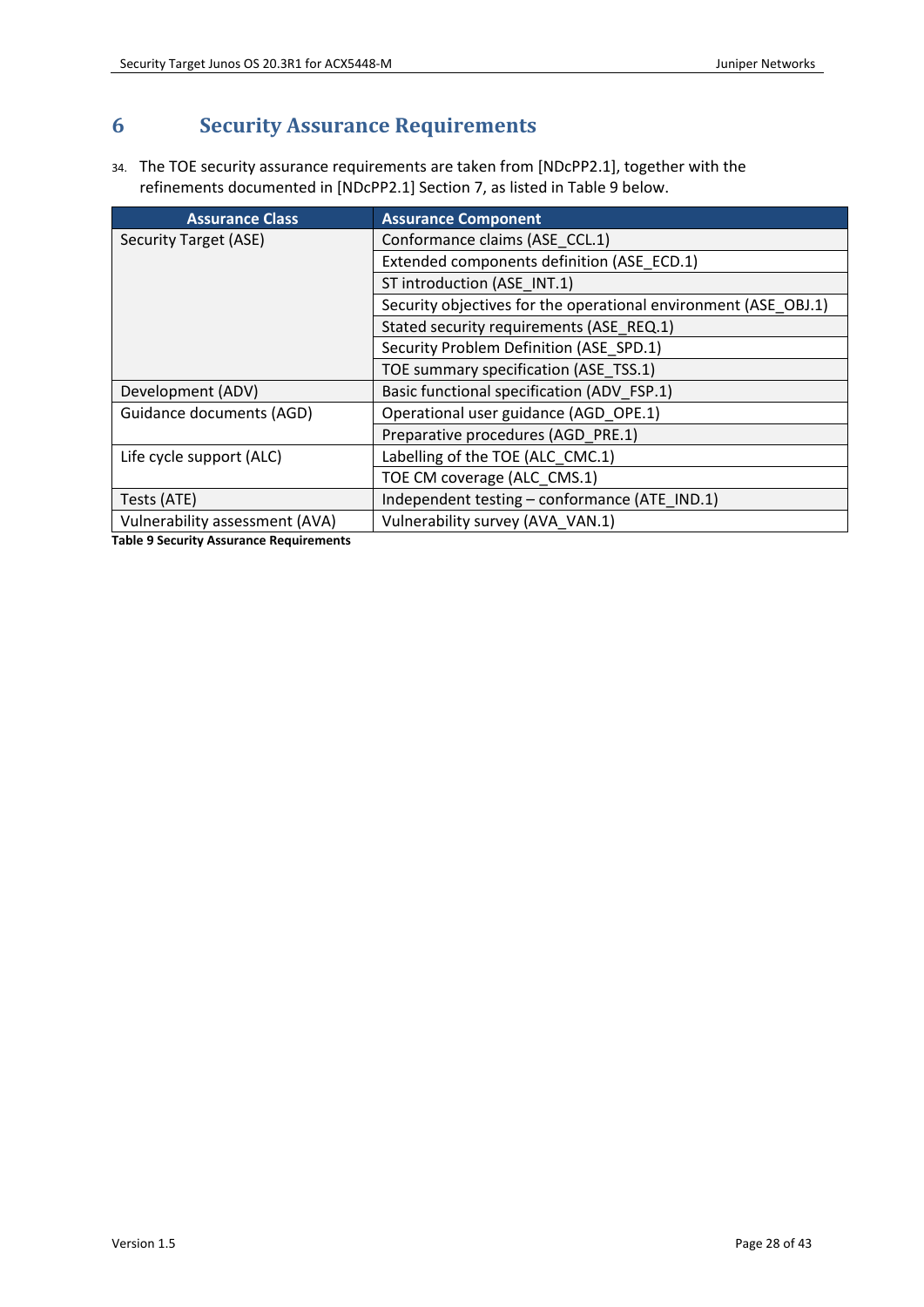# <span id="page-28-0"></span>**7 TOE Summary Specification**

# <span id="page-28-1"></span>**7.1 Security Audit**

- 35. Junos OS creates and stores audit records for the following events (the detail of content recorded for each audit event is detailed in [Table 8](#page-18-1) (*FAU\_GEN.1*). Auditing is implemented using syslog.
	- Start-up and shut-down of the audit functions
	- Administrative login and logout
	- Configuration is committed
	- Configuration is changed (includes all management activities of TSF data)
	- Generating/import of, changing, or deleting of cryptographic keys (see below for more detail)
	- Resetting passwords
	- Starting and stopping services
	- All use of the identification and authentication mechanisms
	- Unsuccessful login attempts limit is met or exceeded
	- Any attempt to initiate a manual update
	- Result of the update attempt (success or failure)
	- The termination of a local/remote/interactive session by the session locking mechanism
	- Initiation/termination/failure of the SSH trusted channel to syslog server
	- Initiation/termination/failure of the SSH trusted path with Admin
	- Application of rules configured with the 'log' operation by the packet filtering function
	- Indication of packets dropped due to too much network traffic by the packet filtering function
- 36. In addition the following management activities of TSF data are recorded:
	- configure the access banner;
	- configure the session inactivity time before session termination;
	- configure the authentication failure parameters for FIA\_AFL.1;
	- Ability to configure audit behaviour;
	- configure the cryptographic functionality;
	- configure thresholds for SSH rekeying;
	- re-enable an Administrator account;
	- set the time which is used for time-stamps.
- 37. The detail of what events are to be recorded by syslog are determined by the logging level specified the "level" argument of the "set system syslog" CLI command. To ensure compliance with the requirements the audit knobs detailed in [\[ECG\]](#page-7-1) must be configured.
- 38. As a minimum, Junos OS records the following with each log entry: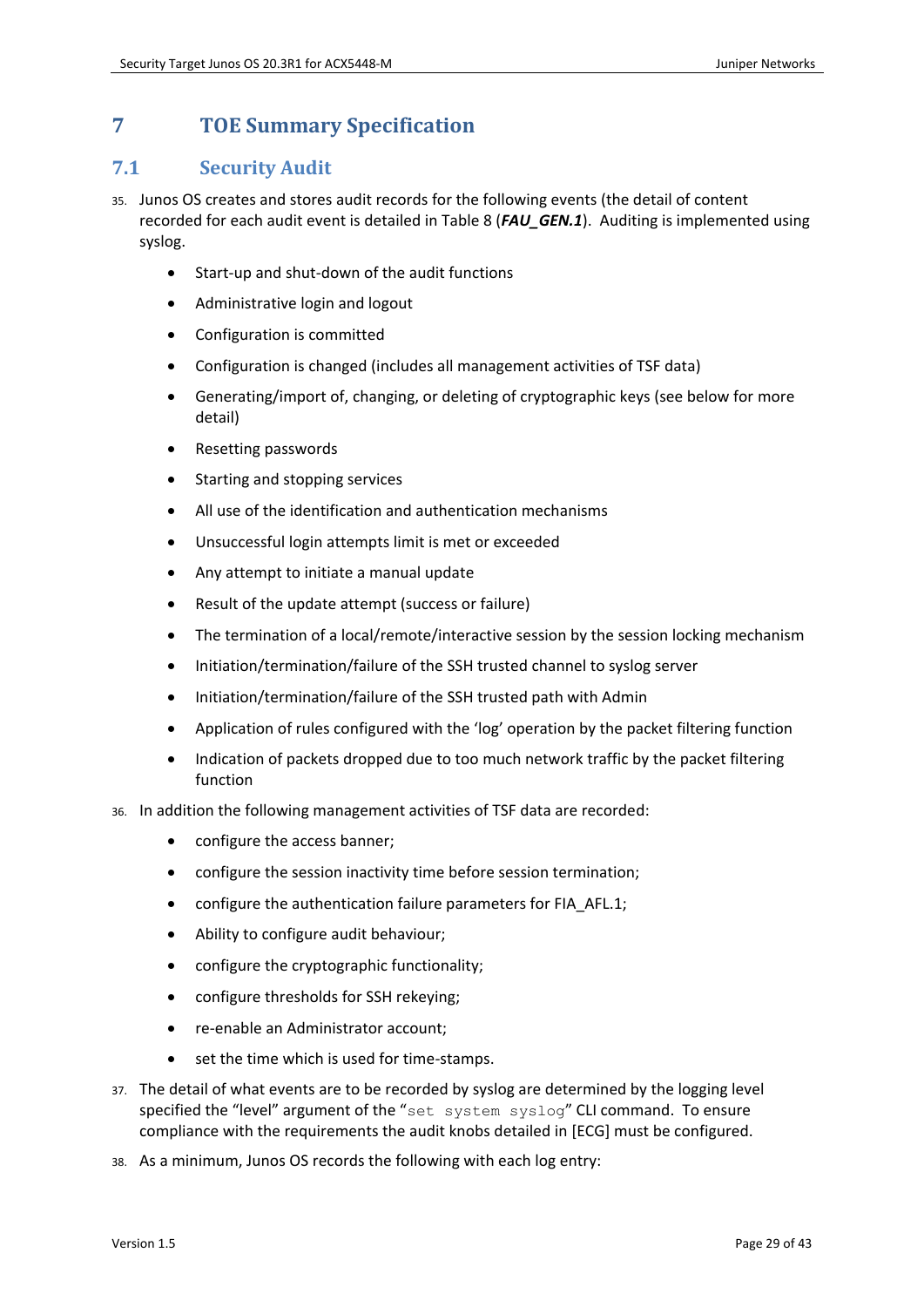- date and time of the event and/or reaction
- type of event and/or reaction
- subject identity (where applicable)
- the outcome (success or failure) of the event (where applicable).
- 39. In order to identify the key being operated on, the following details are recorded for all administrative actions relating to cryptographic keys (generating, importing, changing and deleting keys):
	- SSH session keys- key reference provided by process id
	- SSH keys *generated* for outbound trusted channel to external syslog server
	- SSH keys *imported* for outbound trusted channel to external syslog server
	- SSH key configured for SSH public key authentication the hash of the public key that is to be used for authentication is recorded in syslog
- 40. For SSH (ephemeral) session keys the PID is used as the key reference to relate the key generation and key destruction audit events. The key destruction event is recorded as a session disconnect event. For example, key generation and key destruction events for a single SSH session key would be reflected by records similar to the following:

Sep 27 15:09:36 yeti sshd[6529]: Accepted publickey for root from 10.163.18.165 port 45336 ssh2: RSA SHA256:l1vri77TPQ4VaupE2NMYiUXPnGkqBWIgD5vW0OuglGI …

Sep 27 15:09:40 yeti sshd[6529]: Received disconnect from 10.163.18.165 port 45336:11: disconnected by user

Sep 27 15:09:40 yeti sshd[6529]: Disconnected from 10.163.18.165 port 45336

41. SSH keys *generated* for outbound trusted channels are uniquely identified in the audit record by the public key filename and fingerprint. For example:

Sep 27 23:36:49 yeti ssh-keygen [67873]: Generated SSH key file /root/.ssh/id\_rsa.pub with fingerprint SHA256:g+7lsR7x4lQb1JT8Q3scfb2sOl8lyccojGdmkmw4dwM

- 42. SSH keys *imported* for use in establishing outbound trusted channels are uniquely identified in the audit record by the hash of the key imported and the username importing (to which the key will be bound).
- 43. It should be noted that SSH keys used for trusted channels are NOT deleted by mgd when SSH is de-configured. Hence, the only time SSH keys used for trusted channels are deleted is when a "request vmhost zeroize" action is performed and the whole appliance is zeroized (which by definition cannot be recorded).
- 44. All events recorded by syslog are timestamped. The clock function of Junos OS provides a source of date and time information for the appliance, used in audit timestamps, which is maintained using the hardware Time Stamp Counter as the clock source. (*FAU\_GEN.2, FPT\_STM.1*)
- 45. Syslog can be configured to store the audit logs locally (*FAU\_STG\_EXT.1*), and optionally to send them to one or more syslog log servers in real time via Netconf over SSH. (*FAU\_STG.1, FMT\_MOF.1/Functions*). Local audit log are stored in /var/log/ in the underlying filesystem. Only a Security Administrator can read log files, or delete log and archive files through the CLI interface or through direct access to the filesystem having first authenticated as a Security Administrator. The syslogs are automatically deleted locally according to configurable limits on storage volume. The default maximum size is 1Gb. The default maximum size can be modified by the user, using the "size" argument for the "set system syslog" CLI command.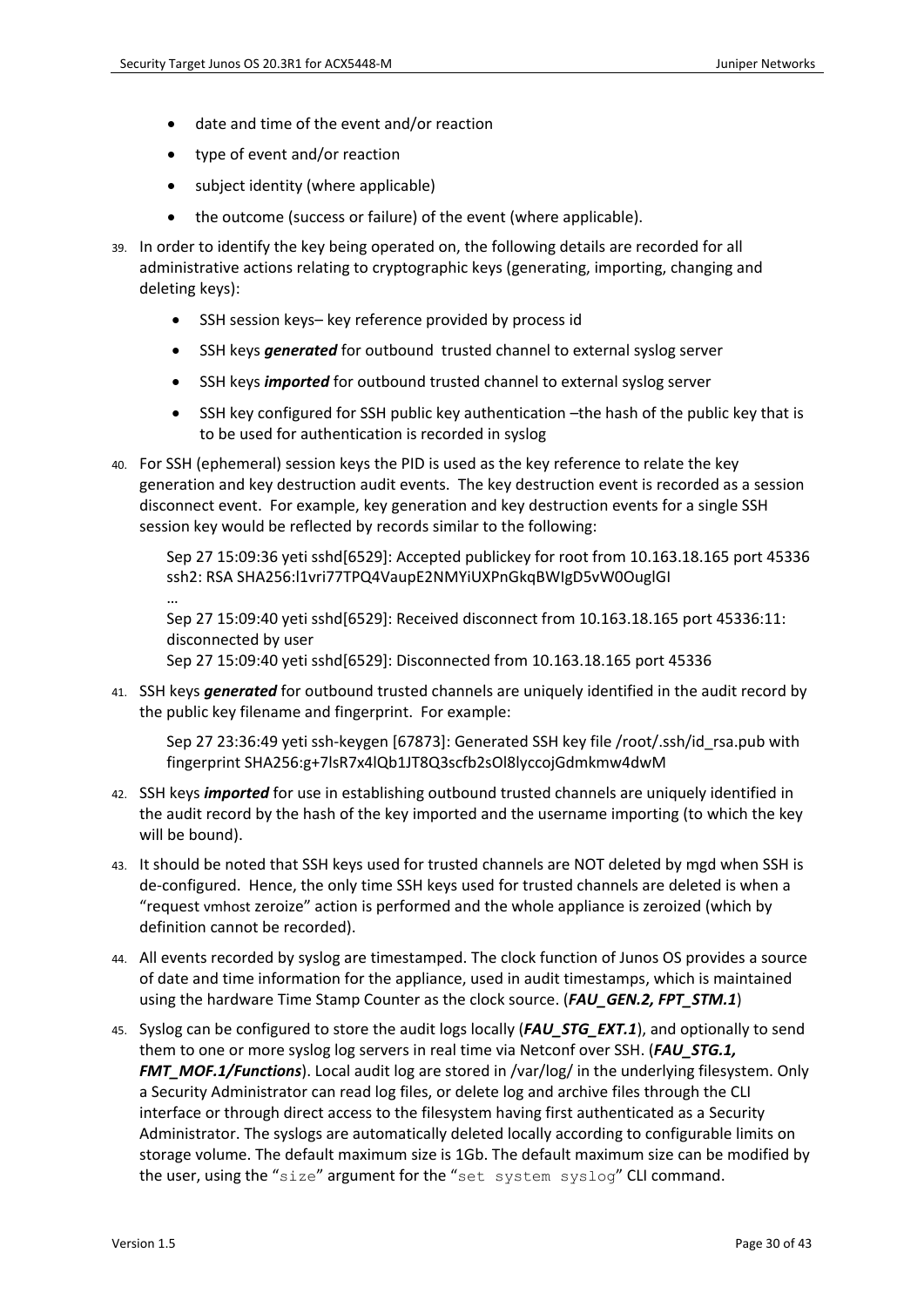- 46. The Junos OS defines an active log file and a number of "archive" files (10 by default, but configurable from 1 to 1000). When the active log file reaches its maximum size, the logging utility closes the file, compresses it, and names the compressed archive file 'logfile.0.gz'. The logging utility then opens and writes to a new active log file. When the new active log file reaches the configured maximum size, 'logfile.0.gz' is renamed 'logfile.1.gz', and the active log file is closed, compressed, and renamed 'logfile.0.gz'. When the maximum number of archive files is reached and when the size of the active file reaches the configured maximum size, the contents of the oldest archived file are deleted so the current active file can be archived.
- 47. A 1Gb syslog file takes approximately 0.25Gb of storage when archived. Syslog files can acquire complete storage allocated to /var filesystem, which is platform specific. However, when the filesystem reaches 92% storage capacity an event is raised to the administrator but the eventd process (being a privileged process) still can continue using the reserved storage blocks. This allows the syslog to continue storing events while the administrator frees the storage. If the administrator does not free the storage in time and the /var filesystem storage becomes exhausted a final entry is recorded in the log reporting "No space left on device" and logging is terminated. The appliance continues to operate in the event of exhaustion of audit log storage space.

# <span id="page-30-0"></span>**7.2 Cryptographic Support**

48. Local console access is gained by connecting an RJ-45 cable between the console port on the appliance and a workstation with a serial connection client.

# <span id="page-30-1"></span>**7.2.1 Algorithms and zeroization**

- 49. All FIPS-approved cryptographic functions implemented by the TOE are implemented in the following libraries:
	- OpenSSL for Junos OS 20.3R1 (based on 1.0.2u) JUNOS 20.3R1 OpenSSL
	- LibMD for Junos OS 20.3R1 (the library is created from same sources as OpenSSL version, namely 1.0.2p) - JUNOS 20.3R1 LibMD
	- Kernel for Junos OS 20.3R1 (based on FreeBSD-11 Stable release) JUNOS 20.3R1 Kernel
- 50. The TOE evaluation provides a CAVP validation certificate for all FIPS-approved cryptographic functions implemented by the TOE. CAVP certificate details are provided in Table 12.

| <b>Library Implemented</b> | <b>SFRs Supported</b> | <b>Function, Usage, Algorithm, Mode, Key</b><br><b>Size</b> | <b>CAVP Certificate</b><br><b>Number</b> |
|----------------------------|-----------------------|-------------------------------------------------------------|------------------------------------------|
| JUNOS 20.3R1 Kernel        | FCS RBG EXT.1         | Random bit generation with HMAC-DRBG                        | A869                                     |
| OR                         |                       | HMAC-SHA2-256                                               | A871                                     |
| JUNOS 20.3R1 OpenSSL       |                       |                                                             |                                          |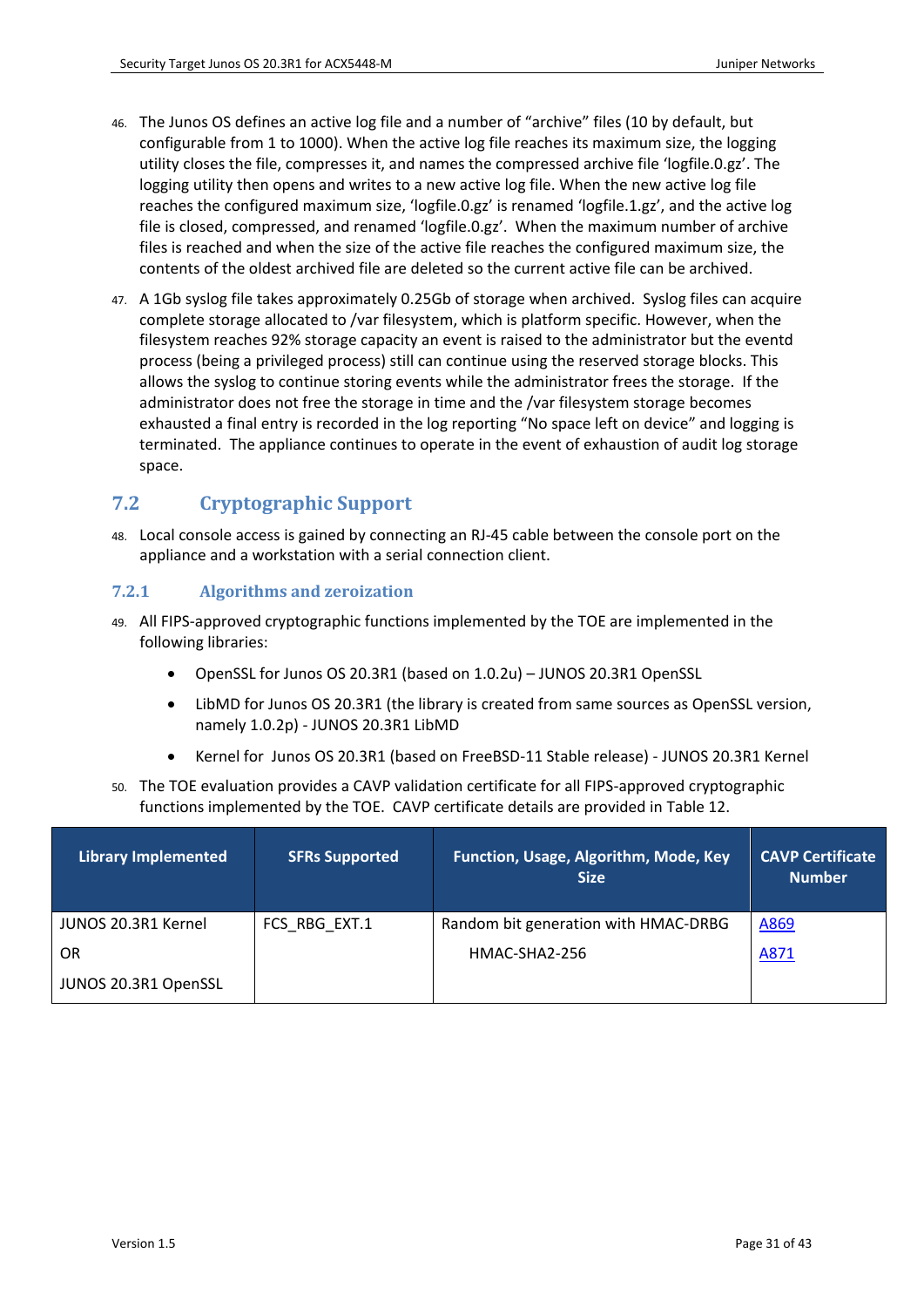| JUNOS 20.3R1 OpenSSL | FCS SSHS EXT.1               | SSH AES Data Encryption/Decryption                                                         | A871 |
|----------------------|------------------------------|--------------------------------------------------------------------------------------------|------|
|                      | FCS COP.1/DataEncry<br>ption | AES-CBC with key sizes 128 bit and 256<br>bit                                              |      |
|                      | FCS COP.1/Hash               | AES-CTR with key sizes 128 bit and 256                                                     |      |
|                      | FCS_COP.1/KeyedHash          | bit                                                                                        |      |
|                      | FCS_COP.1/SigGen             | <b>SSH Hashing</b>                                                                         |      |
|                      | FCS CKM.1                    | SHA1, SHA2-256, SHA2-384, SHA2-512                                                         |      |
|                      | FCS_CKM.2                    | <b>SSH Keyed-hashing</b>                                                                   |      |
|                      |                              | HMAC-SHA1, HMAC-SHA-256, HMAC-<br><b>SHA-512</b>                                           |      |
|                      |                              | SSH signature generation and verification<br>using ECDSA:                                  |      |
|                      |                              | P-256 w/SHA-256, P-384 w/SHA-384,<br>P-521 w/SHA-512                                       |      |
|                      |                              | SSH Key generation for ECDH                                                                |      |
|                      |                              | SSH signature generation and verification<br>using RSA                                     |      |
|                      |                              | RSA 2048/3072/4098 w/SHA-256/512                                                           |      |
|                      |                              | SSH EC Key Agreement including keypair<br>generation using:                                |      |
|                      |                              | EC (P-256, SHA-256), ED (P-384, SHA-<br>384), EE (P-521, SHA-512)                          |      |
|                      | FPT_TUD_EXT.1                | Trusted Update signature verification using<br><b>ECDSA</b>                                |      |
|                      |                              | P-256 w/SHA-256, P-384 w/SHA-384,<br>P-521 w/SHA-512                                       |      |
| JUNOS 20.3R1 LibMD   | FCS_COP.1/Hash               | Cryptographic hashing for password                                                         | A873 |
|                      | FPT APW EXT.1                | conditioning, password hashing, and self-<br>testing (verifying integrity of system files) |      |
|                      | FPT_TST_EXT.1                | HMAC-SHA1, HMAC-SHA2-256                                                                   |      |
|                      |                              | As defined in table 14, below.                                                             |      |
|                      |                              |                                                                                            |      |

**Table 12 CAVP Certificate Results for Cryptographic Services**

51. All random number generation by the TOE is performed in accordance with NIST Special Publication 800-90 using HMAC\_DRBG implemented in the OpenSSL library and kernel library (FCS\_RBG\_EXT.1.1). Additionally, SHA (256,512) is implemented in the LibMD library which is used for password hashing by Junos' MGD daemon. **The appliance is to be operated with FIPS mode enabled.**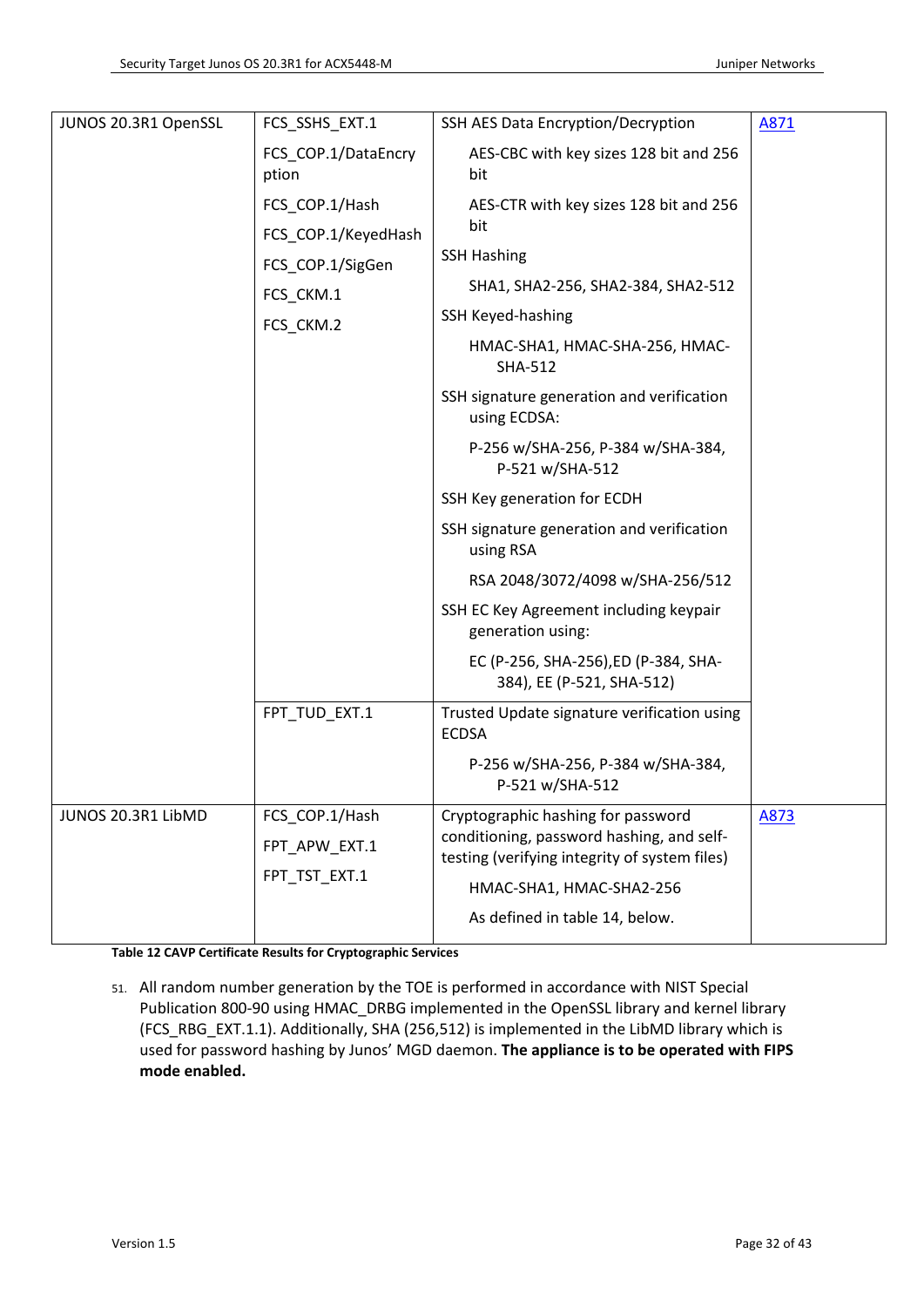- 52. The FIPS approved algorithms are applied when the FIPS mode is enabled<sup>8</sup>. The relevant FIPS knobs are specified in [\[ECG\].](#page-7-1) (*FCS\_COP.1/DataEncryption, FCS\_COP.1/SigGen, FCS\_COP.1/Hash, FCS\_COP.1/KeyedHash, FCS\_RBG\_EXT.1, FCS\_CKM.1, FMT\_SMF.1*)
- 53. Asymmetric keys are also generated in accordance with FIPS PUB 186-4 Appendix B.3.3 for RSA Schemes and Appendix B.4.2 for ECC Schemes for SSH communications. The TOE implements Diffie-Hellman group 14, using the modulus and generator specified by Section 3 of RFC3526. (*FCS\_CKM.2, FCS\_CKM.1/ND*).
- 54. The following table relates cryptographic algorithms to the protocols by the TOE. The TOE acts only as the server for SSH in the supported protocols listed in the following:

| Protocol          | <b>Key Exchange</b>                                                                                      | <b>Authentication</b>                                                                                        | <b>Encryption</b><br><b>Algorithms</b>                   | <b>Data Integrity</b><br><b>Algorithms</b> |
|-------------------|----------------------------------------------------------------------------------------------------------|--------------------------------------------------------------------------------------------------------------|----------------------------------------------------------|--------------------------------------------|
| SSH <sub>v2</sub> | ecdh-sha2-nistp256<br>ecdh-sha2-nistp384<br>ecdh-sha2-nistp521<br>Diffie-Hellman group 14<br>(modp 2048) | ssh-rsa<br>rsa-sha2-256<br>rsa-sha2-512<br>ecdsa-sha2-nistp256<br>ecdsa-sha2-nistp384<br>ecdsa-sah2-nistp521 | AES CTR 128<br>AES CTR 256<br>AES CBC 128<br>AES CBC 256 | HMAC-SHA-1<br>HMAC-SHA-256<br>HMAC-SHA-512 |

55. Regardless of the module, the HMAC algorithms use the values specified in the following:

|                   | <b>HMAC-SHA-1</b> | HMAC-SHA-256 | HMAC-SHA-512 |
|-------------------|-------------------|--------------|--------------|
| Key Length        | 160 bits          | 256 bits     | 512 bits     |
| Hash function     | SHA-1             | SHA-256      | SHA-512      |
| <b>Block Size</b> | 512 bits          | 512 bits     | 1024 bits    |
| Output MAC        | 160 bits          | 256 bits     | 512 bits     |

56. Junos OS handles zeroization for all CSP, plaintext secret and private cryptographic keys according to table below. (*FCS\_CKM.4*).

| <b>CSP</b>                                      | <b>Description</b>                                                                                                                                                                       | <b>Method</b><br>of storage | <b>Storage</b><br><b>location</b> | <b>Zeroization Method</b>                                                                                                                                                          |
|-------------------------------------------------|------------------------------------------------------------------------------------------------------------------------------------------------------------------------------------------|-----------------------------|-----------------------------------|------------------------------------------------------------------------------------------------------------------------------------------------------------------------------------|
| <b>SSH</b><br><b>Private</b><br><b>Host Key</b> | The first time SSH is<br>configured, the key is<br>generated. Used to identify<br>the host.                                                                                              | Plaintext                   | File format<br>on SDD)            | When the appliance is<br>recommissioned, the config files<br>(including CSP files such as SSH<br>keys) are removed using the<br>"request vmhost zeroize no-<br>forwarding" option. |
|                                                 | Loaded into memory to<br>complete session<br>establishment                                                                                                                               | Plaintext                   | Memory                            | Memory free() operation is<br>performed by Junos upon<br>session termination                                                                                                       |
| <b>SSH</b><br><b>Session</b><br><b>Key</b>      | Session keys used with SSH,<br>AES 128, 256, hmac-sha-1,<br>hmac-sha2-256 or hmac-<br>sha2-512 key (160, 256 or<br>512), DH Private Key (2048 or<br>elliptic curve 256/384/521-<br>bits) | Plaintext                   | Memory                            | Memory free() operation is<br>performed by Junos upon<br>session termination                                                                                                       |

<sup>&</sup>lt;sup>8</sup> The knob "set system fips level 1" will enforce strict compliance to FIPS and enable restrictions on algorithms and keys sizes as required by FIPS requirements.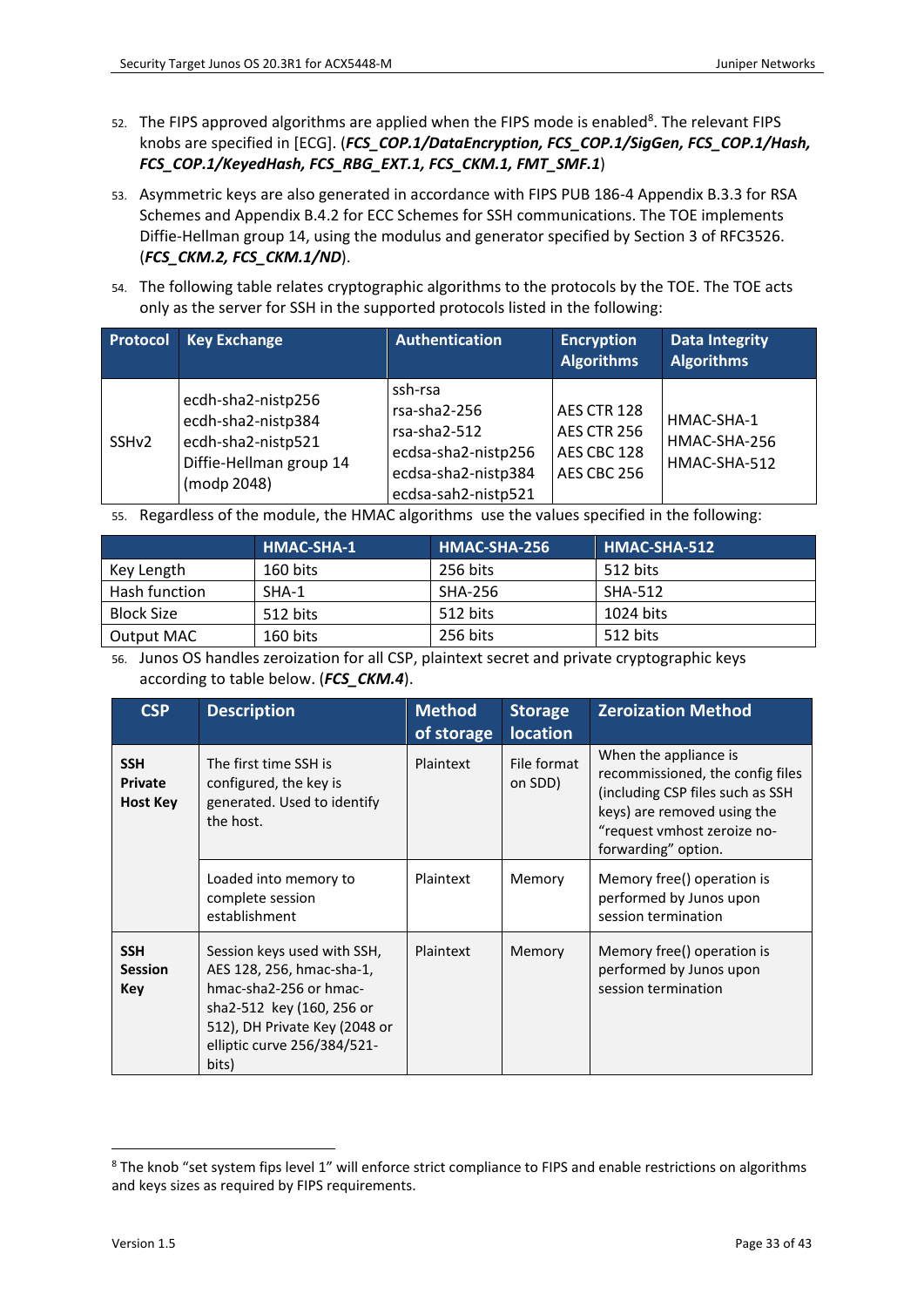| <b>CSP</b>       | <b>Description</b>                           | <b>Method</b><br>of storage                 | <b>Storage</b><br><b>location</b> | <b>Zeroization Method</b>                                                                                                                                                       |
|------------------|----------------------------------------------|---------------------------------------------|-----------------------------------|---------------------------------------------------------------------------------------------------------------------------------------------------------------------------------|
| User<br>Password | Plaintext value as entered by<br>user        | Plaintext as<br>entered                     | Processed<br>in Memory            | Memory free() operation is<br>performed by Junos upon<br>completion of authentication                                                                                           |
|                  |                                              | Hashed<br>when<br>stored<br>(HMAC-<br>sha1) | Stored on<br>disk                 | When the appliance is<br>recommissioned, the config files<br>(including the obfuscated<br>password) are removed using<br>the "request vmhost zeroize no-<br>forwarding" option. |
| <b>RNG State</b> | Internal state and seed key of<br><b>RNG</b> | Plaintext                                   | Memory                            | Handled by kernel, overwritten<br>with zero's at reboot.                                                                                                                        |

57. Junos OS does not provide a CLI interface to permit the viewing of keys. Cryptographic keys are protected through the enforcement of kernel-level file access rights, limiting access to the contents of cryptographic key containers to processes with cryptographic rights or shell users with root permission<sup>9</sup>. (FPT\_SKP\_EXT.1)

# <span id="page-33-0"></span>**7.2.2 Random Bit Generation**

58. Junos OS performs random bit generation in accordance with NIST Special Publication 800-90 using HMAC\_DRBG, SHA-256. The RBGs in the TOE Routing Engine do not require any configuration and are seeded from hardware and software sources.

## <span id="page-33-1"></span>**7.2.3 SSH**

- 59. Junos OS supports and enforces Trusted Channels that protect the communications between the TOE and a remote audit server from unauthorized disclosure or modification. It also supports Trusted Paths between itself and remote administrators so that the contents of administrative sessions are protected against unauthorized disclosure or modification. (*FTP\_ITC.1, FTP\_TRP.1/Admin*)
- 60. Junos OS provides an SSH server to support Trusted Channels using SSHv2 protocol which ensures the confidentiality and integrity of communication with the remote audit server. Export of audit information to a secure, remote server is achieved by setting up an event trace monitor that sends event log messages by using NETCONF over SSH to the remote system event logging server. The remote audit server initiates the connection. The SSHv2 protocol ensures that the data transmitted over a SSH session cannot be disclosed or altered by using the encryption and integrity mechanisms of the protocol with the FIPS cryptographic module. (*FTP\_ITC.1, FCS\_SSHS\_EXT.1*)
- 61. The Junos OS SSH Server also supports Trusted Paths using SSHv2 protocol which ensures the confidentiality and integrity of user sessions. The encrypted communication path between Junos OS SSH Server and a remote administrator is provided by the use of an SSH session. Remote administrators of Junos OS initiate communication to the Junos CLI through the SSH tunnel created by the SSH session. Assured identification of Junos OS is guaranteed by using public key based authentication for SSH. The SSHv2 protocol ensures that the data transmitted over a SSH session cannot be disclosed or altered by using the encryption and integrity mechanisms of the protocol with the FIPS cryptographic module. (*FTP\_TRP.1/Admin, FCS\_SSHS\_EXT.1*)

<sup>&</sup>lt;sup>9</sup> Security Administrators do not have root permission in shell.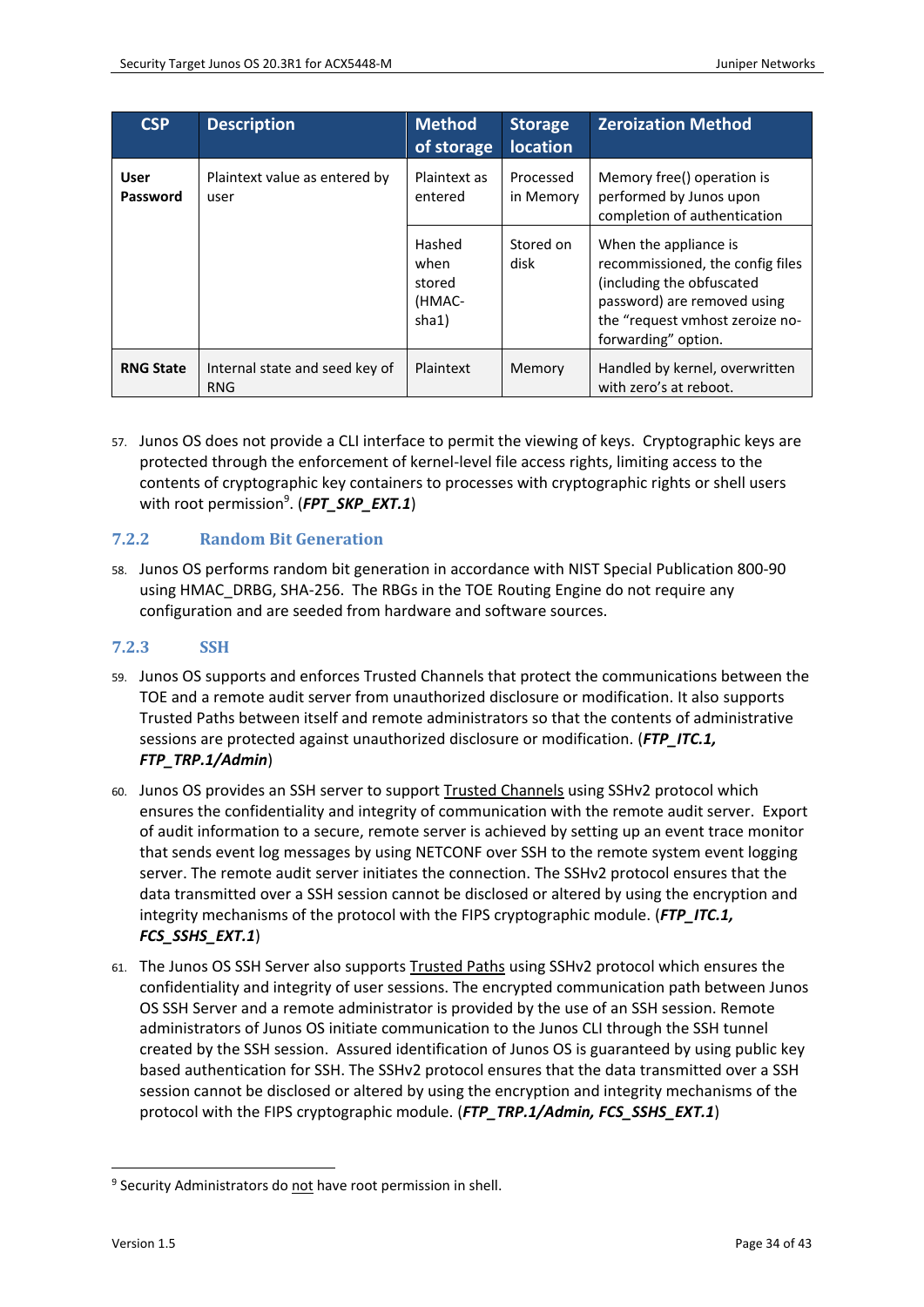62. The Junos OS SSH server is implemented in accordance with RFCs 4251, 4252, 4253, 4254, 4344, 5656 and 6668. Junos OS provides assured identification of the Junos OS appliance though public key authentication and supports password-based authentication by administrative users (Security Administrator) for SSH connections. The following table identifies conformance to the SSH related RFCs:

| <b>RFC</b>      | <b>Summary</b>   | <b>TOE implementation of Security</b>                                                                                      |
|-----------------|------------------|----------------------------------------------------------------------------------------------------------------------------|
| <b>RFC 4251</b> | The Secure Shell | Host Keys: The TOE uses an ECDSA Host Key for SSH v2, with a                                                               |
|                 | (SSH) Protocol   | key size of 256 bits, which is generated on initial setup of the                                                           |
|                 | Architecture     | TOE. It can be de-configured via the CLI and the key will be                                                               |
|                 |                  | deleted and thus unavailable during connection establishment.                                                              |
|                 |                  | This key is randomly generated to be unique to each TOE                                                                    |
|                 |                  | instance. The TOE presents the client with its public key and the                                                          |
|                 |                  | client matches this key against its known_hosts list of keys.                                                              |
|                 |                  | When a client connects to the TOE, the client will be able to                                                              |
|                 |                  | determine if the same host key was used in previous                                                                        |
|                 |                  | connections, or if the key is different (per the SSHv2 protocol).                                                          |
|                 |                  | Junos OS also supports RSA-based key establishment schemes                                                                 |
|                 |                  | with a key size of 2048 bits.                                                                                              |
|                 |                  | Policy Issues: The TOE implements all mandatory algorithms and                                                             |
|                 |                  | methods. The TOE can be configured to accept public-key based                                                              |
|                 |                  | authentication and/or password-based authentication. The TOE                                                               |
|                 |                  | does not require multiple authentication mechanisms for users.                                                             |
|                 |                  | The TOE allows port forwarding and sessions to clients. The TOE                                                            |
|                 |                  | has no X11 libraries or applications and X11 forwarding is                                                                 |
|                 |                  | prohibited.                                                                                                                |
|                 |                  | Confidentiality: The TOE does not accept the "none" cipher.                                                                |
|                 |                  | supports AES-CBC-128, AES-CBC-256, AES-CTR-128, AES-CTR-256                                                                |
|                 |                  | encryption algorithms for protection of data over SSH and uses                                                             |
|                 |                  | keys generated in accordance with "ssh-rsa", "rsa-sha2-256",                                                               |
|                 |                  | "rsa-sha2-512", "ecdsa-sha2-nistp256", "ecdsa-sha2-nistp384"                                                               |
|                 |                  | or "ecdsa-sha2-nistp521" to perform public-key based device                                                                |
|                 |                  | authentication. For ciphers whose blocksize >= 16, the TOE                                                                 |
|                 |                  | rekeys every (2^32-1) bytes. The client may explicitly request a                                                           |
|                 |                  | rekeying event as a valid SSHv2message at any time and the TOE                                                             |
|                 |                  | will honor this request. Re-keying of SSH session keys can be                                                              |
|                 |                  |                                                                                                                            |
|                 |                  | configured using the sshd_config knob. The data-limit must be<br>between 51200 and 4294967295 (2^32-1) bytes and the time- |
|                 |                  |                                                                                                                            |
|                 |                  | limit must be between 1 and 1440 minutes. In the evaluated                                                                 |
|                 |                  | deployment the time-limit must be set within 1 and 60 minutes.                                                             |
|                 |                  | Denial of Service: When the SSH connection is brought down,                                                                |
|                 |                  | the TOE does not attempt to re-establish it.                                                                               |
|                 |                  | Ordering of Key Exchange Methods: Key exchange is performed                                                                |
|                 |                  | only using one of the supported key exchange algorithms, which                                                             |
|                 |                  | are ordered as follows: ecdh-sha2-nistp256, ecdh-sha2-nistp384,                                                            |
|                 |                  | ecdh-sha2-nistp521 (all specified in RFC 5656), diffie-hellman-                                                            |
|                 |                  | group14-sha1 (specified in RFC 4253).                                                                                      |
|                 |                  | Debug Messages: The TOE sshd server does not support debug                                                                 |
|                 |                  | messages via the CLI.                                                                                                      |
|                 |                  | End Point Security: The TOE permits port forwarding.                                                                       |
|                 |                  | Proxy Forwarding: The TOE permits proxy forwarding.                                                                        |
|                 |                  | X11 Forwarding: The TOE does not support X11 forwarding.                                                                   |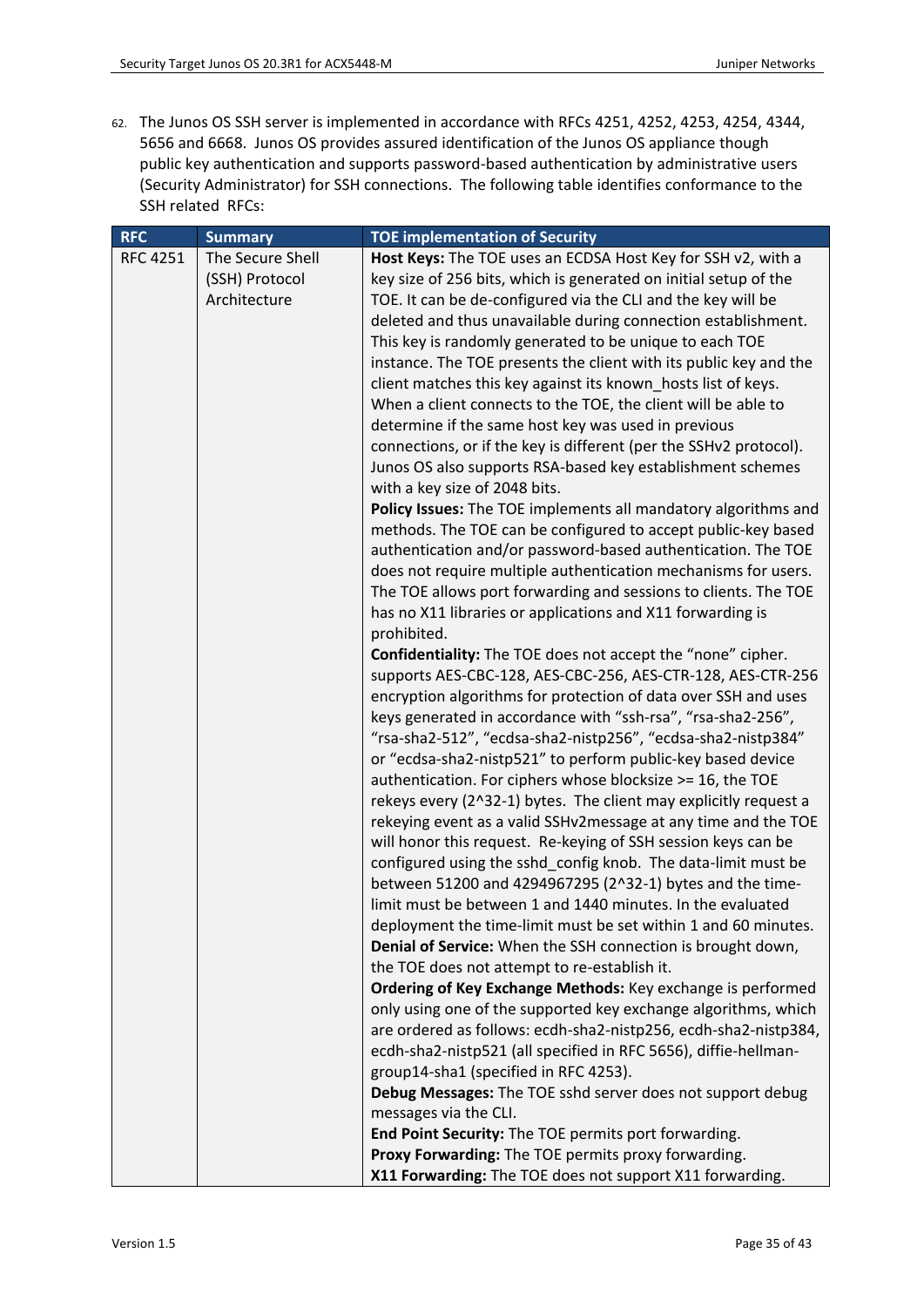| <b>RFC</b>      | <b>Summary</b>       | <b>TOE implementation of Security</b>                           |
|-----------------|----------------------|-----------------------------------------------------------------|
| <b>RFC 4252</b> | The Secure Shell     | Authentication Protocol: The TOE does not accept the "none"     |
|                 | (SSH) Authentication | authentication method. The TOE implements a timeout period      |
|                 | Protocol             | of 30 seconds for authentication of the SSHv2 protocol and      |
|                 |                      | provides a limit of three failed authentication attempts before |
|                 |                      | sending a disconnect to the client.                             |
|                 |                      | Authentication Requests: The TOE does not accept                |
|                 |                      | authentication if the requested service does not exist. The TOE |
|                 |                      | does not allow authentication requests for a non-existent       |
|                 |                      | username to succeed - it sends back a disconnect message as it  |
|                 |                      | would for failed authentications and hence does not allow       |
|                 |                      | enumeration of valid usernames. The TOE denies "none"           |
|                 |                      | authentication method and replies with a list of permitted      |
|                 |                      | authentication methods.                                         |
|                 |                      | Public Key Authentication Method: The TOE supports public key   |
|                 |                      | authentication for SSHv2 session authentication. Authentication |
|                 |                      | succeeds if the correct private key is used. The TOE does not   |
|                 |                      | require multiple authentications (public key and password) for  |
|                 |                      | users.                                                          |
|                 |                      | Password Authentication Method: The TOE supports password       |
|                 |                      | authentication. Expired passwords are not supported and         |
|                 |                      | cannot be used for authentication.                              |
|                 |                      | Host-Based Authentication: The TOE does not support the         |
|                 |                      | configuration of host-based authentication methods.             |
| <b>RFC 4253</b> | The Secure Shell     | Encryption: The TOE offers the following for encryption of SSH  |
|                 | (SSH) Transport      | sessions: aes128-cbc, aes256-cbc, aes128-ctr, and aes256-ctr.   |
|                 | Layer Protocol       | The TOE permits negotiation of encryption algorithms in each    |
|                 |                      | direction. The TOE does not allow the "none" algorithm for      |
|                 |                      | encryption.                                                     |
|                 |                      | Maximum Packet length: Packets greater than 256 Kbytes in an    |
|                 |                      | SSH transport connection are dropped and the connection is      |
|                 |                      | terminated by Junos OS.                                         |
|                 |                      | Data Integrity: The TOE permits negotiation of HMAC-SHA1 in     |
|                 |                      | each direction for SSH transport.                               |
|                 |                      | Key Exchange: The TOE supports diffie-hellman-group14-sha1.     |
|                 |                      | Key Re-Exchange: The TOE performs a re-exchange when            |
|                 |                      | SSH MSG KEXINIT is received.                                    |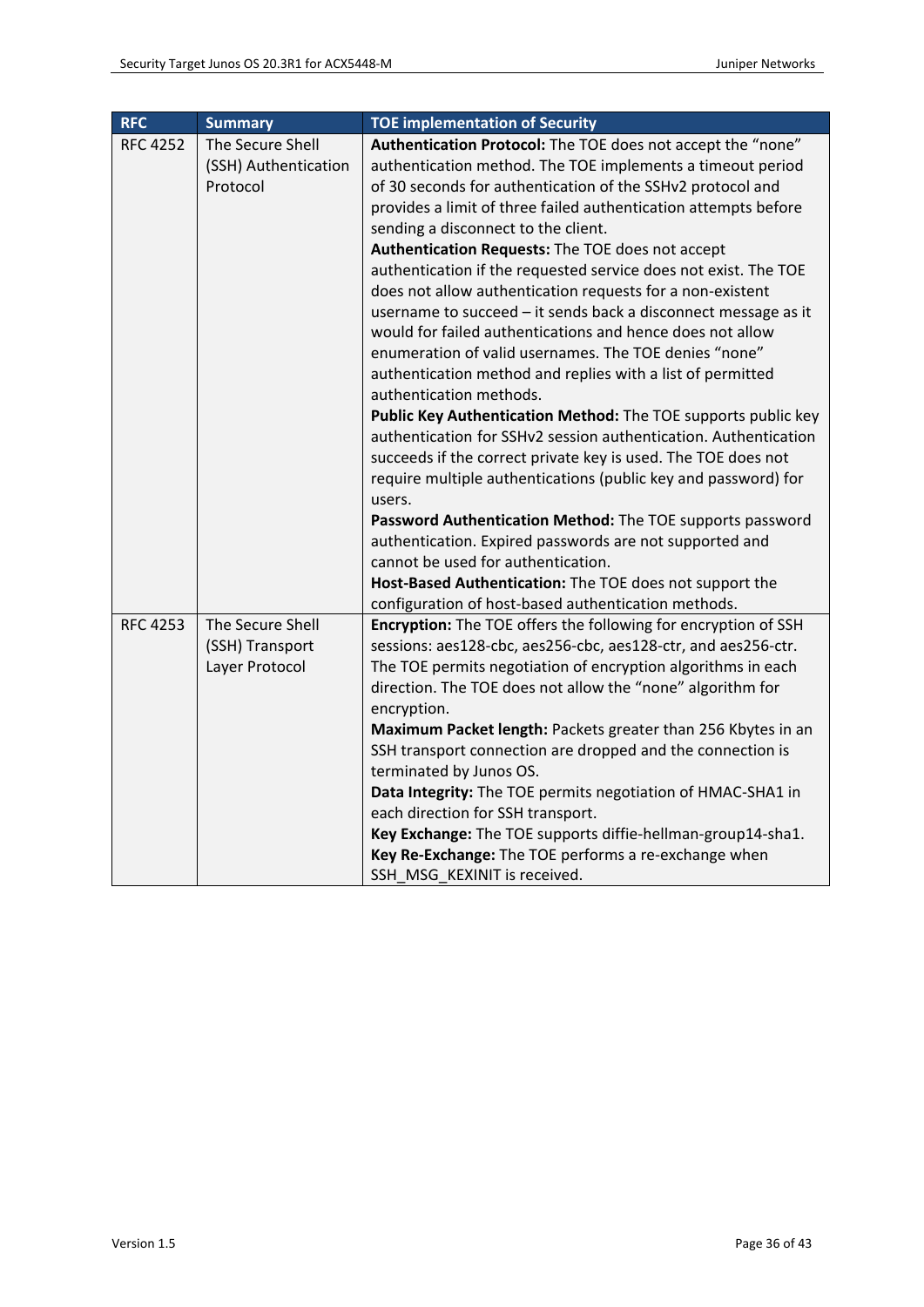| <b>RFC</b>      | <b>Summary</b>                                   | <b>TOE implementation of Security</b>                                                             |
|-----------------|--------------------------------------------------|---------------------------------------------------------------------------------------------------|
| <b>RFC 4254</b> | Secure Shell (SSH)<br><b>Connection Protocol</b> | Multiple channels: The TOE assigns each channel a number (as<br>detailed in RFC 4251, see above). |
|                 |                                                  | Data transfers: The TOE supports a maximum window size of                                         |
|                 |                                                  | 256K bytes for data transfer.                                                                     |
|                 |                                                  | Interactive sessions: The TOE only supports interactive sessions                                  |
|                 |                                                  | that do NOT involve X11 forwarding.                                                               |
|                 |                                                  | Forwarded X11 connections: This is not supported in the TOE.                                      |
|                 |                                                  | Environment variable passing: The TOE only sets variables once                                    |
|                 |                                                  | the server process has dropped privileges.                                                        |
|                 |                                                  | Starting shells/commands: The TOE supports starting one of                                        |
|                 |                                                  | shell, application program or command (only one request per                                       |
|                 |                                                  | channel). These will be run in the context of a channel, and will                                 |
|                 |                                                  | not halt the execution of the protocol stack.                                                     |
|                 |                                                  | Window dimension change notices: The TOE will accept                                              |
|                 |                                                  | notifications of changes to the terminal size (dimensions) from                                   |
|                 |                                                  | the client.                                                                                       |
|                 |                                                  | Port forwarding: This is fully supported by the TOE.                                              |
| <b>RFC4344</b>  | Secure Shell (SSH)                               | Encryption Modes: The TOE implements the recommended                                              |
|                 | <b>Transport Layer</b>                           | modes aes128-ctr and aes256-ctr (it does not implement the                                        |
|                 | <b>Encryption Modes</b>                          | recommended 3des-ctr, nor does it implement any of the<br>optional modes).                        |
| <b>RFC5656</b>  | <b>SSH ECC Algorithm</b>                         | <b>ECDH Key Exchange: The support key exchange methods</b>                                        |
|                 | Integration                                      | specified in this RFC are ecdh-sha2-nistp256, ecdh-sha2-                                          |
|                 |                                                  | nistp384, or ecdh-sha2-nistp521. The client matches the key                                       |
|                 |                                                  | against its known hosts list of keys.                                                             |
|                 |                                                  | Hashing: Junos OS supports cryptographic hashing via the SHA-                                     |
|                 |                                                  | 1, SHA-256, SHA-384 and SHA-512 algorithms, provided it has a                                     |
|                 |                                                  | message digest size of either 256 or 512 bits. Required Curves:                                   |
|                 |                                                  | All required curves are implemented: ecdh-sha2-nistp256, ecdh-                                    |
|                 |                                                  | sha2-nistp384, or ecdh-sha2-nistp521. None of the                                                 |
|                 |                                                  | Recommended Curves are supported as they are not included in                                      |
|                 |                                                  | [NDcPP2.1].                                                                                       |
| <b>RFC 6668</b> | sha2-Transport Layer                             | Data Integrity Algorithms: Both the recommended and optional                                      |
|                 | Protocol                                         | algorithms hmac-sha1, mac-sha2-256 and hmac-sha2-512                                              |
|                 |                                                  | (respectively) are implemented for SSH transport.                                                 |

**Table 16 SSH RFC conformance**

63. Certificates are stored in non-volatile flash memory. Access to flash memory requires administrator credentials. A certificate may be loaded via command line (*FMT\_MTD.1/***CryptoKeys**).

# <span id="page-36-0"></span>**7.3 Identification and Authentication**

- 64. Junos OS enforces binding between human users and subjects. The Security Administrator<sup>10</sup> is responsible for provisioning user accounts, and only the Security Administrator can do so. (*FMT\_SMR.2, FMT\_MTD.1/CoreData*)
- 65. Junos users are configured under "system login user" and are exported to the password database '/var/etc/master.passwd'. A Junos user is therefore an entry in the password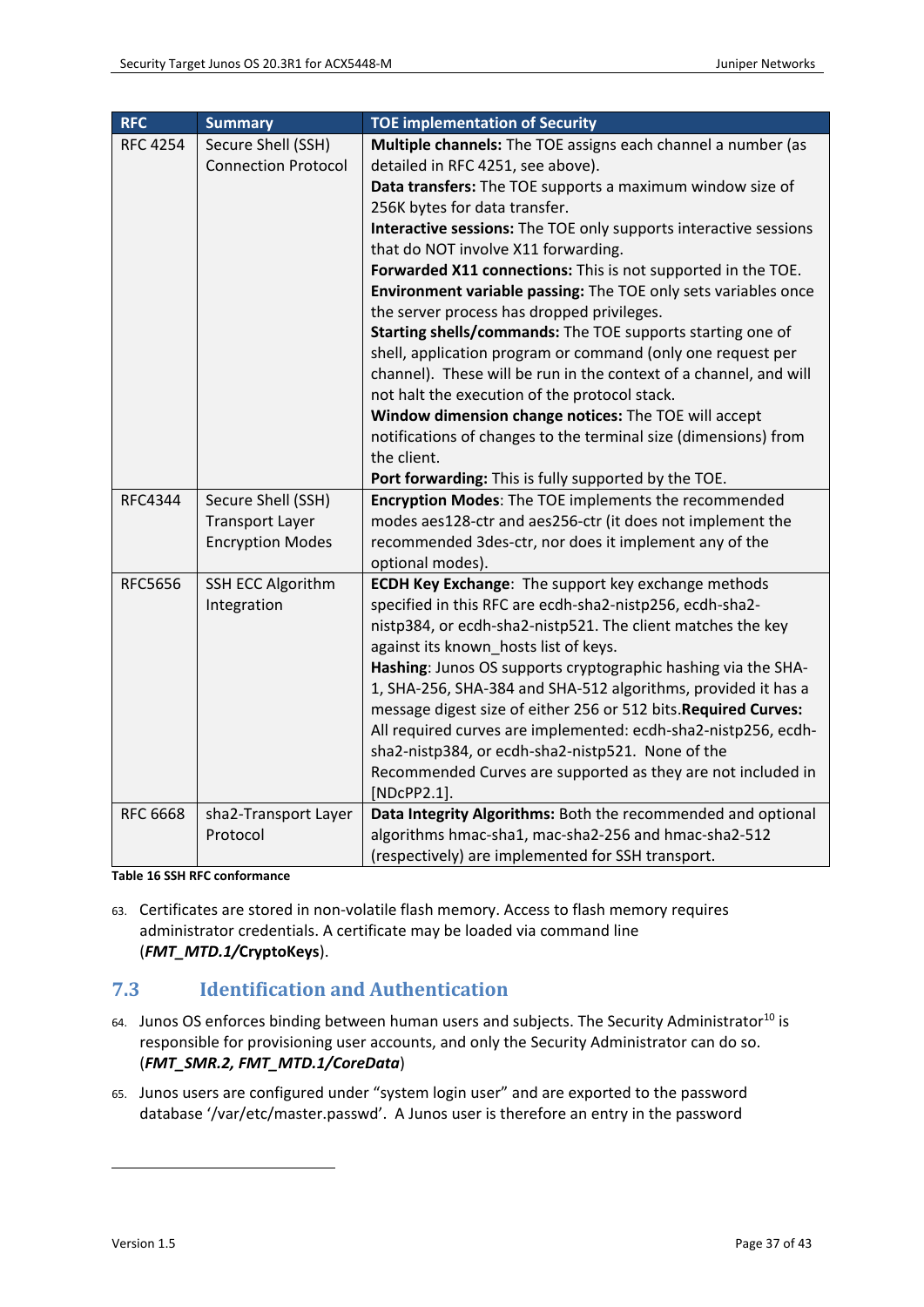database. Each entry in the password database has fields corresponding to the attributes of "system login user", including username, (obfuscated) password and login class.

- 66. The internal architecture supporting Authentication includes an active process, associated linked libraries and supporting configuration data. The Authentication process and library are
	- login()
	- PAM Library module
- 67. Following TOE initialization, the  $\text{login}()$  process is listening for a connection at the local console. This 'login' process can be accessed through either direct connection to the local console or following successful establishment of a remote management connection over SSH, when a login prompt is displayed.
- 68. This login process identifies and authenticates the user using PAM operations. The login process does two things; it first establishes that the requesting user is whom they claim to be and second provides them with an interactive Junos Command interactive command line interface (CLI).
- 69. The SSH daemon supports public key authentication by looking up a public key in an authorized keys file located in the directory '.ssh' in the user's home directory (i.e. '~/.ssh/') and this authentication method will be attempted before any other if the client has a key available (FIA\_UIA\_EXT.1). The SSH daemon will ignore the authorized keys file if it or the directory '.ssh' or the user's home directory are not owned by the user or are writeable by anyone else.
- 70. For password authentication,  $login()$  interacts with a user to request a username and password to establish and verify the user's identity. The username entered by the administrator at the username prompt is reflected to the screen, but no feedback to screen is provided while the entry made by the administrator at the password prompt until the Enter key is pressed (*FIA\_UAU.7*). login() uses PAM Library calls for the actual verification of this data. The password is hashed and compared to the stored value, and success/failure is indicated to login(), (**FIA\_UIA\_EXT.1**). PAM is used in the TOE support authentication management, account management, session management and password management. Login primarily uses the session management and password management functionality offered by PAM.
- 71. The retry-options can be configured to specify the action to be taken if the administrator fails to enter valid username/password credentials for password authentication when attempting to authenticate via remote access (*FMT\_MTD.1/CoreData*). The retry-options are applied following the first failed login attempt for a given username (*FIA\_AFL.1*). The length of delay (5- 10 seconds) after each failed attempt is specified by the backoff-factor, and the increase of the delay for each subsequent failed attempt is specified by the backoff-threshold (1-3). The triesbefore-disconnect sets the maximum number of times (1-10) the administrator is allowed to enter a password to attempt to log in to the device through SSH before the connection is disconnected. The lockout-period sets the amount of time in minutes before the administrator can attempt to log in to the device after being locked out due to the number of failed login attempts (1-43,200 minutes). Even when an account is locked for remote access to the TOE, an administrator is always able to login locally through the serial console and the administrator can attempt authentication via remote access after the maximum timeout period of 24 hours.
- 72. The TOE requires users to provide unique identification and authentication data (passwords/public key) before any access to the system is granted. Prior to authentication, the only Junos OS managed responses provided to the administrator are (*FIA\_UAU\_EXT.2*):
	- Negotiation of SSH session
	- Display of the access banner
	- ICMP echo responses.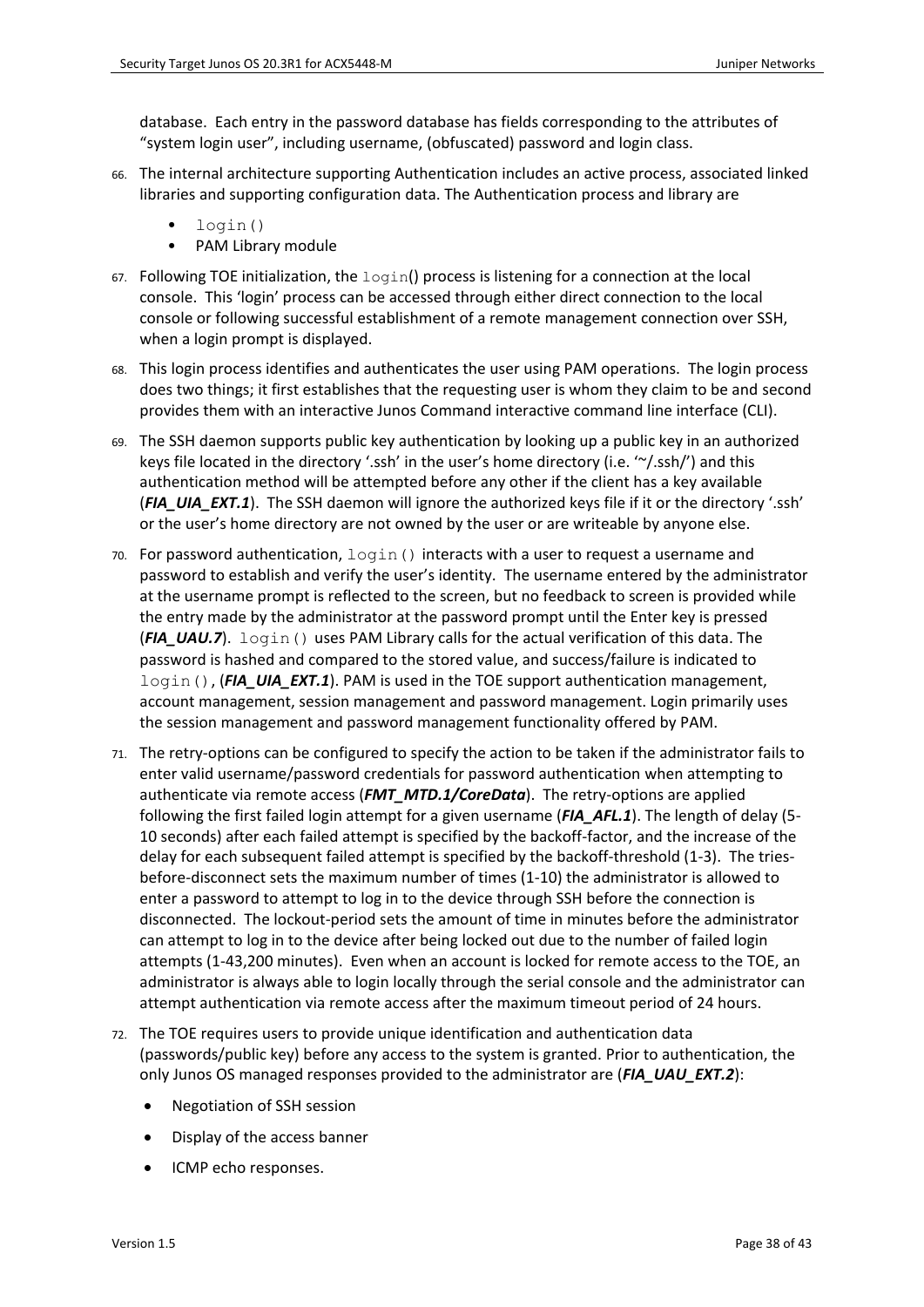73. Authentication data for fixed password authentication is a case-sensitive, alphanumeric value. The password has a minimum length of 10 characters and maximum length of 20 characters, and must contain characters from at least two different character sets (upper, lower, numeric, punctuation), and can be up to 20 ASCII characters in length (control characters are not recommended). Any standard ASCII, extended ASCII and Unicode characters can be selected when choosing a password. (*FIA\_PMG\_EXT.1*)

# <span id="page-38-0"></span>**7.4 Security Management**

- 74. Accounts assigned to the Security Administrator role are used to manage Junos OS in accordance with [\[NDcPP2.1\].](#page-1-0) User accounts in the TOE have the following attributes: user identity (user name), authentication data (password) and role (privilege). The Security Administrator is associated with the defined login class "security-admin", which has the necessary permission set to permit the administrator to perform all tasks necessary to manage Junos OS in accordance with the requirements of [\[NDcPP2.1\].](#page-1-0)(*FMT\_SMR.2*)
- 75. The TOE provides user access either through the system console or remotely over the Trusted Path using the SSHv2 protocol. Users are required to provide unique identification and authentication data before any access to the system is granted. (*FMT\_SMR.2, FMT\_SMF.1*)
- 76. The Security Administrator has the capability to:
	- Administer the TOE locally via the serial ports on the physical device or remotely over an SSH connection.
	- Initiate a manual update of TOE firmware (*FMT\_MOF.1/ManualUpdate*):
		- o Query currently executing version of TOE firmware (*FPT\_TUD\_EXT.1*)
		- o Verify update using digital signature (*FPT\_TUD\_EXT.1*)
	- Manage Functions:
		- o Transmission of audit data to an external IT entity, including Start/stop and modify the behaviour of the trusted communication channel to external syslog server (netconf over SSH) and the trusted path for remote Administrative sessions (SSH) (*FMT\_MOF.1/Functions, FMT\_MOF.1/Services, FMT\_SMF.1*)
		- o Handling of audit data, including setting limits of log file size (*FMT\_MOF.1/Functions*)
	- Manage TSF data (*FMT\_MTD.1/CoreData*)
		- o Create, modify, delete administrator accounts, including configuration of authentication failure parameters
		- o Reset administrator passwords
		- o Re-enable an Administrator account (*FIA\_AFL.1*);
	- Manage crypto keys (*FMT\_MTD.1/CryptoKeys*):
		- o SSH key generation (ecdsa, ssh-rsa)
	- Perform management functions (*FMT\_SMF.1*):
		- o Configure the access banner (*FTA\_TAB.1*)
		- o Configure the session inactivity time before session termination or locking, including termination of session when serial console cable is disconnected (*FTA\_SSL\_EXT.1, FTA\_SSL.3*)
		- o Manage cryptographic functionality (*FCS\_SSHS\_EXT.1*), including: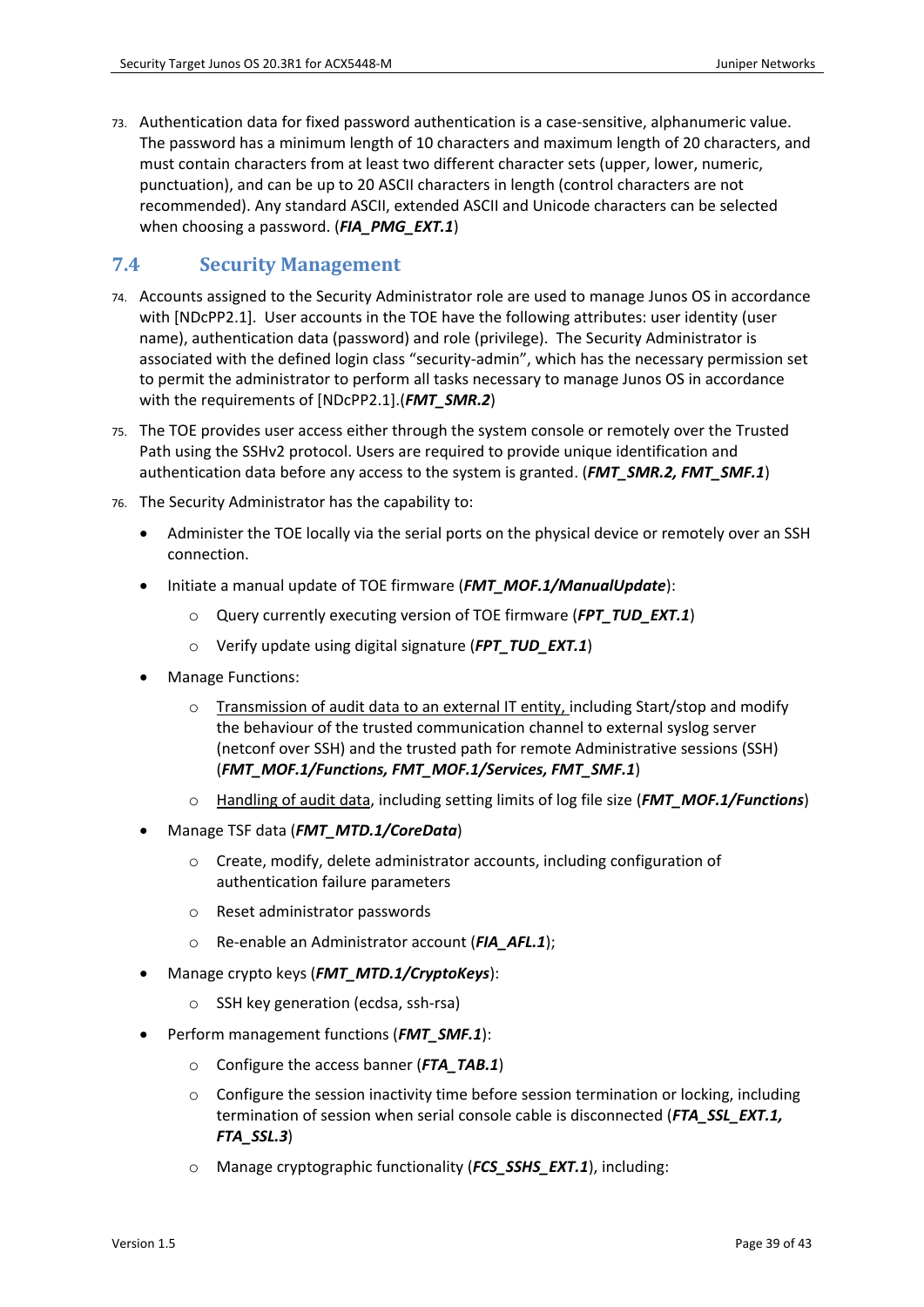- ssh ciphers
- hostkey algorithm
- key exchange algorithm
- hashed message authentication code
- thresholds for SSH rekeying
- o Set the system time (*FPT\_STM\_EXT.1*)
- 77. Detailed topics on the secure management of Junos OS are discussed in [\[ECG\].](#page-7-1)

# <span id="page-39-0"></span>**7.5 Protection of the TSF**

- 78. Junos OS runs the following set of self-tests during power on to check the correct operation of the Junos OS firmware (*FPT\_TST\_EXT.1*):
	- Power on test determines the boot-device responds, and performs a memory size check to confirm the amount of available memory.
	- File integrity test –verifies integrity of all mounted signed packages, to assert that system files have not been tampered with. To test the integrity of the firmware, the fingerprints of the executables and other immutable files are regenerated and validated against the SHA1 fingerprints contains in the manifest file.
	- Crypto integrity test checks integrity of major CSPs, such as SSH hostkeys and iked credentials, such as Cas, CERTS, and various keys.
	- Authentication error verifies that veriexec is enabled and operates as expected using /opt/sbin/kats/cannot-exec.real.
	- Kernel, libmd, OpenSSL, QuickSec, SSH verifies correct output from known answer tests for appropriate algorithms.
- 79. Juniper Networks devices run only binaries supplied by Juniper Networks. Within the package, each Junos OS firmware image includes fingerprints of the executables and other immutable files. Junos firmware will not execute any binary without a validating registered fingerprint. This feature protects the system against unauthorized firmware and activity that might compromise the integrity of the device. These self-tests ensure that only authorized executables are allowed to run thus ensuring the correct operation of the TOE.
- 80. In the event of a transiently corrupt state or failure condition, the system will panic; the event will be logged and the system restarted, having ceased to process network traffic. When the system restarts, the system boot process does not succeed without passing all applicable selftests. This automatic recovery and self-test behavior, is discussed in Chapter 11 of the [\[ECG\].](#page-7-1)
- 81. When any self-test fails, the device halts in an error state. No command line input or traffic to any interface is processed. The device must be power cycled to attempt to return to operation. This self-test behavior is discussed in [\[ECG\].](#page-7-1) (*FPT\_TST\_EXT.1*)
- 82. Locally stored authentication credentials are protected (*FPT\_APW\_EXT.1*):
	- The password is hashed when stored using hmac-sha1, sha256 or sha512.
	- Authentication data for public key-based authentication methods are stored in a directory owned by the user (and typically with the same name as the user). This directory contains the files '.ssh/authorized\_keys' and '.ssh/authorized\_keys2' which are used for SSH public key authentication.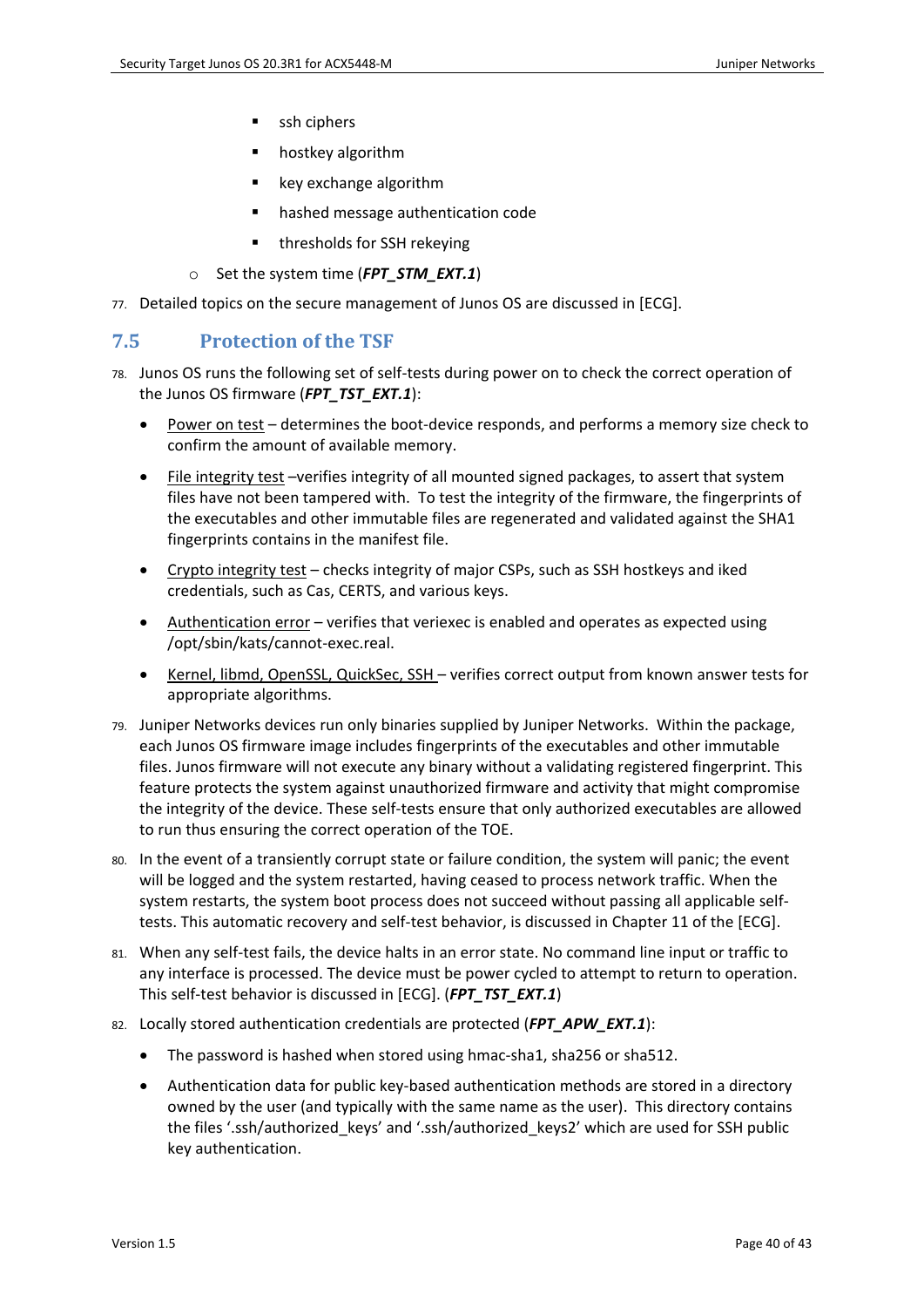- 83. Security Administrators are able to query the current version of the TOE firmware using the CLI command "show version" (*FPT\_TUD\_EXT.1*) and, if a new version of the TOE firmware is available, initiate an update of the TOE firmware. Junos OS does not provide partial updates for the TOE, customers requiring updates must migrate to a subsequent release. Updates are downloaded and applied manually (there is no automatic updating of the Junos OS). The installable firmware package containing the Junos OS has a digital signature that is checked when the Security Administrator attempts to install the package. (*FPT\_TUD\_EXT.1, FMT\_SMF.1, FMT\_MOF.1/ManualUpdate*)
- 84. The Junos OS kernel maintains a set of fingerprints (SHA1 digests) for executable files and other files which should be immutable. The manifest file is signed using the Juniper package signing key, and is verified by the TOE using the accompanying digital signature. ECDSA (P-256) with SHA-256 is used for digital signature package verification.
- 85. The fingerprint loader will only process a manifest for which it can verify the signature. Thus without a valid digital signature an executable cannot be run. When the command is issued to install an update, the manifest file for the update is verified and stored, and each executable/immutable file is verified before it is executed. If any of the fingerprints in an update are not correctly verified, the TOE uses the last known verified image. (*FCS\_COP.1/SigGen, FPT\_TUD\_EXT.1*)

# <span id="page-40-0"></span>**7.6 TOE Access**

- 86. Junos enables Security Administrators to configure an access banner for local and remote SSH connections provided with the authentication prompt. The banner can provide warnings against unauthorized access to the secure switch as well as any other information that the Security Administrator wishes to communicate. (*FTA\_TAB.1*)
- 87. User sessions (local and remote) can be terminated by users (*FTA\_SSL.4*). The administrative user can logout of existing CLI and remote SSH sessions by typing logout to exit the session and the Junos OS makes the current contents unreadable after the admin initiates the termination. No user activity can take place until the user re-identifies and authenticates.
- 88. The Security Administrator can set the TOE so that a user session is terminated after a period of inactivity. (FTA SSL EXT.1, FTA SSL.3) For each user session Junos OS maintains a count of clock cycles (provided by the system clock) since last activity. The count is reset each time there is activity related to the user session. When the counter reaches the number of clock cycles equating to the configured period of inactivity the user session is locked out.
- 89. Junos OS overwrites the display device and makes the current contents unreadable after the local interactive session is terminated due to inactivity, thus disabling any further interaction with the TOE. This mechanism is the inactivity timer for administrative sessions. The Security Administrator can configure this inactivity timer on administrative sessions after which the session will be logged out.

# <span id="page-40-1"></span>**7.7 Trusted path/Trusted Channels**

90. The TOE supports SSH v2 for trusted channel implementation to Syslog server. The TOE supports SSH v2 ( remote CLI ) for secure remote administration of the TOE.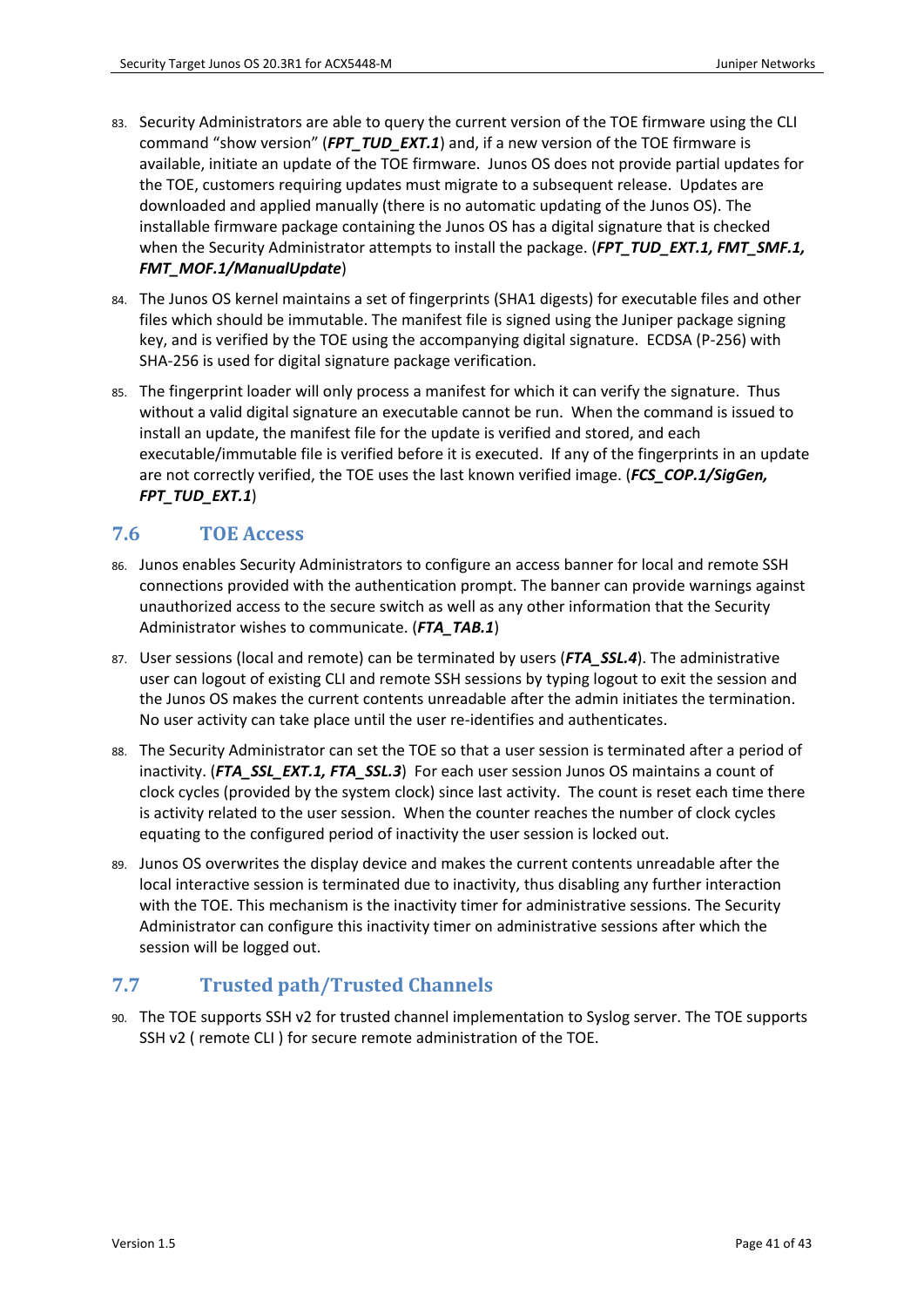# <span id="page-41-0"></span>**8 Glossary**

| <b>AES</b>        | <b>Advanced Encryption Standard</b>                            |
|-------------------|----------------------------------------------------------------|
| ANSI              | American National Standards Institute                          |
| API               | <b>Application Program Interface</b>                           |
| cPP               | collaborative Protection Profile                               |
| <b>CCM</b>        | Counter with Cipher Block Chaining-Message Authentication Code |
| <b>CFP</b>        | C Form-factor Pluggable                                        |
| <b>CSP</b>        | Critical security parameter                                    |
| DH                | Diffie Hellman                                                 |
| EAL               | <b>Evaluation Assurance Level</b>                              |
| ECC               | <b>Elliptic Curve Cryptography</b>                             |
| <b>ECDSA</b>      | Elliptic Curve Digital Signature Algorithm                     |
| EP                | Extended Package, defined in [CC1]                             |
| <b>ESP</b>        | <b>Encapsulating Security Payload</b>                          |
| <b>FFC</b>        | Finite Field Cryptography                                      |
| <b>FIPS</b>       | Federal Information Processing Standard                        |
| <b>HMAC</b>       | Keyed-Hash Authentication Code                                 |
| 1&A               | <b>Identification and Authentication</b>                       |
| ID                | Identification                                                 |
| <b>IETF</b>       | Internet Engineering Task Force                                |
| IP                | <b>Internet Protocol</b>                                       |
| IP <sub>v</sub> 6 | Internet Protocol Version 6                                    |
| <b>ISO</b>        | International Organization for Standardization                 |
| IT                | <b>Information Technology</b>                                  |
| Junos             | Juniper Operating System                                       |
| <b>MIC</b>        | <b>Modular Interface Cards</b>                                 |
| <b>MPC</b>        | <b>Modular Port Concentrator</b>                               |
| MS-MPC            | <b>MultiServices Modular Port Concentrator</b>                 |
| <b>NAT</b>        | <b>Network Address Translation</b>                             |
| <b>NDCPP</b>      | Network Device collaborative Protection Profile                |
| <b>NTP</b>        | <b>Network Time Protocol</b>                                   |
| OSI               | Open Systems Interconnect                                      |
| <b>OSP</b>        | <b>Organizational Security Policy</b>                          |
| PAM               | Pluggable Authentication Module                                |
| <b>PFE</b>        | <b>Packet Forwarding Engine</b>                                |
| PIC/PIM           | Physical Interface Card/Module                                 |
| PKI               | Public Key Infrastructure                                      |
| <b>POE</b>        | Power over Ethernet                                            |
| PP                | <b>Protection Profile</b>                                      |
| <b>PRNG</b>       | Pseudo Random Number Generator                                 |
| <b>RE</b>         | <b>Routing Engine</b>                                          |
| <b>RFC</b>        | <b>Request for Comment</b>                                     |
| <b>RNG</b>        | Random Number Generator                                        |
| <b>RSA</b>        | Rivest, Shamir, Adelman                                        |
| SA                | <b>Security Association</b>                                    |
| <b>SFP</b>        | Small Form-factor Pluggable                                    |
| <b>SFR</b>        | <b>Security Functional Requirement</b>                         |
| <b>SHA</b>        | Secure Hash Algorithm                                          |
| <b>SNMP</b>       | Simple Network Management Protocol                             |
| <b>SSH</b>        | Secure Shell                                                   |